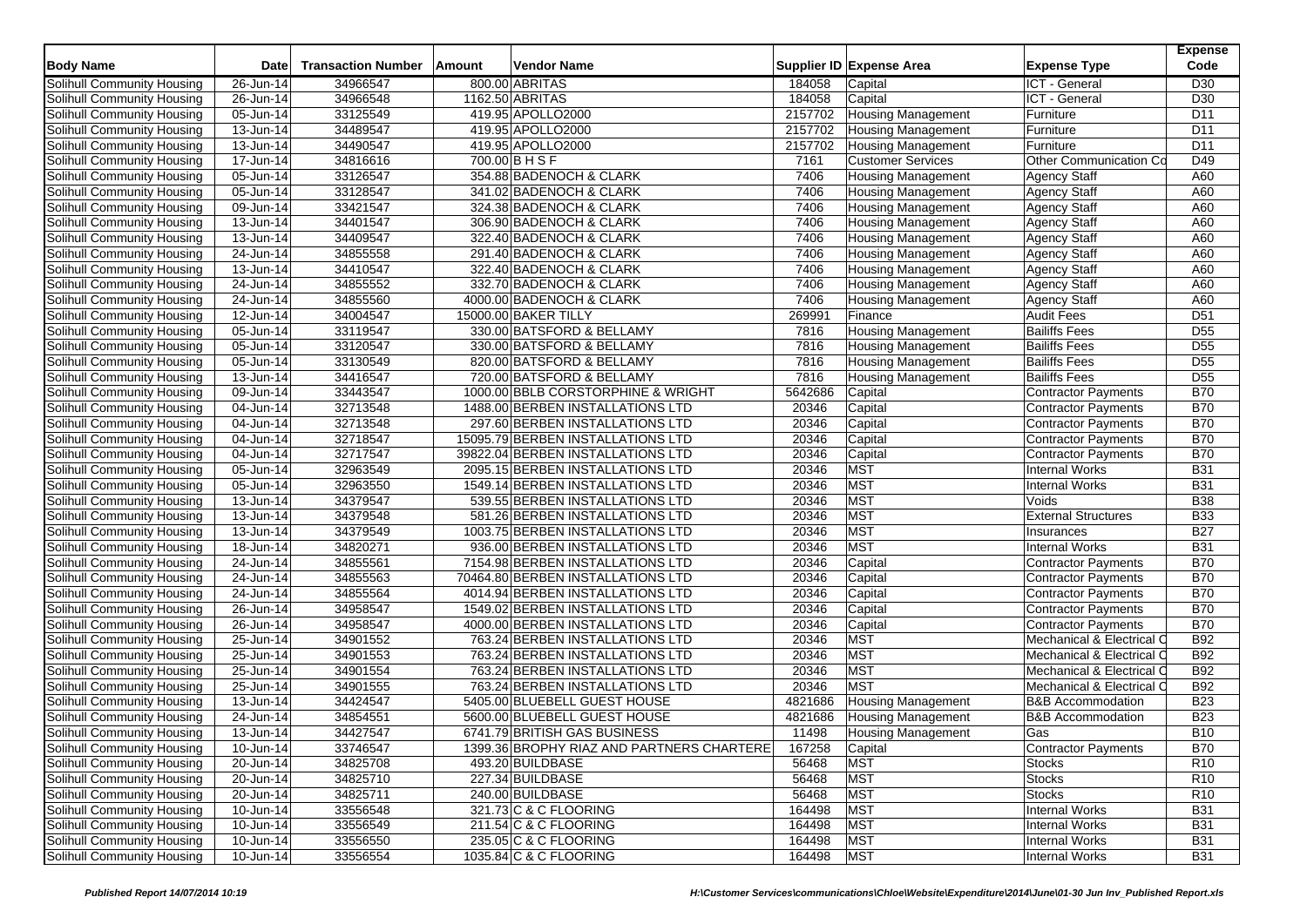| <b>Body Name</b>                                         | <b>Date</b>                          | <b>Transaction Number</b> | Amount | Vendor Name                                                |                 | Supplier ID Expense Area                                        | <b>Expense Type</b>         | <b>Expense</b><br>Code   |
|----------------------------------------------------------|--------------------------------------|---------------------------|--------|------------------------------------------------------------|-----------------|-----------------------------------------------------------------|-----------------------------|--------------------------|
| Solihull Community Housing                               | 05-Jun-14                            | 33139550                  |        | 953.40 C & C FLOORING                                      | 164498          | Housing Management                                              | Furniture                   | D <sub>11</sub>          |
| Solihull Community Housing                               | 05-Jun-14                            | 33140548                  |        | 953.40 C & C FLOORING                                      | 164498          | <b>Housing Management</b>                                       | Furniture                   | D <sub>11</sub>          |
| Solihull Community Housing                               | 10-Jun-14                            | 33556553                  |        | 1035.84 C & C FLOORING                                     | 164498          | <b>MST</b>                                                      | <b>Internal Works</b>       | <b>B31</b>               |
| Solihull Community Housing                               | 18-Jun-14                            | 34816916                  |        | 240.39 C & C FLOORING                                      | 164498          | <b>MST</b>                                                      | <b>Internal Works</b>       | <b>B31</b>               |
| Solihull Community Housing                               | 18-Jun-14                            | 34816917                  |        | 271.81 C & C FLOORING                                      | 164498          | <b>MST</b>                                                      | <b>Internal Works</b>       | <b>B31</b>               |
| Solihull Community Housing                               | 26-Jun-14                            | 34966549                  |        | 7480.00 CAPITA BUSINESS SERVICES LTD.                      | 99513           | Capital                                                         | ICT - General               | D <sub>30</sub>          |
| Solihull Community Housing                               | 26-Jun-14                            | 34966549                  |        | 1246.67 CAPITA BUSINESS SERVICES LTD.                      | 99513           | Capital                                                         | ICT - General               | D <sub>30</sub>          |
| Solihull Community Housing                               | 26-Jun-14                            | 34966550                  |        | 964.30 CAPITA BUSINESS SERVICES LTD.                       | 99513           | Capital                                                         | ICT - General               | D <sub>30</sub>          |
| Solihull Community Housing                               | 26-Jun-14                            | 34966550                  |        | 121.40 CAPITA BUSINESS SERVICES LTD.                       | 99513           | Capital                                                         | ICT - General               | D <sub>30</sub>          |
| Solihull Community Housing                               | 12-Jun-14                            | 34009547                  |        | 1350.00 CAPITA SYMONDS LTD                                 | 218112          | Capital                                                         | <b>Contractor Payments</b>  | <b>B70</b>               |
| Solihull Community Housing                               | $\overline{1}$ 2-Jun-14              | 34034548                  |        | 13725.00 CARPETTIME LTD                                    | 5994686         | Capital                                                         | Contractor Payments         | <b>B70</b>               |
| Solihull Community Housing                               | $\overline{12}$ -Jun-14              | 34048547                  |        | 738.00 CEL ELECTRICAL                                      | 138018          | Investment, Planning & Services Utility Related Works           |                             | <b>B34</b>               |
| Solihull Community Housing                               | 04-Jun-14                            | 32719548                  |        | 2521.60 CHARTER OFFICE EQUIPMENT LTD                       | 9886            | <b>Customer Services</b>                                        | <b>Other Premises Costs</b> | <b>B90</b>               |
| Solihull Community Housing                               | 13-Jun-14                            | 34429547                  |        | 620.00 CHARTERED INSTITUTE OF HOUSING                      | 9889            | <b>Customer Services</b>                                        | Training                    | A80                      |
| Solihull Community Housing                               | 24-Jun-14                            | 34855581                  |        | 1000.00 CHELMSLEY & DISTRICT CONSERVATIVE O                | 63897           | <b>MST</b>                                                      | <b>Professional Fees</b>    | D <sub>50</sub>          |
| Solihull Community Housing                               | $\overline{2}6$ -Jun-14              | 34966551                  |        | 2160.00 CLOUD DIALOGS LTD                                  | 3203694         | <b>Customer Services</b>                                        | <b>ICT Software</b>         | D31                      |
| Solihull Community Housing                               | 17-Jun-14                            | 34816620                  |        | 239.50 CROWN CARS                                          | 129277          | <b>Customer Services</b>                                        | Public Transport            | C <sub>20</sub>          |
| Solihull Community Housing                               | 24-Jun-14                            | 34855583                  |        | 462.50 DECISION RECRUITMENT LTD                            | 2370689         | <b>MST</b>                                                      | <b>Agency Staff</b>         | A60                      |
| Solihull Community Housing                               | 24-Jun-14                            | 34855585                  |        | 375.00 DECISION RECRUITMENT LTD                            | 2370689         | <b>MST</b>                                                      | <b>Agency Staff</b>         | A60                      |
| Solihull Community Housing                               | 24-Jun-14                            | 34855587                  |        | 368.75 DECISION RECRUITMENT LTD                            | 2370689         | <b>MST</b>                                                      | <b>Agency Staff</b>         | A60                      |
| Solihull Community Housing                               | 24-Jun-14                            | 34855589                  |        | 462.50 DECISION RECRUITMENT LTD                            | 2370689         | <b>MST</b>                                                      | <b>Agency Staff</b>         | A60                      |
| Solihull Community Housing                               | $24$ -Jun-14                         | 34855591                  |        | 375.00 DECISION RECRUITMENT LTD                            | 2370689         | <b>MST</b>                                                      | <b>Agency Staff</b>         | A60                      |
|                                                          | 09-Jun-14                            | 33422548                  |        | 3743.70 DLA PIPER UK LLP                                   | 147168          | <b>Customer Services</b>                                        | <b>Professional Fees</b>    | D <sub>50</sub>          |
| Solihull Community Housing                               |                                      |                           |        | 4552.90 DODD GROUP                                         | 164798          | Investment, Planning & Service Utility Related Works            |                             |                          |
| Solihull Community Housing                               | 11-Jun-14<br>$\overline{2}$ 4-Jun-14 | 33795548<br>34855593      |        | 3174.40 DODD GROUP                                         | 164798          | Investment, Planning & Services Utility Related Works           |                             | <b>B34</b><br><b>B34</b> |
| Solihull Community Housing                               |                                      |                           |        | 2652.35 DODD GROUP                                         | 164798          | <b>Investment, Planning &amp; Service Utility Related Works</b> |                             | <b>B34</b>               |
| Solihull Community Housing<br>Solihull Community Housing | 24-Jun-14<br>13-Jun-14               | 34855594<br>34496547      |        | 983.80 DR GAIL YOUNG                                       | 221701          |                                                                 |                             | D63                      |
|                                                          |                                      |                           |        |                                                            |                 | <b>Housing Management</b>                                       | <b>Tenant Medicals</b>      |                          |
| Solihull Community Housing                               | $\overline{0}$ 5-Jun-14              | 32963551<br>33556575      |        | 240.50 DRAINTECH SERVICES (MIDLANDS) LTD                   | 338596          | <b>MST</b><br><b>MST</b>                                        | <b>Other Works</b>          | <b>B32</b><br><b>B32</b> |
| Solihull Community Housing                               | 10-Jun-14                            |                           |        | 345.00 DRAINTECH SERVICES (MIDLANDS) LTD                   | 338596          |                                                                 | <b>Other Works</b>          |                          |
| Solihull Community Housing                               | 10-Jun-14                            | 33556584                  |        | 507.78 DRAINTECH SERVICES (MIDLANDS) LTD                   | 338596          | <b>MST</b>                                                      | <b>External Structures</b>  | <b>B33</b>               |
| Solihull Community Housing                               | $\overline{10}$ -Jun-14              | 33556587                  |        | 292.50 DRAINTECH SERVICES (MIDLANDS) LTD                   | 338596          | <b>MST</b>                                                      | <b>Other Works</b>          | <b>B32</b>               |
| Solihull Community Housing                               | 10-Jun-14                            | 33556588                  |        | 292.50 DRAINTECH SERVICES (MIDLANDS) LTD                   | 338596          | <b>MST</b>                                                      | <b>Other Works</b>          | <b>B32</b>               |
| Solihull Community Housing                               | 10-Jun-14                            | 33556592                  |        | 749.00 DRAINTECH SERVICES (MIDLANDS) LTD                   | 338596          | <b>MST</b>                                                      | <b>Internal Works</b>       | <b>B31</b>               |
| Solihull Community Housing                               | 10-Jun-14                            | 33556594                  |        | 604.90 DRAINTECH SERVICES (MIDLANDS) LTD                   | 338596          | <b>MST</b>                                                      | <b>External Structures</b>  | <b>B33</b>               |
| Solihull Community Housing                               | 10-Jun-14                            | 33556595                  |        | 499.98 DRAINTECH SERVICES (MIDLANDS) LTD                   | 338596          | <b>MST</b>                                                      | <b>Other Works</b>          | <b>B32</b>               |
| Solihull Community Housing                               | 10-Jun-14                            | 33556597                  |        | 335.00 DRAINTECH SERVICES (MIDLANDS) LTD                   | 338596          | <b>MST</b>                                                      | <b>Other Works</b>          | <b>B32</b>               |
| Solihull Community Housing                               | 10-Jun-14                            | 33556599                  |        | 316.25 DRAINTECH SERVICES (MIDLANDS) LTD                   | 338596          | <b>MST</b>                                                      | <b>Other Works</b>          | <b>B32</b>               |
| Solihull Community Housing                               | 10-Jun-14                            | 33556622                  |        | 551.25 DRAINTECH SERVICES (MIDLANDS) LTD                   | 338596          | MST                                                             | <b>Other Works</b>          | <b>B32</b>               |
| Solihull Community Housing                               | 10-Jun-14                            | 33556627                  |        | 279.48 DRAINTECH SERVICES (MIDLANDS) LTD                   | 338596          | <b>MST</b>                                                      | <b>External Structures</b>  | <b>B33</b>               |
| Solihull Community Housing                               | 10-Jun-14                            | 33556589                  |        | 235.00 DRAINTECH SERVICES (MIDLANDS) LTD                   | 338596          | <b>MST</b>                                                      | <b>Other Works</b>          | <b>B32</b>               |
| Solihull Community Housing                               | 10-Jun-14                            | 33556590                  |        | 327.50 DRAINTECH SERVICES (MIDLANDS) LTD                   | 338596          | <b>MST</b>                                                      | <b>Other Works</b>          | <b>B32</b>               |
| Solihull Community Housing                               | 18-Jun-14                            | 34816948                  |        | 261.80 DRAINTECH SERVICES (MIDLANDS) LTD                   | 338596          | <b>MST</b>                                                      | <b>External Structures</b>  | <b>B33</b>               |
| Solihull Community Housing                               | 17-Jun-14                            | 34816703                  |        | 561.00 DRAINTECH SERVICES (MIDLANDS) LTD                   | 338596          | <b>MST</b>                                                      | <b>Other Works</b>          | <b>B32</b>               |
| Solihull Community Housing                               | 12-Jun-14                            | 34052547                  |        | 1751.29 ECLIPSE ACCESS SOLUTIONS LTD                       | 141696          | Capital                                                         | Contractor Payments         | <b>B70</b>               |
| Solihull Community Housing                               | 26-Jun-14                            | 34969548                  |        | 2007.00 ECONERGY                                           | 3403689         | Housing Management                                              | Equipment Maintenance       | D17                      |
| Solihull Community Housing                               | 02-Jun-14                            | 32243547                  |        | 11394.72 EDEN BUILD LTD BUILDING CONTRACTORS               | 5243773         | Capital                                                         | <b>Contractor Payments</b>  | <b>B70</b>               |
| Solihull Community Housing                               | 02-Jun-14                            | 32245547                  |        | 7075.76 EDEN BUILD LTD BUILDING CONTRACTORS                | 5243773         | Capital                                                         | <b>Contractor Payments</b>  | <b>B70</b>               |
| Solihull Community Housing                               | $24$ -Jun-14                         | 34855595                  |        | 10618.24 EDEN BUILD LTD BUILDING CONTRACTORS               | 5243773         | Capital                                                         | <b>Contractor Payments</b>  | <b>B70</b>               |
| Solihull Community Housing                               | 24-Jun-14                            | 34855595                  |        | 998.21 EDEN BUILD LTD BUILDING CONTRACTORS                 | 5243773         | Capital                                                         | <b>Contractor Payments</b>  | <b>B70</b>               |
| <b>Solihull Community Housing</b>                        | 24-Jun-14                            | 34855598                  |        | 15453.63 EDEN BUILD LTD BUILDING CONTRACTOR\$              | 5243773 Capital |                                                                 | Contractor Payments         | <b>B70</b>               |
| Solihull Community Housing                               | 25-Jun-14                            | 34911547                  |        | 9697.44 EDEN BUILD LTD BUILDING CONTRACTOR 5243773 Capital |                 |                                                                 | Contractor Payments         | <b>B70</b>               |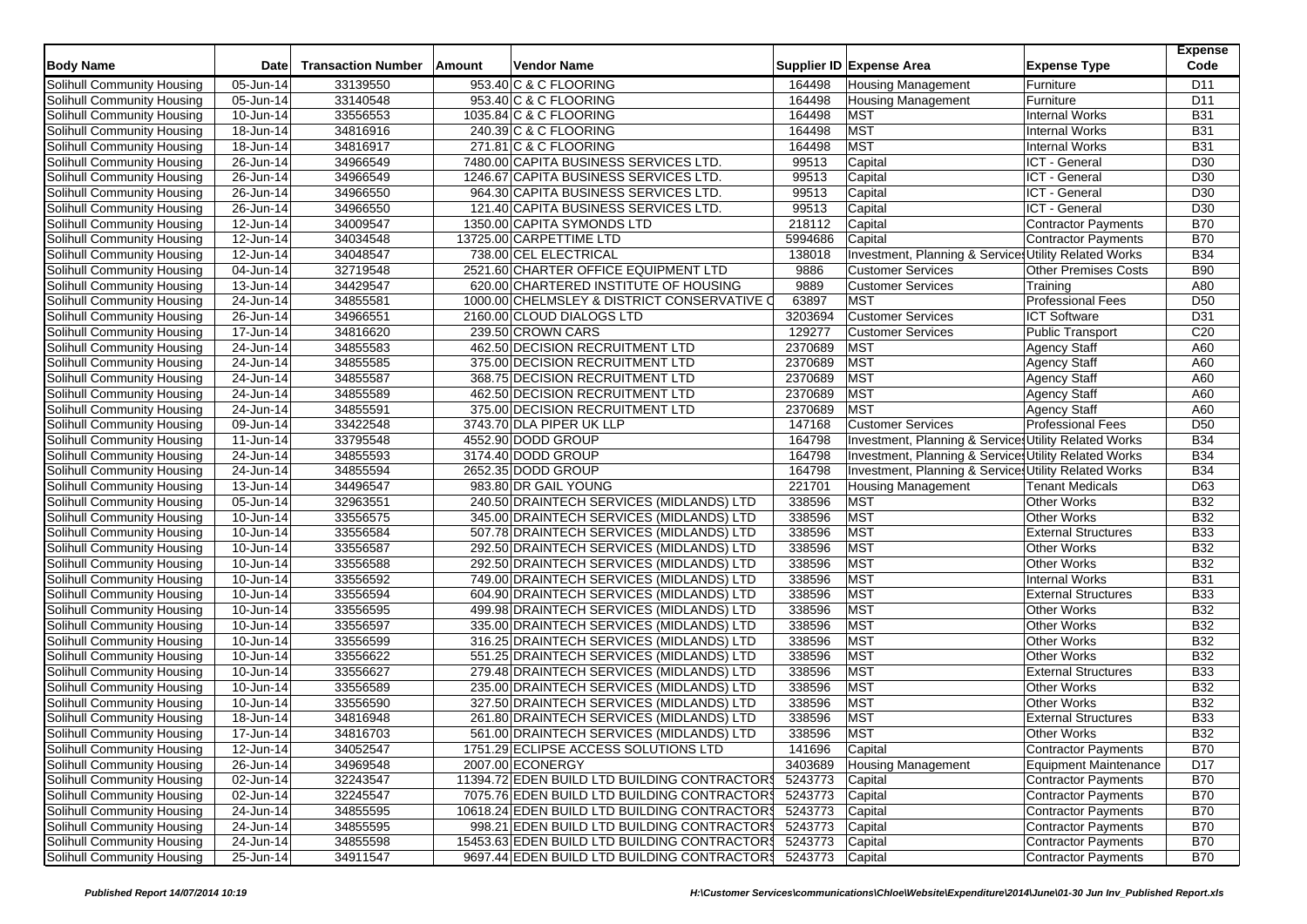| <b>Body Name</b>           | Date                    | <b>Transaction Number</b> | Amount | <b>Vendor Name</b>                       |         | Supplier ID Expense Area                             | <b>Expense Type</b>           | <b>Expense</b><br>Code |
|----------------------------|-------------------------|---------------------------|--------|------------------------------------------|---------|------------------------------------------------------|-------------------------------|------------------------|
| Solihull Community Housing | 13-Jun-14               | 34442547                  |        | 2184.48 EDF ENERGY 1 LTD                 | 135472  | <b>Housing Management</b>                            | Electricity                   | <b>B11</b>             |
| Solihull Community Housing | 12-Jun-14               | 34055548                  |        | 263.29 ELECTROTEST SERVICES LTD          | 31719   | Investment, Planning & Service: Other Building costs |                               | <b>B39</b>             |
| Solihull Community Housing | 26-Jun-14               | 34966553                  |        | 7889.74 ENTERPRISE MANAGED SERVICES LTD  | 206418  | <b>MST</b>                                           | <b>Waste Disposal</b>         | E20                    |
| Solihull Community Housing | 05-Jun-14               | 33121548                  |        | 1935.40 FAMILY CARE TRUST (SOLIHULL)     | 5472    | <b>Housing Management</b>                            | Grounds Maintenance           | <b>B40</b>             |
| Solihull Community Housing | 13-Jun-14               | 34447547                  |        | 987.70 FAMILY CARE TRUST (SOLIHULL)      | 5472    | <b>Housing Management</b>                            | Grounds Maintenance           | <b>B40</b>             |
| Solihull Community Housing | 13-Jun-14               | 34448547                  |        | 301.00 FAMILY CARE TRUST (SOLIHULL)      | 5472    | <b>Housing Management</b>                            | Grounds Maintenance           | <b>B40</b>             |
| Solihull Community Housing | 24-Jun-14               | 34854549                  |        | 625.00 FAMILY CARE TRUST (SOLIHULL)      | 5472    | <b>Housing Management</b>                            | Grounds Maintenance           | <b>B40</b>             |
| Solihull Community Housing | 26-Jun-14               | 34958548                  |        | 2032.30 FAMILY CARE TRUST (SOLIHULL)     | 5472    | <b>MST</b>                                           | Voids                         | <b>B38</b>             |
| Solihull Community Housing | 26-Jun-14               | 34966554                  |        | 684.00 FERRET INFORMATION SYSTEMS LTD    | 5486    | Investment, Planning & Service: ICT Software         |                               | D31                    |
| Solihull Community Housing | 24-Jun-14               | 34854548                  |        | 4090.45 FRY HOUSING TRUST                | 88325   | <b>Housing Management</b>                            | Professional Fees             | D <sub>50</sub>        |
| Solihull Community Housing | $\overline{0}$ 5-Jun-14 | 33163548                  |        | 258.80 GRANGE REMOVAL CO LTD             | 5676    | <b>Housing Management</b>                            | Other Supplies And Serv       | D90                    |
| Solihull Community Housing | 09-Jun-14               | 33470547                  |        | 230.00 GRANGE REMOVAL CO LTD             | 5676    | <b>Housing Management</b>                            | Furniture                     | D <sub>11</sub>        |
| Solihull Community Housing | 09-Jun-14               | 33471549                  |        | 440.00 GRANGE REMOVAL CO LTD             | 5676    | <b>Housing Management</b>                            | Furniture                     | D11                    |
| Solihull Community Housing | 09-Jun-14               | 33472547                  |        | 251.50 GRANGE REMOVAL CO LTD             | 5676    | <b>Housing Management</b>                            | Furniture                     | D11                    |
| Solihull Community Housing | 09-Jun-14               | 33473547                  |        | 230.00 GRANGE REMOVAL CO LTD             | 5676    | <b>Housing Management</b>                            | Furniture                     | D <sub>11</sub>        |
| Solihull Community Housing | 09-Jun-14               | 33474548                  |        | 230.00 GRANGE REMOVAL CO LTD             | 5676    | <b>Housing Management</b>                            | Furniture                     | D11                    |
| Solihull Community Housing | 09-Jun-14               | 33476547                  |        | 270.00 GRANGE REMOVAL CO LTD             | 5676    | <b>Housing Management</b>                            | Furniture                     | D11                    |
| Solihull Community Housing | 09-Jun-14               | 33491548                  |        | 230.00 GRANGE REMOVAL CO LTD             | 5676    | <b>Housing Management</b>                            | Furniture                     | D <sub>11</sub>        |
| Solihull Community Housing | $\overline{0}9$ -Jun-14 | 33505547                  |        | 230.00 GRANGE REMOVAL CO LTD             | 5676    | <b>Housing Management</b>                            | Furniture                     | D11                    |
| Solihull Community Housing | 24-Jun-14               | 34889607                  |        | 230.00 GRANGE REMOVAL CO LTD             | 5676    | <b>Housing Management</b>                            | Other Supplies And Serv       | D90                    |
| Solihull Community Housing | 04-Jun-14               | 32688550                  |        | 1930.00 HANDICARE ACCESSIBILITY LTD      | 277953  | Capital                                              | <b>Contractor Payments</b>    | <b>B70</b>             |
| Solihull Community Housing | 04-Jun-14               | 32688551                  |        | 562.85 HANDICARE ACCESSIBILITY LTD       | 277953  | Capital                                              | <b>Contractor Payments</b>    | <b>B70</b>             |
| Solihull Community Housing | 10-Jun-14               | 33718547                  |        | 3637.00 HANDICARE ACCESSIBILITY LTD      | 277953  | Capital                                              | <b>Contractor Payments</b>    | <b>B70</b>             |
| Solihull Community Housing | 10-Jun-14               | 33718548                  |        | 1881.00 HANDICARE ACCESSIBILITY LTD      | 277953  | Capital                                              | <b>Contractor Payments</b>    | <b>B70</b>             |
| Solihull Community Housing | 18-Jun-14               | 34816938                  |        | 2331.00 HANDICARE ACCESSIBILITY LTD      | 277953  | Capital                                              | <b>Contractor Payments</b>    | <b>B70</b>             |
| Solihull Community Housing | 02-Jun-14               | 32254548                  |        | 10066.20 HARROLD-JONES SERVICES          | 5768    | Capital                                              | <b>Contractor Payments</b>    | <b>B70</b>             |
| Solihull Community Housing | 17-Jun-14               | 34816621                  |        | 10066.20 HARROLD-JONES SERVICES          | 5768    | Capital                                              | <b>Contractor Payments</b>    | <b>B70</b>             |
| Solihull Community Housing | 10-Jun-14               | 33750547                  |        | 429.00 HAYS ACCOUNTANCY PERSONNEL        | 5787    | <b>Customer Services</b>                             | <b>Agency Staff</b>           | A60                    |
| Solihull Community Housing | 17-Jun-14               | 34816623                  |        | 321.75 HAYS ACCOUNTANCY PERSONNEL        | 5787    | <b>Customer Services</b>                             | <b>Agency Staff</b>           | A60                    |
| Solihull Community Housing | 17-Jun-14               | 34816624                  |        | 378.95 HAYS ACCOUNTANCY PERSONNEL        | 5787    | <b>Customer Services</b>                             | <b>Agency Staff</b>           | A60                    |
| Solihull Community Housing | 18-Jun-14               | 34819125                  |        | 230.00 HERON PRESS                       | 42709   | <b>Customer Services</b>                             | Printing                      | D80                    |
| Solihull Community Housing | 24-Jun-14               | 34855550                  |        | 980.00 HIGH STREET VOUCHERS LTD          | 213353  | <b>Balance Sheet</b>                                 | <b>High Street Vouchers</b>   | R <sub>51</sub>        |
| Solihull Community Housing | 13-Jun-14               | 34450547                  |        | 398.00 HQN LTD                           | 120599  | <b>Customer Services</b>                             | Training                      | A80                    |
| Solihull Community Housing | 13-Jun-14               | 34450547                  |        | 100.00 HQN LTD                           | 120599  | <b>Customer Services</b>                             | Training                      | A80                    |
| Solihull Community Housing | 18-Jun-14               | 34820279                  |        | 483.56 HUNTLEY REFRIGERATION LTD         | 2041642 | Finance                                              | <b>General Building Costs</b> | <b>B30</b>             |
| Solihull Community Housing | 18-Jun-14               | 34820281                  |        | 278.69 HUNTLEY REFRIGERATION LTD         | 2041642 | <b>Housing Management</b>                            | <b>Other Premises Costs</b>   | <b>B90</b>             |
| Solihull Community Housing | 18-Jun-14               | 34820294                  |        | 278.69 HUNTLEY REFRIGERATION LTD         | 2041642 | Finance                                              | <b>General Building Costs</b> | <b>B30</b>             |
| Solihull Community Housing | 18-Jun-14               | 34819126                  |        | 10632.61 J C S COCHRANE ELECTRICAL LTD   | 4056686 | Capital                                              | <b>Contractor Payments</b>    | <b>B70</b>             |
| Solihull Community Housing | 18-Jun-14               | 34819127                  |        | 3078.42 J C S COCHRANE ELECTRICAL LTD    | 4056686 | Capital                                              | <b>Contractor Payments</b>    | <b>B70</b>             |
| Solihull Community Housing | 24-Jun-14               | 34872630                  |        | 6637.98 J C S COCHRANE ELECTRICAL LTD    | 4056686 | Capital                                              | <b>Contractor Payments</b>    | <b>B70</b>             |
| Solihull Community Housing | 24-Jun-14               | 34872631                  |        | 1582.50 J C S COCHRANE ELECTRICAL LTD    | 4056686 | Capital                                              | <b>Contractor Payments</b>    | <b>B70</b>             |
| Solihull Community Housing | 24-Jun-14               | 34872626                  |        | 684.25 JAMES ANDREWS RECRUITMENT SOLUTIO | 673596  | <b>Housing Management</b>                            | <b>Agency Staff</b>           | A60                    |
| Solihull Community Housing | 24-Jun-14               | 34872613                  |        | 684.25 JAMES ANDREWS RECRUITMENT SOLUTIO | 673596  | <b>Housing Management</b>                            | <b>Agency Staff</b>           | A60                    |
| Solihull Community Housing | 24-Jun-14               | 34872614                  |        | 380.69 JAMES ANDREWS RECRUITMENT SOLUTIC | 673596  | <b>Housing Management</b>                            | Agency Staff                  | A60                    |
| Solihull Community Housing | 24-Jun-14               | 34872614                  |        | 257.56 JAMES ANDREWS RECRUITMENT SOLUTIO | 673596  | <b>Housing Management</b>                            | <b>Agency Staff</b>           | A60                    |
| Solihull Community Housing | 24-Jun-14               | 34872616                  |        | 690.00 JAMES ANDREWS RECRUITMENT SOLUTIO | 673596  | <b>Housing Management</b>                            | <b>Agency Staff</b>           | A60                    |
| Solihull Community Housing | 24-Jun-14               | 34872617                  |        | 517.50 JAMES ANDREWS RECRUITMENT SOLUTIO | 673596  | Housing Management                                   | <b>Agency Staff</b>           | A60                    |
| Solihull Community Housing | 24-Jun-14               | 34872618                  |        | 506.00 JAMES ANDREWS RECRUITMENT SOLUTIC | 673596  | <b>Housing Management</b>                            | <b>Agency Staff</b>           | A60                    |
| Solihull Community Housing | 24-Jun-14               | 34872619                  |        | 598.00 JAMES ANDREWS RECRUITMENT SOLUTIC | 673596  | <b>Housing Management</b>                            | <b>Agency Staff</b>           | A60                    |
| Solihull Community Housing | 24-Jun-14               | 34872620                  |        | 851.00 JAMES ANDREWS RECRUITMENT SOLUTIO | 673596  | <b>Housing Management</b>                            | <b>Agency Staff</b>           | A60                    |
| Solihull Community Housing | 24-Jun-14               | 34872622                  |        | 506.00 JAMES ANDREWS RECRUITMENT SOLUTIC | 673596  | <b>Housing Management</b>                            | Agency Staff                  | A60                    |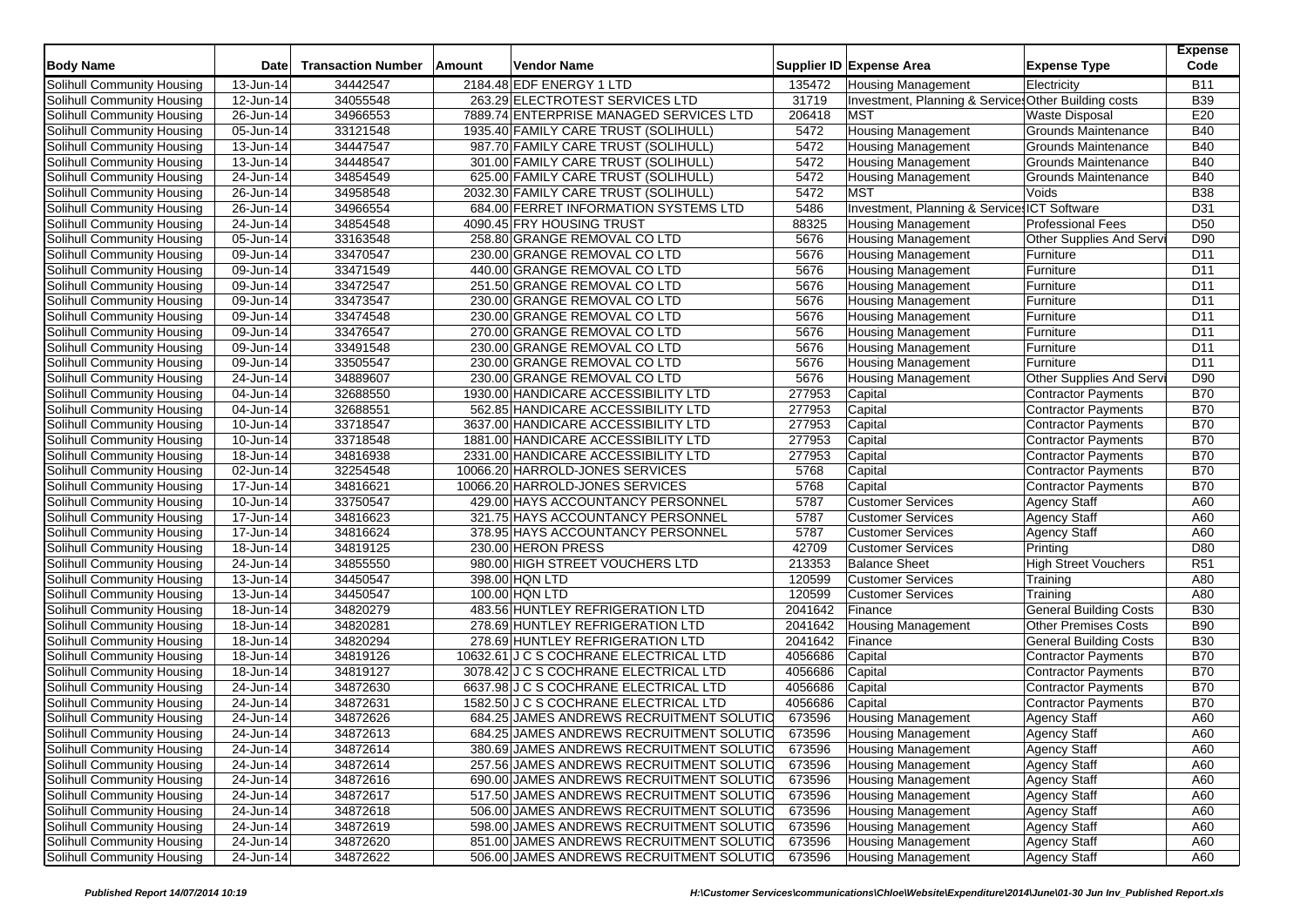| <b>Body Name</b>           | <b>Date</b>             | <b>Transaction Number</b> | Amount | Vendor Name                                                                            |         | Supplier ID Expense Area                              | <b>Expense Type</b>          | <b>Expense</b><br>Code |
|----------------------------|-------------------------|---------------------------|--------|----------------------------------------------------------------------------------------|---------|-------------------------------------------------------|------------------------------|------------------------|
| Solihull Community Housing | 24-Jun-14               | 34872628                  |        | 713.00 JAMES ANDREWS RECRUITMENT SOLUTIC                                               | 673596  | <b>Housing Management</b>                             | <b>Agency Staff</b>          | A60                    |
| Solihull Community Housing | 24-Jun-14               | 34872629                  |        | 839.50 JAMES ANDREWS RECRUITMENT SOLUTIO                                               | 673596  | <b>Housing Management</b>                             | <b>Agency Staff</b>          | A60                    |
| Solihull Community Housing | 18-Jun-14               | 34819117                  |        | 51549.51 JESSUP BROTHERS LTD                                                           | 3190686 | Capital                                               | <b>Contractor Payments</b>   | <b>B70</b>             |
| Solihull Community Housing | 05-Jun-14               | 32977547                  |        | 284.05 JEWSON LTD                                                                      | 6111    | <b>MST</b>                                            | <b>Stocks</b>                | R <sub>10</sub>        |
| Solihull Community Housing | 05-Jun-14               | 32985548                  |        | 3987.10 JEWSON LTD                                                                     | 6111    | <b>MST</b>                                            | <b>Stocks</b>                | R <sub>10</sub>        |
| Solihull Community Housing | 17-Jun-14               | 34816587                  |        | 490.09 JEWSON LTD                                                                      | 6111    | <b>MST</b>                                            | <b>Stocks</b>                | R <sub>10</sub>        |
| Solihull Community Housing | 20-Jun-14               | 34825702                  |        | 340.86 JEWSON LTD                                                                      | 6111    | <b>MST</b>                                            | <b>Stocks</b>                | R <sub>10</sub>        |
| Solihull Community Housing | 20-Jun-14               | 34825703                  |        | 295.59 JEWSON LTD                                                                      | 6111    | <b>MST</b>                                            | <b>Stocks</b>                | R <sub>10</sub>        |
| Solihull Community Housing | 11-Jun-14               | 33785547                  |        | 220164.00 KIER PARTNERSHIP HOMES LTD                                                   | 4046686 | Capital                                               | <b>Contractor Payments</b>   | <b>B70</b>             |
| Solihull Community Housing | 05-Jun-14               | 33148547                  |        | 32812.59 LAKER BMS                                                                     | 4921686 | Capital                                               | <b>Contractor Payments</b>   | <b>B70</b>             |
| Solihull Community Housing | 02-Jun-14               | 32261547                  |        | 882.70 LEX AUTOLEASE LIMITED                                                           | 5540686 | <b>MST</b>                                            | Vehicle Hire                 | C <sub>30</sub>        |
| Solihull Community Housing | 02-Jun-14               | 32263548                  |        | 354.64 LEX AUTOLEASE LIMITED                                                           | 5540686 | <b>MST</b>                                            | Vehicle Hire                 | C <sub>30</sub>        |
| Solihull Community Housing | $\overline{0}$ 2-Jun-14 | 32265547                  |        | 589.93 LEX AUTOLEASE LIMITED                                                           | 5540686 | <b>MST</b>                                            | Vehicle Hire                 | C <sub>30</sub>        |
| Solihull Community Housing | 02-Jun-14               | 32271547                  |        | 539.84 LEX AUTOLEASE LIMITED                                                           | 5540686 | <b>MST</b>                                            | Vehicle Hire                 | C <sub>30</sub>        |
| Solihull Community Housing | 02-Jun-14               | 32281547                  |        | 18025.82 LEX AUTOLEASE LIMITED                                                         | 5540686 | <b>MST</b>                                            | Vehicle Hire                 | C30                    |
| Solihull Community Housing | 25-Jun-14               | 34911548                  |        | 366.32 LEX AUTOLEASE LIMITED                                                           | 5540686 | <b>MST</b>                                            | Vehicle Hire                 | C30                    |
| Solihull Community Housing | 25-Jun-14               | 34911548                  |        | 63.60 LEX AUTOLEASE LIMITED                                                            | 5540686 | <b>MST</b>                                            | Vehicle Hire                 | C <sub>30</sub>        |
| Solihull Community Housing | 25-Jun-14               | 34912547                  |        | 6832.23 LEX AUTOLEASE LIMITED                                                          | 5540686 | <b>MST</b>                                            | Vehicle Hire                 | C <sub>30</sub>        |
| Solihull Community Housing | 26-Jun-14               | 34967551                  |        | 7390.22 LEX AUTOLEASE LIMITED                                                          | 5540686 | <b>MST</b>                                            | Vehicle Hire                 | C30                    |
| Solihull Community Housing | 26-Jun-14               | 34967555                  |        | 226.19 LEX AUTOLEASE LIMITED                                                           | 5540686 | <b>MST</b>                                            | Vehicle Hire                 | C <sub>30</sub>        |
| Solihull Community Housing | 26-Jun-14               | 34967557                  |        | 15668.88 LEX AUTOLEASE LIMITED                                                         | 5540686 | <b>MST</b>                                            | Vehicle Hire                 | C <sub>30</sub>        |
| Solihull Community Housing | $26 - Jun-14$           | 34967558                  |        | 539.84 LEX AUTOLEASE LIMITED                                                           | 5540686 | <b>MST</b>                                            | Vehicle Hire                 | C <sub>30</sub>        |
| Solihull Community Housing | 25-Jun-14               | 34912547                  |        | 10.00 LEX AUTOLEASE LIMITED                                                            | 5540686 | <b>MST</b>                                            | <b>Other Transport Costs</b> | C90                    |
| Solihull Community Housing | $\overline{18}$ -Jun-14 | 34816953                  |        | 232.09 LIFT & ENGINEERING SERVICES                                                     | 1656614 | Investment, Planning & Service: Utility Related Works |                              | <b>B34</b>             |
| Solihull Community Housing | 19-Jun-14               | 34823321                  |        | 250.90 LIFT & ENGINEERING SERVICES                                                     | 1656614 | Investment, Planning & Service: Utility Related Works |                              | <b>B34</b>             |
| Solihull Community Housing | 09-Jun-14               | 33453548                  |        | 277.25 LYRECO UK LTD                                                                   | 74691   | Finance                                               | Stationery                   | D <sub>25</sub>        |
| Solihull Community Housing | 09-Jun-14               | 33458548                  |        | 284.04 LYRECO UK LTD                                                                   | 74691   | Finance                                               | Stationery                   | D <sub>25</sub>        |
| Solihull Community Housing | 13-Jun-14               | 34451547                  |        | 17240.43 MAN COMMERCIAL PROTECTION LTD                                                 | 946596  | <b>Housing Management</b>                             | Security                     | <b>B43</b>             |
| Solihull Community Housing | 05-Jun-14               | 33082547                  |        | 245.00 MATT HOUSING LTD T/A NORFOLK HOTEL                                              | 3686690 | <b>Housing Management</b>                             | <b>B&amp;B Accommodation</b> | <b>B23</b>             |
| Solihull Community Housing | 05-Jun-14               | 33075547                  |        | 213.36 MATT HOUSING LTD T/A NORFOLK HOTEL                                              | 3686690 | <b>Housing Management</b>                             | <b>B&amp;B</b> Accommodation | <b>B23</b>             |
| Solihull Community Housing | 05-Jun-14               | 33076547                  |        | 245.00 MATT HOUSING LTD T/A NORFOLK HOTEL                                              | 3686690 | <b>Housing Management</b>                             | <b>B&amp;B Accommodation</b> | <b>B23</b>             |
| Solihull Community Housing | 05-Jun-14               | 33077547                  |        | 245.00 MATT HOUSING LTD T/A NORFOLK HOTEL                                              | 3686690 | <b>Housing Management</b>                             | <b>B&amp;B Accommodation</b> | <b>B23</b>             |
| Solihull Community Housing | 05-Jun-14               | 33078547                  |        | 245.00 MATT HOUSING LTD T/A NORFOLK HOTEL                                              | 3686690 | <b>Housing Management</b>                             | <b>B&amp;B Accommodation</b> | <b>B23</b>             |
| Solihull Community Housing | 05-Jun-14               | 33079547                  |        | 245.00 MATT HOUSING LTD T/A NORFOLK HOTEL                                              | 3686690 | <b>Housing Management</b>                             | <b>B&amp;B Accommodation</b> | <b>B23</b>             |
| Solihull Community Housing | 05-Jun-14               | 33081547                  |        | 245.00 MATT HOUSING LTD T/A NORFOLK HOTEL                                              | 3686690 | <b>Housing Management</b>                             | <b>B&amp;B Accommodation</b> | <b>B23</b>             |
| Solihull Community Housing | 05-Jun-14               | 33083547                  |        | 245.00 MATT HOUSING LTD T/A NORFOLK HOTEL                                              | 3686690 | <b>Housing Management</b>                             | <b>B&amp;B Accommodation</b> | <b>B23</b>             |
| Solihull Community Housing | $\overline{05}$ -Jun-14 | 33084547                  |        | 245.00 MATT HOUSING LTD T/A NORFOLK HOTEL                                              | 3686690 | <b>Housing Management</b>                             | <b>B&amp;B Accommodation</b> | <b>B23</b>             |
| Solihull Community Housing | 05-Jun-14               | 33086547                  |        | 245.00 MATT HOUSING LTD T/A NORFOLK HOTEL                                              | 3686690 | <b>Housing Management</b>                             | <b>B&amp;B Accommodation</b> | <b>B23</b>             |
| Solihull Community Housing | 05-Jun-14               | 33087547                  |        | 320.83 MATT HOUSING LTD T/A NORFOLK HOTEL                                              | 3686690 | <b>Housing Management</b>                             | <b>B&amp;B Accommodation</b> | <b>B23</b>             |
| Solihull Community Housing | 05-Jun-14               | 33089548                  |        | 320.83 MATT HOUSING LTD T/A NORFOLK HOTEL                                              | 3686690 | <b>Housing Management</b>                             | <b>B&amp;B Accommodation</b> | <b>B23</b>             |
| Solihull Community Housing | 09-Jun-14               | 33437547                  |        | 245.00 MATT HOUSING LTD T/A NORFOLK HOTEL                                              | 3686690 | <b>Housing Management</b>                             | <b>B&amp;B Accommodation</b> | <b>B23</b>             |
| Solihull Community Housing | 09-Jun-14               | 33438547                  |        | 245.00 MATT HOUSING LTD T/A NORFOLK HOTEL                                              | 3686690 | <b>Housing Management</b>                             | <b>B&amp;B Accommodation</b> | <b>B23</b>             |
| Solihull Community Housing | 09-Jun-14               | 33440547                  |        | 245.00 MATT HOUSING LTD T/A NORFOLK HOTEL                                              | 3686690 | <b>Housing Management</b>                             | <b>B&amp;B Accommodation</b> | <b>B23</b>             |
| Solihull Community Housing | 13-Jun-14               | 34453547                  |        | 245.00 MATT HOUSING LTD T/A NORFOLK HOTEL                                              | 3686690 | <b>Housing Management</b>                             | <b>B&amp;B Accommodation</b> | <b>B23</b>             |
| Solihull Community Housing | $\overline{1}$ 3-Jun-14 | 34454547                  |        | 245.00 MATT HOUSING LTD T/A NORFOLK HOTEL                                              | 3686690 | <b>Housing Management</b>                             | <b>B&amp;B Accommodation</b> | <b>B23</b>             |
| Solihull Community Housing |                         |                           |        |                                                                                        |         |                                                       |                              |                        |
|                            | 13-Jun-14               | 34464547                  |        | 245.00 MATT HOUSING LTD T/A NORFOLK HOTEL                                              | 3686690 | <b>Housing Management</b>                             | <b>B&amp;B Accommodation</b> | <b>B23</b>             |
| Solihull Community Housing | 13-Jun-14               | 34467547                  |        | 245.00 MATT HOUSING LTD T/A NORFOLK HOTEL                                              | 3686690 | <b>Housing Management</b>                             | <b>B&amp;B Accommodation</b> | <b>B23</b>             |
| Solihull Community Housing | 13-Jun-14               | 34470547<br>34980548      |        | 245.00 MATT HOUSING LTD T/A NORFOLK HOTEL                                              | 3686690 | <b>Housing Management</b>                             | <b>B&amp;B Accommodation</b> | <b>B23</b>             |
| Solihull Community Housing | 27-Jun-14               |                           |        | 245.00 MATT HOUSING LTD T/A NORFOLK HOTEL                                              | 3686690 | <b>Housing Management</b>                             | <b>B&amp;B Accommodation</b> | <b>B23</b>             |
| Solihull Community Housing | 27-Jun-14               | 34980549                  |        | 245.00 MATT HOUSING LTD T/A NORFOLK HOTEL<br>245.00 MATT HOUSING LTD T/A NORFOLK HOTEL | 3686690 | <b>Housing Management</b>                             | <b>B&amp;B Accommodation</b> | <b>B23</b>             |
| Solihull Community Housing | 27-Jun-14               | 34980550                  |        |                                                                                        | 3686690 | <b>Housing Management</b>                             | <b>B&amp;B Accommodation</b> | <b>B23</b>             |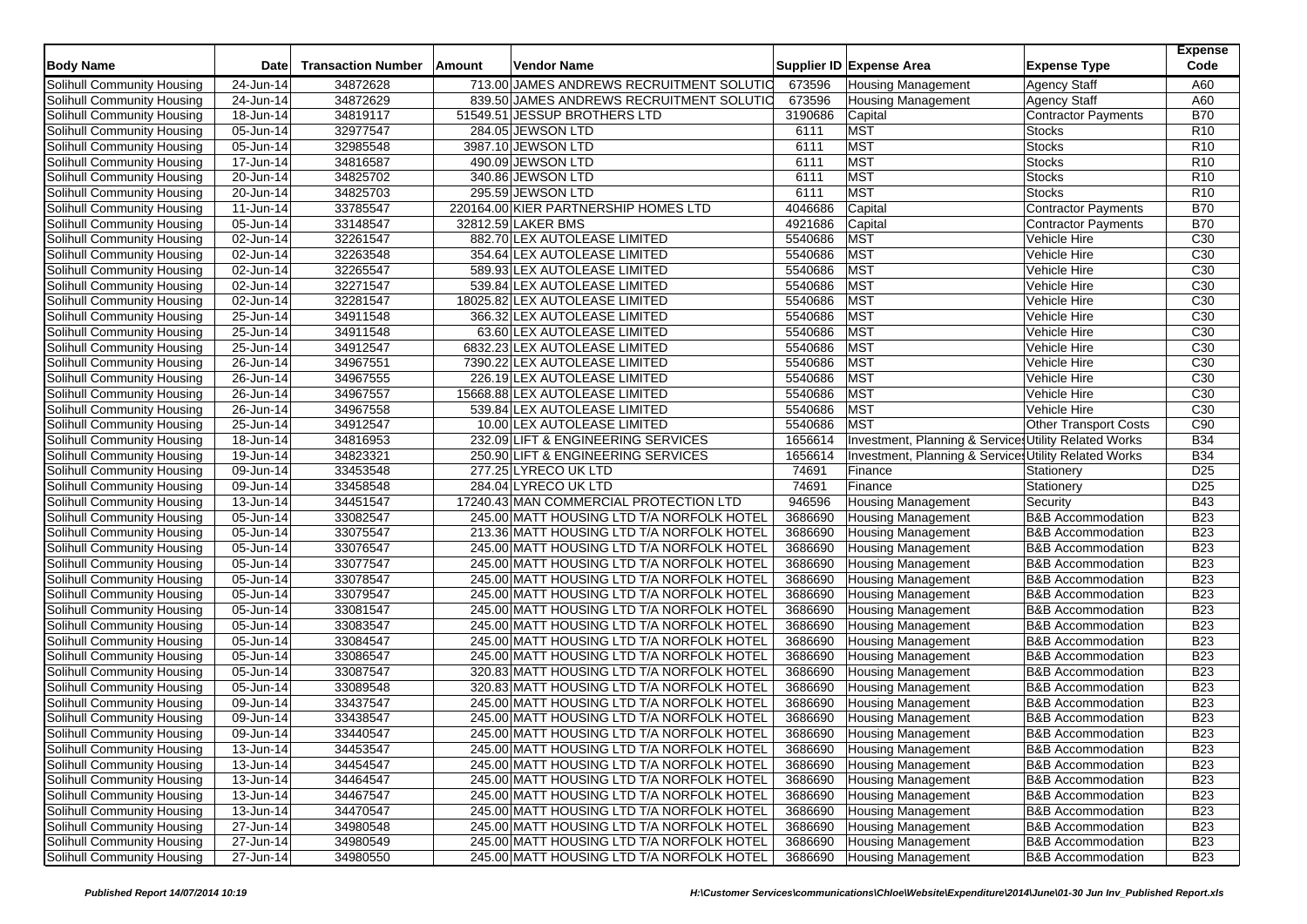| <b>Body Name</b>           | <b>Date</b>             | <b>Transaction Number</b> | Amount | <b>Vendor Name</b>                         |                | Supplier ID Expense Area                              | <b>Expense Type</b>                 | <b>Expense</b><br>Code |
|----------------------------|-------------------------|---------------------------|--------|--------------------------------------------|----------------|-------------------------------------------------------|-------------------------------------|------------------------|
| Solihull Community Housing | 27-Jun-14               | 34980551                  |        | 245.00 MATT HOUSING LTD T/A NORFOLK HOTEL  | 3686690        | <b>Housing Management</b>                             | <b>B&amp;B Accommodation</b>        | <b>B23</b>             |
| Solihull Community Housing | 27-Jun-14               | 34980552                  |        | 245.00 MATT HOUSING LTD T/A NORFOLK HOTEL  | 3686690        | <b>Housing Management</b>                             | <b>B&amp;B Accommodation</b>        | <b>B23</b>             |
| Solihull Community Housing | 27-Jun-14               | 34980553                  |        | 245.00 MATT HOUSING LTD T/A NORFOLK HOTEL  | 3686690        | <b>Housing Management</b>                             | <b>B&amp;B Accommodation</b>        | <b>B23</b>             |
| Solihull Community Housing | 27-Jun-14               | 34980554                  |        | 245.00 MATT HOUSING LTD T/A NORFOLK HOTEL  | 3686690        | <b>Housing Management</b>                             | <b>B&amp;B Accommodation</b>        | <b>B23</b>             |
| Solihull Community Housing | $\overline{27}$ -Jun-14 | 34980555                  |        | 245.00 MATT HOUSING LTD T/A NORFOLK HOTEL  | 3686690        | <b>Housing Management</b>                             | <b>B&amp;B Accommodation</b>        | <b>B23</b>             |
| Solihull Community Housing | 27-Jun-14               | 34980556                  |        | 245.00 MATT HOUSING LTD T/A NORFOLK HOTEL  | 3686690        | <b>Housing Management</b>                             | <b>B&amp;B Accommodation</b>        | <b>B23</b>             |
| Solihull Community Housing | 26-Jun-14               | 34968547                  |        | 2162.75 MAYFIELD ASSET & PROPERTY MANAGEM  | 196882         | Finance                                               | <b>General Building Costs</b>       | <b>B30</b>             |
| Solihull Community Housing | 26-Jun-14               | 34968547                  |        | 5000.00 MAYFIELD ASSET & PROPERTY MANAGEM  | 196882         | Finance                                               | Rents                               | <b>B22</b>             |
| Solihull Community Housing | 26-Jun-14               | 34968550                  |        | 5000.00 MAYFIELD ASSET & PROPERTY MANAGEM  | 196882         | Finance                                               | Rents                               | <b>B22</b>             |
| Solihull Community Housing | 26-Jun-14               | 34968550                  |        | 2162.75 MAYFIELD ASSET & PROPERTY MANAGEM  | 196882         | Finance                                               | <b>General Building Costs</b>       | <b>B30</b>             |
| Solihull Community Housing | 04-Jun-14               | 32688561                  |        | 257.51 MOSSVALE MAINTENANCE & SEALING SER  | 48908          | <b>MST</b>                                            | Voids                               | <b>B38</b>             |
| Solihull Community Housing | 04-Jun-14               | 32711547                  |        | 2071.91 MOSSVALE MAINTENANCE & SEALING SER | 48908          | Investment, Planning & Services Utility Related Works |                                     | <b>B34</b>             |
| Solihull Community Housing | 10-Jun-14               | 33556639                  |        | 390.40 MOSSVALE MAINTENANCE & SEALING SER  | 48908          | <b>MST</b>                                            | <b>Internal Works</b>               | <b>B31</b>             |
| Solihull Community Housing | 10-Jun-14               | 33556640                  |        | 390.40 MOSSVALE MAINTENANCE & SEALING SER  | 48908          | <b>MST</b>                                            | <b>Internal Works</b>               | <b>B31</b>             |
| Solihull Community Housing | 10-Jun-14               | 33556641                  |        | 390.40 MOSSVALE MAINTENANCE & SEALING SER  | 48908          | <b>MST</b>                                            | <b>Internal Works</b>               | <b>B31</b>             |
| Solihull Community Housing | 10-Jun-14               | 33752547                  |        | 802.64 MOSSVALE MAINTENANCE & SEALING SER  | 48908          | Investment, Planning & Service: Utility Related Works |                                     | <b>B34</b>             |
| Solihull Community Housing | 12-Jun-14               | 34067547                  |        | 1098.12 MOSSVALE MAINTENANCE & SEALING SER | 48908          | <b>MST</b>                                            | Voids                               | <b>B38</b>             |
| Solihull Community Housing | 12-Jun-14               | 34067547                  |        | 186.22 MOSSVALE MAINTENANCE & SEALING SER  | 48908          | <b>MST</b>                                            | Voids                               | <b>B38</b>             |
| Solihull Community Housing | 12-Jun-14               | 34068547                  |        | 2275.18 MOSSVALE MAINTENANCE & SEALING SER | 48908          | <b>MST</b>                                            | Voids                               | <b>B38</b>             |
| Solihull Community Housing | 12-Jun-14               | 34068547                  |        | 396.70 MOSSVALE MAINTENANCE & SEALING SER  | 48908          | <b>MST</b>                                            | Voids                               | <b>B38</b>             |
| Solihull Community Housing | 10-Jun-14               | 33556642                  |        | 898.79 MOSSVALE MAINTENANCE & SEALING SER  | 48908          | <b>MST</b>                                            | <b>Internal Works</b>               | <b>B31</b>             |
| Solihull Community Housing | 10-Jun-14               | 33556636                  |        | 884.45 MOSSVALE MAINTENANCE & SEALING SER  | 48908          | <b>MST</b>                                            | <b>Internal Works</b>               | <b>B31</b>             |
| Solihull Community Housing | 12-Jun-14               | 34070547                  |        | 600.06 MOSSVALE MAINTENANCE & SEALING SER  | 48908          | Capital                                               | <b>Contractor Payments</b>          | <b>B70</b>             |
| Solihull Community Housing | 12-Jun-14               | 34072547                  |        | 781.27 MOSSVALE MAINTENANCE & SEALING SER  |                |                                                       |                                     | <b>B70</b>             |
| Solihull Community Housing | 13-Jun-14               | 34379587                  |        | 2273.42 MOSSVALE MAINTENANCE & SEALING SER | 48908<br>48908 | Capital<br><b>MST</b>                                 | <b>Contractor Payments</b><br>Voids | <b>B38</b>             |
| Solihull Community Housing | 13-Jun-14               | 34379589                  |        | 243.76 MOSSVALE MAINTENANCE & SEALING SER  | 48908          | <b>MST</b>                                            | Voids                               | <b>B</b> 38            |
| Solihull Community Housing | 13-Jun-14               | 34379592                  |        | 2061.62 MOSSVALE MAINTENANCE & SEALING SER | 48908          | <b>MST</b>                                            | Voids                               | <b>B38</b>             |
| Solihull Community Housing | 18-Jun-14               | 34816987                  |        | 226.35 MOSSVALE MAINTENANCE & SEALING SER  | 48908          | Investment, Planning & Service: Utility Related Works |                                     | <b>B34</b>             |
| Solihull Community Housing | 18-Jun-14               | 34816988                  |        | 427.45 MOSSVALE MAINTENANCE & SEALING SER  | 48908          | Investment, Planning & Service: Utility Related Works |                                     | <b>B34</b>             |
| Solihull Community Housing | 18-Jun-14               | 34816995                  |        | 315.65 MOSSVALE MAINTENANCE & SEALING SER  | 48908          | Investment, Planning & Services Utility Related Works |                                     | <b>B34</b>             |
| Solihull Community Housing | 18-Jun-14               | 34816998                  |        | 621.32 MOSSVALE MAINTENANCE & SEALING SER  | 48908          | Investment, Planning & Service: Utility Related Works |                                     | <b>B34</b>             |
| Solihull Community Housing | 18-Jun-14               | 34820305                  |        | 707.18 MOSSVALE MAINTENANCE & SEALING SER  | 48908          | Capital                                               | <b>Contractor Payments</b>          | <b>B70</b>             |
| Solihull Community Housing | 18-Jun-14               | 34817474                  |        | 47.01 MOSSVALE MAINTENANCE & SEALING SER   | 48908          | Investment, Planning & Service Utility Related Works  |                                     | <b>B34</b>             |
|                            |                         |                           |        |                                            |                |                                                       |                                     | <b>B34</b>             |
| Solihull Community Housing | 18-Jun-14               | 34817474                  |        | 47.01 MOSSVALE MAINTENANCE & SEALING SER   | 48908          | Investment, Planning & Service: Utility Related Works |                                     | <b>B34</b>             |
| Solihull Community Housing | 18-Jun-14               | 34817474<br>34817474      |        | 47.01 MOSSVALE MAINTENANCE & SEALING SER   | 48908<br>48908 | Investment, Planning & Services Utility Related Works |                                     | <b>B34</b>             |
| Solihull Community Housing | 18-Jun-14               |                           |        | 47.01 MOSSVALE MAINTENANCE & SEALING SER   |                | Investment, Planning & Service: Utility Related Works |                                     | <b>B34</b>             |
| Solihull Community Housing | 18-Jun-14               | 34817474                  |        | 47.01 MOSSVALE MAINTENANCE & SEALING SER   | 48908          | Investment, Planning & Services Utility Related Works |                                     |                        |
| Solihull Community Housing | 18-Jun-14               | 34817474                  |        | 47.01 MOSSVALE MAINTENANCE & SEALING SER   | 48908          | Investment, Planning & Services Utility Related Works |                                     | <b>B34</b>             |
| Solihull Community Housing | 18-Jun-14               | 34817474                  |        | 47.01 MOSSVALE MAINTENANCE & SEALING SER   | 48908          | Investment, Planning & Service Utility Related Works  |                                     | <b>B34</b>             |
| Solihull Community Housing | 18-Jun-14               | 34817474                  |        | 47.01 MOSSVALE MAINTENANCE & SEALING SER   | 48908          | Investment, Planning & Services Utility Related Works |                                     | <b>B34</b>             |
| Solihull Community Housing | 18-Jun-14               | 34817474                  |        | 47.01 MOSSVALE MAINTENANCE & SEALING SER   | 48908          | Investment, Planning & Services Utility Related Works |                                     | <b>B34</b>             |
| Solihull Community Housing | 18-Jun-14               | 34817474                  |        | 47.01 MOSSVALE MAINTENANCE & SEALING SER   | 48908          | Investment, Planning & Service: Utility Related Works |                                     | <b>B34</b>             |
| Solihull Community Housing | 18-Jun-14               | 34817474                  |        | 47.01 MOSSVALE MAINTENANCE & SEALING SER   | 48908          | Investment, Planning & Services Utility Related Works |                                     | <b>B34</b>             |
| Solihull Community Housing | 18-Jun-14               | 34817474                  |        | 47.01 MOSSVALE MAINTENANCE & SEALING SER   | 48908          | Investment, Planning & Services Utility Related Works |                                     | <b>B34</b>             |
| Solihull Community Housing | 18-Jun-14               | 34817474                  |        | 47.01 MOSSVALE MAINTENANCE & SEALING SER   | 48908          | Investment, Planning & Services Utility Related Works |                                     | <b>B34</b>             |
| Solihull Community Housing | 18-Jun-14               | 34817474                  |        | 47.01 MOSSVALE MAINTENANCE & SEALING SER   | 48908          | Investment, Planning & Services Utility Related Works |                                     | <b>B34</b>             |
| Solihull Community Housing | 18-Jun-14               | 34817474                  |        | 47.01 MOSSVALE MAINTENANCE & SEALING SER   | 48908          | Investment, Planning & Services Utility Related Works |                                     | <b>B34</b>             |
| Solihull Community Housing | 18-Jun-14               | 34817474                  |        | 47.01 MOSSVALE MAINTENANCE & SEALING SER   | 48908          | Investment, Planning & Services Utility Related Works |                                     | <b>B34</b>             |
| Solihull Community Housing | 18-Jun-14               | 34817474                  |        | 47.01 MOSSVALE MAINTENANCE & SEALING SER   | 48908          | Investment, Planning & Services Utility Related Works |                                     | <b>B34</b>             |
| Solihull Community Housing | 18-Jun-14               | 34817474                  |        | 47.01 MOSSVALE MAINTENANCE & SEALING SER   | 48908          | Investment, Planning & Services Utility Related Works |                                     | <b>B34</b>             |
| Solihull Community Housing | 18-Jun-14               | 34817474                  |        | 47.01 MOSSVALE MAINTENANCE & SEALING SER   | 48908          | Investment, Planning & Services Utility Related Works |                                     | <b>B34</b>             |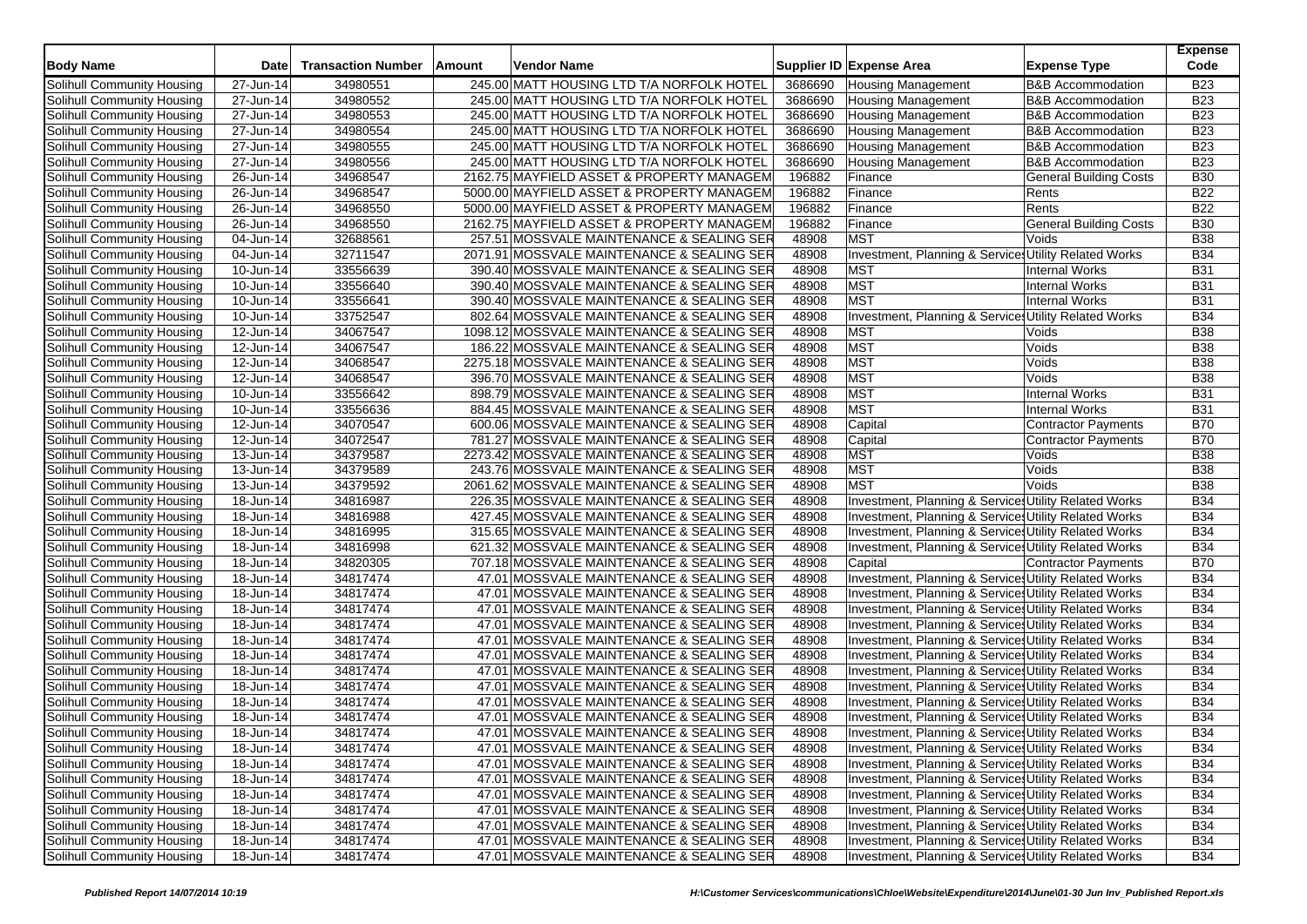| <b>Body Name</b>           | <b>Date</b> | <b>Transaction Number</b> | Amount | Vendor Name                              |       | Supplier ID Expense Area                              | <b>Expense Type</b> | <b>Expense</b><br>Code |
|----------------------------|-------------|---------------------------|--------|------------------------------------------|-------|-------------------------------------------------------|---------------------|------------------------|
| Solihull Community Housing | 18-Jun-14   | 34817474                  |        | 47.01 MOSSVALE MAINTENANCE & SEALING SER | 48908 | Investment, Planning & Service: Utility Related Works |                     | <b>B34</b>             |
| Solihull Community Housing | 18-Jun-14   | 34817474                  |        | 47.01 MOSSVALE MAINTENANCE & SEALING SER | 48908 | Investment, Planning & Service: Utility Related Works |                     | <b>B34</b>             |
| Solihull Community Housing | 18-Jun-14   | 34817474                  |        | 47.01 MOSSVALE MAINTENANCE & SEALING SER | 48908 | Investment, Planning & Service: Utility Related Works |                     | <b>B34</b>             |
| Solihull Community Housing | 18-Jun-14   | 34817474                  |        | 47.01 MOSSVALE MAINTENANCE & SEALING SER | 48908 | Investment, Planning & Service: Utility Related Works |                     | <b>B34</b>             |
| Solihull Community Housing | 18-Jun-14   | 34817474                  |        | 47.01 MOSSVALE MAINTENANCE & SEALING SER | 48908 | Investment, Planning & Service: Utility Related Works |                     | <b>B34</b>             |
| Solihull Community Housing | 18-Jun-14   | 34817474                  |        | 47.01 MOSSVALE MAINTENANCE & SEALING SER | 48908 | Investment, Planning & Services Utility Related Works |                     | <b>B34</b>             |
| Solihull Community Housing | 18-Jun-14   | 34817474                  |        | 47.01 MOSSVALE MAINTENANCE & SEALING SER | 48908 | Investment, Planning & Service: Utility Related Works |                     | <b>B34</b>             |
| Solihull Community Housing | 18-Jun-14   | 34817474                  |        | 47.01 MOSSVALE MAINTENANCE & SEALING SER | 48908 | Investment, Planning & Services Utility Related Works |                     | <b>B34</b>             |
| Solihull Community Housing | 18-Jun-14   | 34817475                  |        | 47.01 MOSSVALE MAINTENANCE & SEALING SER | 48908 | Investment, Planning & Service: Utility Related Works |                     | <b>B34</b>             |
| Solihull Community Housing | 18-Jun-14   | 34817475                  |        | 47.01 MOSSVALE MAINTENANCE & SEALING SER | 48908 | Investment, Planning & Service: Utility Related Works |                     | <b>B34</b>             |
| Solihull Community Housing | 18-Jun-14   | 34817475                  |        | 47.01 MOSSVALE MAINTENANCE & SEALING SER | 48908 | Investment, Planning & Services Utility Related Works |                     | <b>B34</b>             |
| Solihull Community Housing | 18-Jun-14   | 34817475                  |        | 47.01 MOSSVALE MAINTENANCE & SEALING SER | 48908 | Investment, Planning & Service: Utility Related Works |                     | <b>B34</b>             |
| Solihull Community Housing | 18-Jun-14   | 34817475                  |        | 47.01 MOSSVALE MAINTENANCE & SEALING SER | 48908 | Investment, Planning & Services Utility Related Works |                     | <b>B34</b>             |
| Solihull Community Housing | 18-Jun-14   | 34817475                  |        | 47.01 MOSSVALE MAINTENANCE & SEALING SER | 48908 | Investment, Planning & Service: Utility Related Works |                     | <b>B34</b>             |
| Solihull Community Housing | 18-Jun-14   | 34817475                  |        | 47.01 MOSSVALE MAINTENANCE & SEALING SER | 48908 | Investment, Planning & Services Utility Related Works |                     | <b>B34</b>             |
| Solihull Community Housing | 18-Jun-14   | 34817475                  |        | 16.80 MOSSVALE MAINTENANCE & SEALING SER | 48908 | Investment, Planning & Service Utility Related Works  |                     | <b>B34</b>             |
| Solihull Community Housing | 18-Jun-14   | 34817475                  |        | 47.01 MOSSVALE MAINTENANCE & SEALING SER | 48908 | Investment, Planning & Service: Utility Related Works |                     | <b>B34</b>             |
| Solihull Community Housing | 18-Jun-14   | 34817475                  |        | 47.01 MOSSVALE MAINTENANCE & SEALING SER | 48908 | Investment, Planning & Service: Utility Related Works |                     | <b>B34</b>             |
| Solihull Community Housing | 18-Jun-14   | 34817475                  |        | 47.01 MOSSVALE MAINTENANCE & SEALING SER | 48908 | Investment, Planning & Service: Utility Related Works |                     | <b>B34</b>             |
| Solihull Community Housing | 18-Jun-14   | 34817475                  |        | 47.01 MOSSVALE MAINTENANCE & SEALING SER | 48908 | Investment, Planning & Service: Utility Related Works |                     | <b>B34</b>             |
| Solihull Community Housing | 18-Jun-14   | 34817475                  |        | 47.01 MOSSVALE MAINTENANCE & SEALING SER | 48908 | Investment, Planning & Service: Utility Related Works |                     | <b>B34</b>             |
| Solihull Community Housing | 18-Jun-14   | 34817475                  |        | 47.01 MOSSVALE MAINTENANCE & SEALING SER | 48908 | Investment, Planning & Services Utility Related Works |                     | <b>B34</b>             |
| Solihull Community Housing | 18-Jun-14   | 34817475                  |        | 47.01 MOSSVALE MAINTENANCE & SEALING SER | 48908 | Investment, Planning & Service: Utility Related Works |                     | <b>B34</b>             |
| Solihull Community Housing | 18-Jun-14   | 34817475                  |        | 47.01 MOSSVALE MAINTENANCE & SEALING SER | 48908 | Investment, Planning & Service: Utility Related Works |                     | <b>B34</b>             |
| Solihull Community Housing | 18-Jun-14   | 34817475                  |        | 47.01 MOSSVALE MAINTENANCE & SEALING SER | 48908 | Investment, Planning & Services Utility Related Works |                     | <b>B34</b>             |
| Solihull Community Housing | 18-Jun-14   | 34817475                  |        | 47.01 MOSSVALE MAINTENANCE & SEALING SER | 48908 | Investment, Planning & Service: Utility Related Works |                     | <b>B34</b>             |
| Solihull Community Housing | 18-Jun-14   | 34817475                  |        | 47.01 MOSSVALE MAINTENANCE & SEALING SER | 48908 | Investment, Planning & Service Utility Related Works  |                     | <b>B34</b>             |
| Solihull Community Housing | 18-Jun-14   | 34817475                  |        | 47.01 MOSSVALE MAINTENANCE & SEALING SER | 48908 | Investment, Planning & Service: Utility Related Works |                     | <b>B34</b>             |
| Solihull Community Housing | 18-Jun-14   | 34817475                  |        | 47.01 MOSSVALE MAINTENANCE & SEALING SER | 48908 | Investment, Planning & Services Utility Related Works |                     | <b>B34</b>             |
| Solihull Community Housing | 18-Jun-14   | 34817475                  |        | 47.01 MOSSVALE MAINTENANCE & SEALING SER | 48908 | Investment, Planning & Service Utility Related Works  |                     | <b>B34</b>             |
| Solihull Community Housing | 18-Jun-14   | 34817475                  |        | 47.01 MOSSVALE MAINTENANCE & SEALING SER | 48908 | Investment, Planning & Service: Utility Related Works |                     | <b>B34</b>             |
| Solihull Community Housing | 18-Jun-14   | 34817475                  |        | 47.01 MOSSVALE MAINTENANCE & SEALING SER | 48908 | Investment, Planning & Services Utility Related Works |                     | <b>B34</b>             |
| Solihull Community Housing | 18-Jun-14   | 34817475                  |        | 47.01 MOSSVALE MAINTENANCE & SEALING SER | 48908 | Investment, Planning & Service Utility Related Works  |                     | <b>B34</b>             |
| Solihull Community Housing | 18-Jun-14   | 34817475                  |        | 47.01 MOSSVALE MAINTENANCE & SEALING SER | 48908 | Investment, Planning & Service Utility Related Works  |                     | <b>B34</b>             |
| Solihull Community Housing | 18-Jun-14   | 34817475                  |        | 47.01 MOSSVALE MAINTENANCE & SEALING SER | 48908 | Investment, Planning & Services Utility Related Works |                     | <b>B34</b>             |
| Solihull Community Housing | 18-Jun-14   | 34817475                  |        | 47.01 MOSSVALE MAINTENANCE & SEALING SER | 48908 | Investment, Planning & Services Utility Related Works |                     | <b>B34</b>             |
| Solihull Community Housing | 18-Jun-14   | 34817475                  |        | 47.01 MOSSVALE MAINTENANCE & SEALING SER | 48908 | Investment, Planning & Service: Utility Related Works |                     | <b>B34</b>             |
| Solihull Community Housing | 18-Jun-14   | 34817475                  |        | 47.01 MOSSVALE MAINTENANCE & SEALING SER | 48908 | Investment, Planning & Service: Utility Related Works |                     | <b>B34</b>             |
| Solihull Community Housing | 18-Jun-14   | 34817475                  |        | 47.01 MOSSVALE MAINTENANCE & SEALING SER | 48908 | Investment, Planning & Services Utility Related Works |                     | <b>B34</b>             |
| Solihull Community Housing | 18-Jun-14   | 34817475                  |        | 47.01 MOSSVALE MAINTENANCE & SEALING SER | 48908 | Investment, Planning & Service: Utility Related Works |                     | <b>B34</b>             |
| Solihull Community Housing | 18-Jun-14   | 34817475                  |        | 47.01 MOSSVALE MAINTENANCE & SEALING SER | 48908 | Investment, Planning & Services Utility Related Works |                     | <b>B34</b>             |
| Solihull Community Housing | 18-Jun-14   | 34817475                  |        | 47.01 MOSSVALE MAINTENANCE & SEALING SER | 48908 | Investment, Planning & Services Utility Related Works |                     | <b>B34</b>             |
| Solihull Community Housing | 18-Jun-14   | 34817475                  |        | 47.01 MOSSVALE MAINTENANCE & SEALING SER | 48908 | Investment, Planning & Services Utility Related Works |                     | <b>B34</b>             |
| Solihull Community Housing | 18-Jun-14   | 34817475                  |        | 47.01 MOSSVALE MAINTENANCE & SEALING SER | 48908 | Investment, Planning & Services Utility Related Works |                     | <b>B34</b>             |
| Solihull Community Housing | 18-Jun-14   | 34817475                  |        | 47.01 MOSSVALE MAINTENANCE & SEALING SER | 48908 | Investment, Planning & Services Utility Related Works |                     | <b>B34</b>             |
| Solihull Community Housing | 18-Jun-14   | 34817475                  |        | 16.80 MOSSVALE MAINTENANCE & SEALING SER | 48908 | Investment, Planning & Services Utility Related Works |                     | B34                    |
| Solihull Community Housing | 18-Jun-14   | 34817475                  |        | 47.01 MOSSVALE MAINTENANCE & SEALING SER | 48908 | Investment, Planning & Services Utility Related Works |                     | <b>B34</b>             |
| Solihull Community Housing | 18-Jun-14   | 34817475                  |        | 47.01 MOSSVALE MAINTENANCE & SEALING SER | 48908 | Investment, Planning & Service Utility Related Works  |                     | <b>B34</b>             |
| Solihull Community Housing | 18-Jun-14   | 34817475                  |        | 47.01 MOSSVALE MAINTENANCE & SEALING SER | 48908 | Investment, Planning & Services Utility Related Works |                     | <b>B34</b>             |
| Solihull Community Housing | 18-Jun-14   | 34817475                  |        | 47.01 MOSSVALE MAINTENANCE & SEALING SER | 48908 | Investment, Planning & Service Utility Related Works  |                     | <b>B34</b>             |
| Solihull Community Housing | 18-Jun-14   | 34817475                  |        | 47.01 MOSSVALE MAINTENANCE & SEALING SER | 48908 | Investment, Planning & Services Utility Related Works |                     | <b>B34</b>             |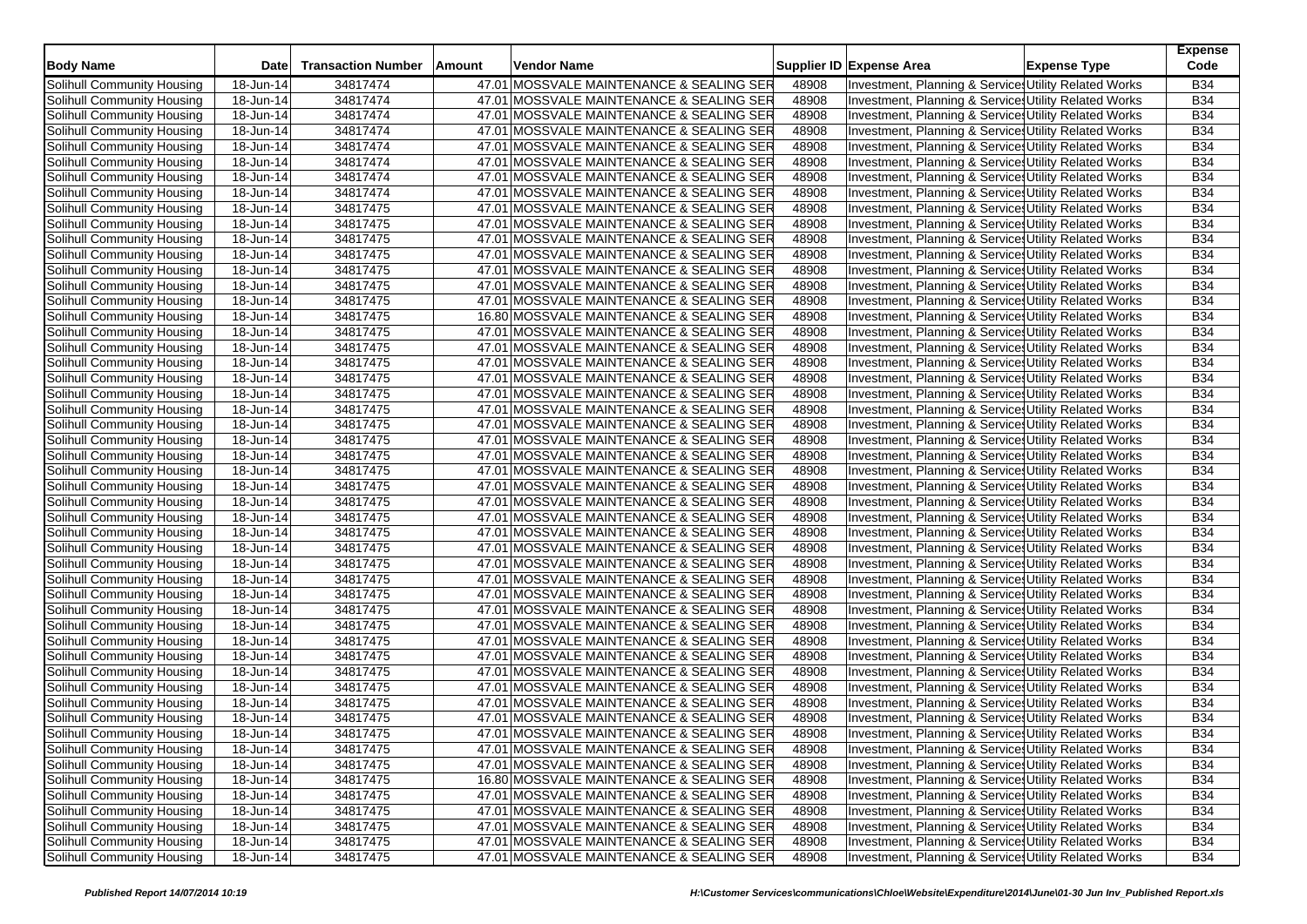| <b>Body Name</b>           | <b>Date</b>             | <b>Transaction Number</b> | Amount | Vendor Name                               |       | Supplier ID Expense Area                              | <b>Expense Type</b> | <b>Expense</b><br>Code |
|----------------------------|-------------------------|---------------------------|--------|-------------------------------------------|-------|-------------------------------------------------------|---------------------|------------------------|
| Solihull Community Housing | 18-Jun-14               | 34817475                  |        | 47.01 MOSSVALE MAINTENANCE & SEALING SER  | 48908 | Investment, Planning & Service: Utility Related Works |                     | <b>B34</b>             |
| Solihull Community Housing | 18-Jun-14               | 34817475                  |        | 47.01 MOSSVALE MAINTENANCE & SEALING SER  | 48908 | Investment, Planning & Service, Utility Related Works |                     | <b>B34</b>             |
| Solihull Community Housing | 18-Jun-14               | 34817475                  |        | 47.01 MOSSVALE MAINTENANCE & SEALING SER  | 48908 | Investment, Planning & Services Utility Related Works |                     | <b>B34</b>             |
| Solihull Community Housing | 18-Jun-14               | 34817475                  |        | 47.01 MOSSVALE MAINTENANCE & SEALING SER  | 48908 | Investment, Planning & Service: Utility Related Works |                     | <b>B34</b>             |
| Solihull Community Housing | 18-Jun-14               | 34817475                  |        | 16.80 MOSSVALE MAINTENANCE & SEALING SER  | 48908 | Investment, Planning & Service: Utility Related Works |                     | <b>B34</b>             |
| Solihull Community Housing | 18-Jun-14               | 34817475                  |        | 47.01 MOSSVALE MAINTENANCE & SEALING SER  | 48908 | Investment, Planning & Services Utility Related Works |                     | <b>B34</b>             |
| Solihull Community Housing | 18-Jun-14               | 34817475                  |        | 47.01 MOSSVALE MAINTENANCE & SEALING SER  | 48908 | Investment, Planning & Service: Utility Related Works |                     | <b>B34</b>             |
| Solihull Community Housing | 18-Jun-14               | 34817475                  |        | 47.01 MOSSVALE MAINTENANCE & SEALING SER  | 48908 | Investment, Planning & Service, Utility Related Works |                     | <b>B34</b>             |
| Solihull Community Housing | 19-Jun-14               | 34823362                  |        | 302.45 MOSSVALE MAINTENANCE & SEALING SER | 48908 | <b>MST</b>                                            | Voids               | <b>B38</b>             |
| Solihull Community Housing | 19-Jun-14               | 34823363                  |        | 229.94 MOSSVALE MAINTENANCE & SEALING SER | 48908 | Investment, Planning & Services Utility Related Works |                     | <b>B34</b>             |
| Solihull Community Housing | 19-Jun-14               | 34823364                  |        | 226.93 MOSSVALE MAINTENANCE & SEALING SER | 48908 | Investment, Planning & Service: Utility Related Works |                     | <b>B34</b>             |
| Solihull Community Housing | 20-Jun-14               | 34825611                  |        | 47.01 MOSSVALE MAINTENANCE & SEALING SER  | 48908 | Investment, Planning & Service: Utility Related Works |                     | <b>B34</b>             |
| Solihull Community Housing | 20-Jun-14               | 34825611                  |        | 47.01 MOSSVALE MAINTENANCE & SEALING SER  | 48908 | Investment, Planning & Services Utility Related Works |                     | <b>B34</b>             |
| Solihull Community Housing | 20-Jun-14               | 34825611                  |        | 47.01 MOSSVALE MAINTENANCE & SEALING SER  | 48908 | Investment, Planning & Service: Utility Related Works |                     | <b>B34</b>             |
| Solihull Community Housing | 20-Jun-14               | 34825611                  |        | 47.01 MOSSVALE MAINTENANCE & SEALING SER  | 48908 | Investment, Planning & Service, Utility Related Works |                     | <b>B34</b>             |
| Solihull Community Housing | 20-Jun-14               | 34825611                  |        | 47.01 MOSSVALE MAINTENANCE & SEALING SER  | 48908 | Investment, Planning & Service: Utility Related Works |                     | <b>B34</b>             |
| Solihull Community Housing | 20-Jun-14               | 34825611                  |        | 47.01 MOSSVALE MAINTENANCE & SEALING SER  | 48908 | Investment, Planning & Services Utility Related Works |                     | <b>B34</b>             |
| Solihull Community Housing | 20-Jun-14               | 34825611                  |        | 47.01 MOSSVALE MAINTENANCE & SEALING SER  | 48908 | Investment, Planning & Service, Utility Related Works |                     | <b>B34</b>             |
| Solihull Community Housing | 20-Jun-14               | 34825611                  |        | 47.01 MOSSVALE MAINTENANCE & SEALING SER  | 48908 | Investment, Planning & Service, Utility Related Works |                     | <b>B34</b>             |
| Solihull Community Housing | 20-Jun-14               | 34825611                  |        | 47.01 MOSSVALE MAINTENANCE & SEALING SER  | 48908 | Investment, Planning & Services Utility Related Works |                     | <b>B34</b>             |
| Solihull Community Housing | 20-Jun-14               | 34825611                  |        | 47.01 MOSSVALE MAINTENANCE & SEALING SER  | 48908 | Investment, Planning & Service, Utility Related Works |                     | <b>B34</b>             |
| Solihull Community Housing | $\overline{2}0$ -Jun-14 | 34825611                  |        | 16.80 MOSSVALE MAINTENANCE & SEALING SER  | 48908 | Investment, Planning & Service: Utility Related Works |                     | <b>B34</b>             |
| Solihull Community Housing | 20-Jun-14               | 34825611                  |        | 47.01 MOSSVALE MAINTENANCE & SEALING SER  | 48908 | Investment, Planning & Services Utility Related Works |                     | <b>B34</b>             |
| Solihull Community Housing | 20-Jun-14               | 34825611                  |        | 47.01 MOSSVALE MAINTENANCE & SEALING SER  | 48908 | Investment, Planning & Service: Utility Related Works |                     | <b>B34</b>             |
| Solihull Community Housing | 20-Jun-14               | 34825611                  |        | 47.01 MOSSVALE MAINTENANCE & SEALING SER  | 48908 | Investment, Planning & Service: Utility Related Works |                     | <b>B34</b>             |
| Solihull Community Housing | 20-Jun-14               | 34825611                  |        | 47.01 MOSSVALE MAINTENANCE & SEALING SER  | 48908 | Investment, Planning & Service Utility Related Works  |                     | <b>B34</b>             |
| Solihull Community Housing | 20-Jun-14               | 34825611                  |        | 47.01 MOSSVALE MAINTENANCE & SEALING SER  | 48908 | Investment, Planning & Service, Utility Related Works |                     | <b>B34</b>             |
| Solihull Community Housing | 20-Jun-14               | 34825611                  |        | 47.01 MOSSVALE MAINTENANCE & SEALING SER  | 48908 | Investment, Planning & Service: Utility Related Works |                     | <b>B34</b>             |
| Solihull Community Housing | 20-Jun-14               | 34825611                  |        | 47.01 MOSSVALE MAINTENANCE & SEALING SER  | 48908 | Investment, Planning & Service: Utility Related Works |                     | <b>B34</b>             |
| Solihull Community Housing | 20-Jun-14               | 34825611                  |        | 47.01 MOSSVALE MAINTENANCE & SEALING SER  | 48908 | Investment, Planning & Service, Utility Related Works |                     | <b>B34</b>             |
| Solihull Community Housing | 20-Jun-14               | 34825611                  |        | 47.01 MOSSVALE MAINTENANCE & SEALING SER  | 48908 | Investment, Planning & Services Utility Related Works |                     | <b>B34</b>             |
| Solihull Community Housing | 20-Jun-14               | 34825611                  |        | 63.89 MOSSVALE MAINTENANCE & SEALING SER  | 48908 | Investment, Planning & Service: Utility Related Works |                     | B34                    |
| Solihull Community Housing | 20-Jun-14               | 34825611                  |        | 63.89 MOSSVALE MAINTENANCE & SEALING SER  | 48908 | Investment, Planning & Service, Utility Related Works |                     | <b>B34</b>             |
| Solihull Community Housing | 20-Jun-14               | 34825611                  |        | 63.89 MOSSVALE MAINTENANCE & SEALING SER  | 48908 | Investment, Planning & Service: Utility Related Works |                     | <b>B34</b>             |
| Solihull Community Housing | 20-Jun-14               | 34825611                  |        | 63.89 MOSSVALE MAINTENANCE & SEALING SER  | 48908 | Investment, Planning & Services Utility Related Works |                     | B34                    |
| Solihull Community Housing | 20-Jun-14               | 34825611                  |        | 63.89 MOSSVALE MAINTENANCE & SEALING SER  | 48908 | Investment, Planning & Service, Utility Related Works |                     | <b>B34</b>             |
| Solihull Community Housing | 20-Jun-14               | 34825611                  |        | 47.01 MOSSVALE MAINTENANCE & SEALING SER  | 48908 | Investment, Planning & Services Utility Related Works |                     | B34                    |
| Solihull Community Housing | 20-Jun-14               | 34825611                  |        | 47.01 MOSSVALE MAINTENANCE & SEALING SER  | 48908 | Investment, Planning & Service: Utility Related Works |                     | B34                    |
| Solihull Community Housing | 20-Jun-14               | 34825611                  |        | 47.01 MOSSVALE MAINTENANCE & SEALING SER  | 48908 | Investment, Planning & Service: Utility Related Works |                     | <b>B34</b>             |
| Solihull Community Housing | 20-Jun-14               | 34825611                  |        | 47.01 MOSSVALE MAINTENANCE & SEALING SER  | 48908 | Investment, Planning & Service, Utility Related Works |                     | <b>B34</b>             |
| Solihull Community Housing | 20-Jun-14               | 34825611                  |        | 47.01 MOSSVALE MAINTENANCE & SEALING SER  | 48908 | Investment, Planning & Service: Utility Related Works |                     | <b>B34</b>             |
| Solihull Community Housing | 20-Jun-14               | 34825611                  |        | 47.01 MOSSVALE MAINTENANCE & SEALING SER  | 48908 | Investment, Planning & Service, Utility Related Works |                     | <b>B34</b>             |
| Solihull Community Housing | 20-Jun-14               | 34825611                  |        | 47.01 MOSSVALE MAINTENANCE & SEALING SER  | 48908 | Investment, Planning & Services Utility Related Works |                     | B34                    |
| Solihull Community Housing | 20-Jun-14               | 34825611                  |        | 47.01 MOSSVALE MAINTENANCE & SEALING SER  | 48908 | Investment, Planning & Services Utility Related Works |                     | <b>B34</b>             |
| Solihull Community Housing | $\overline{20}$ -Jun-14 | 34825611                  |        | 47.01 MOSSVALE MAINTENANCE & SEALING SER  | 48908 | Investment, Planning & Services Utility Related Works |                     | <b>B34</b>             |
| Solihull Community Housing | 20-Jun-14               | 34825611                  |        | 47.01 MOSSVALE MAINTENANCE & SEALING SER  | 48908 | Investment, Planning & Service: Utility Related Works |                     | B34                    |
| Solihull Community Housing | 20-Jun-14               | 34825611                  |        | 47.01 MOSSVALE MAINTENANCE & SEALING SER  | 48908 | Investment, Planning & Services Utility Related Works |                     | <b>B34</b>             |
| Solihull Community Housing | 20-Jun-14               | 34825611                  |        | 63.89 MOSSVALE MAINTENANCE & SEALING SER  | 48908 | Investment, Planning & Service Utility Related Works  |                     | <b>B34</b>             |
| Solihull Community Housing | 20-Jun-14               | 34825611                  |        | 47.01 MOSSVALE MAINTENANCE & SEALING SER  | 48908 | Investment, Planning & Services Utility Related Works |                     | <b>B34</b>             |
| Solihull Community Housing | 20-Jun-14               | 34825611                  |        | 47.01 MOSSVALE MAINTENANCE & SEALING SER  | 48908 | Investment, Planning & Service Utility Related Works  |                     | <b>B34</b>             |
| Solihull Community Housing | 20-Jun-14               | 34825611                  |        | 47.01 MOSSVALE MAINTENANCE & SEALING SER  | 48908 | Investment, Planning & Services Utility Related Works |                     | <b>B34</b>             |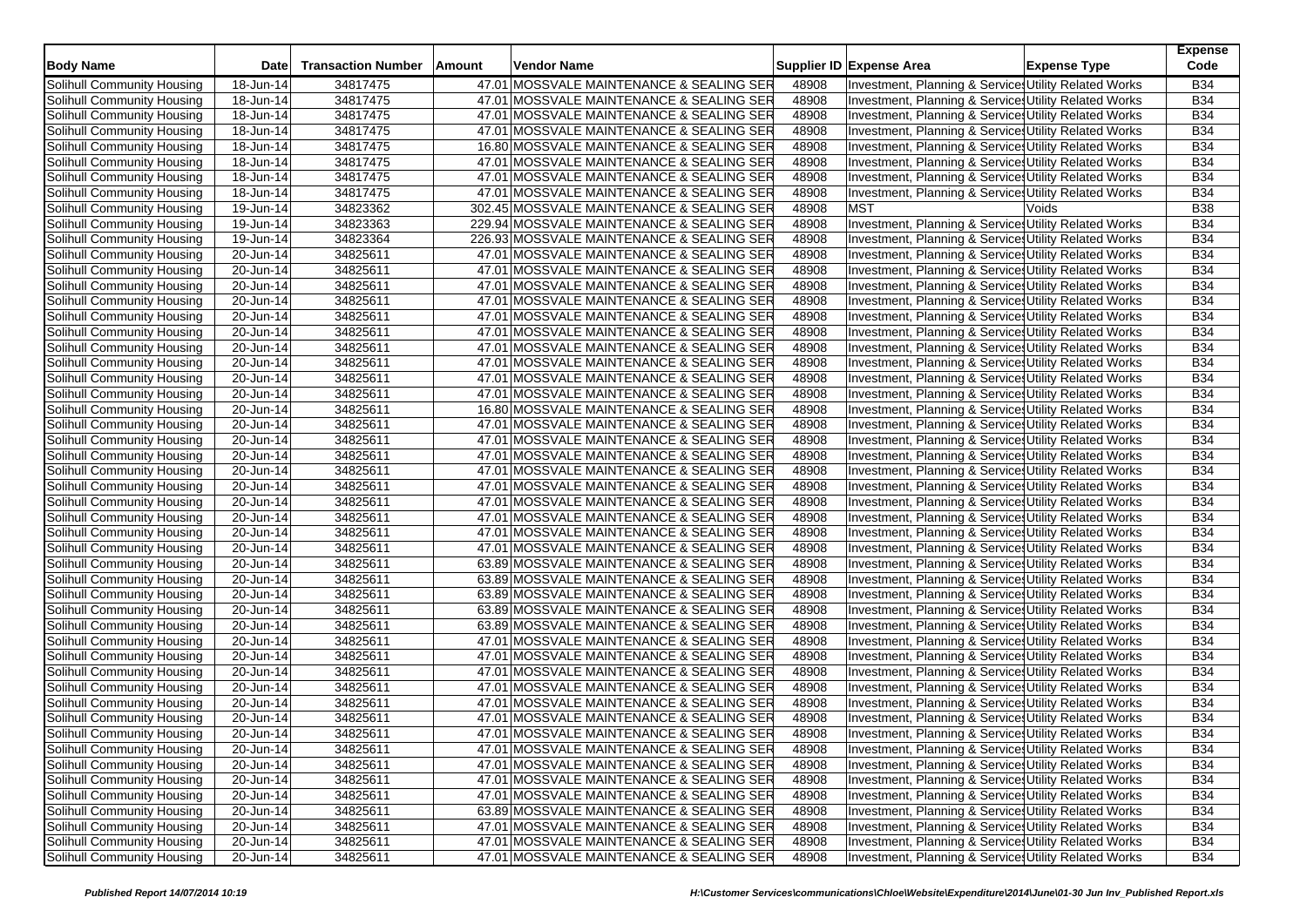| <b>Body Name</b>           | <b>Date</b>             | <b>Transaction Number</b> | Amount | Vendor Name                              |       | Supplier ID Expense Area                              | <b>Expense Type</b> | <b>Expense</b><br>Code |
|----------------------------|-------------------------|---------------------------|--------|------------------------------------------|-------|-------------------------------------------------------|---------------------|------------------------|
| Solihull Community Housing | 20-Jun-14               | 34825611                  |        | 47.01 MOSSVALE MAINTENANCE & SEALING SER | 48908 | Investment, Planning & Services Utility Related Works |                     | <b>B34</b>             |
| Solihull Community Housing | 20-Jun-14               | 34825611                  |        | 47.01 MOSSVALE MAINTENANCE & SEALING SER | 48908 | Investment, Planning & Service, Utility Related Works |                     | <b>B34</b>             |
| Solihull Community Housing | 20-Jun-14               | 34825611                  |        | 47.01 MOSSVALE MAINTENANCE & SEALING SER | 48908 | Investment, Planning & Service: Utility Related Works |                     | <b>B34</b>             |
| Solihull Community Housing | 20-Jun-14               | 34825611                  |        | 16.80 MOSSVALE MAINTENANCE & SEALING SER | 48908 | Investment, Planning & Service: Utility Related Works |                     | <b>B34</b>             |
| Solihull Community Housing | 20-Jun-14               | 34825611                  |        | 47.01 MOSSVALE MAINTENANCE & SEALING SER | 48908 | Investment, Planning & Service: Utility Related Works |                     | <b>B34</b>             |
| Solihull Community Housing | 20-Jun-14               | 34825611                  |        | 47.01 MOSSVALE MAINTENANCE & SEALING SER | 48908 | Investment, Planning & Service: Utility Related Works |                     | <b>B34</b>             |
| Solihull Community Housing | 20-Jun-14               | 34825611                  |        | 47.01 MOSSVALE MAINTENANCE & SEALING SER | 48908 | Investment, Planning & Service: Utility Related Works |                     | <b>B34</b>             |
| Solihull Community Housing | 20-Jun-14               | 34825611                  |        | 47.01 MOSSVALE MAINTENANCE & SEALING SER | 48908 | Investment, Planning & Service: Utility Related Works |                     | <b>B34</b>             |
| Solihull Community Housing | 20-Jun-14               | 34825611                  |        | 47.01 MOSSVALE MAINTENANCE & SEALING SER | 48908 | Investment, Planning & Service: Utility Related Works |                     | <b>B34</b>             |
| Solihull Community Housing | 20-Jun-14               | 34825611                  |        | 47.01 MOSSVALE MAINTENANCE & SEALING SER | 48908 | Investment, Planning & Service: Utility Related Works |                     | <b>B34</b>             |
| Solihull Community Housing | 20-Jun-14               | 34825611                  |        | 47.01 MOSSVALE MAINTENANCE & SEALING SER | 48908 | Investment, Planning & Service: Utility Related Works |                     | <b>B34</b>             |
| Solihull Community Housing | 20-Jun-14               | 34825611                  |        | 16.80 MOSSVALE MAINTENANCE & SEALING SER | 48908 | Investment, Planning & Services Utility Related Works |                     | <b>B34</b>             |
| Solihull Community Housing | 20-Jun-14               | 34825611                  |        | 16.80 MOSSVALE MAINTENANCE & SEALING SER | 48908 | Investment, Planning & Service: Utility Related Works |                     | <b>B34</b>             |
| Solihull Community Housing | 20-Jun-14               | 34825611                  |        | 47.01 MOSSVALE MAINTENANCE & SEALING SER | 48908 | Investment, Planning & Service, Utility Related Works |                     | <b>B34</b>             |
| Solihull Community Housing | 20-Jun-14               | 34825611                  |        | 47.01 MOSSVALE MAINTENANCE & SEALING SER | 48908 | Investment, Planning & Service, Utility Related Works |                     | <b>B34</b>             |
| Solihull Community Housing | 20-Jun-14               | 34825611                  |        | 16.80 MOSSVALE MAINTENANCE & SEALING SER | 48908 | Investment, Planning & Service: Utility Related Works |                     | <b>B34</b>             |
| Solihull Community Housing | 20-Jun-14               | 34825611                  |        | 47.01 MOSSVALE MAINTENANCE & SEALING SER | 48908 | Investment, Planning & Service: Utility Related Works |                     | <b>B34</b>             |
| Solihull Community Housing | 20-Jun-14               | 34825611                  |        | 47.01 MOSSVALE MAINTENANCE & SEALING SER | 48908 | Investment, Planning & Service, Utility Related Works |                     | <b>B34</b>             |
| Solihull Community Housing | 20-Jun-14               | 34825611                  |        | 47.01 MOSSVALE MAINTENANCE & SEALING SER | 48908 | Investment, Planning & Service: Utility Related Works |                     | <b>B34</b>             |
| Solihull Community Housing | 20-Jun-14               | 34825611                  |        | 47.01 MOSSVALE MAINTENANCE & SEALING SER | 48908 | Investment, Planning & Service: Utility Related Works |                     | <b>B34</b>             |
| Solihull Community Housing | 20-Jun-14               | 34825611                  |        | 47.01 MOSSVALE MAINTENANCE & SEALING SER | 48908 | Investment, Planning & Service, Utility Related Works |                     | <b>B34</b>             |
| Solihull Community Housing | $\overline{20}$ -Jun-14 | 34825611                  |        | 47.01 MOSSVALE MAINTENANCE & SEALING SER | 48908 | Investment, Planning & Service: Utility Related Works |                     | <b>B34</b>             |
| Solihull Community Housing | 20-Jun-14               | 34825611                  |        | 47.01 MOSSVALE MAINTENANCE & SEALING SER | 48908 | Investment, Planning & Service: Utility Related Works |                     | <b>B34</b>             |
| Solihull Community Housing | 20-Jun-14               | 34825611                  |        | 47.01 MOSSVALE MAINTENANCE & SEALING SER | 48908 | Investment, Planning & Service: Utility Related Works |                     | <b>B34</b>             |
| Solihull Community Housing | 20-Jun-14               | 34825611                  |        | 47.01 MOSSVALE MAINTENANCE & SEALING SER | 48908 | Investment, Planning & Service: Utility Related Works |                     | <b>B34</b>             |
| Solihull Community Housing | 20-Jun-14               | 34825611                  |        | 47.01 MOSSVALE MAINTENANCE & SEALING SER | 48908 | Investment, Planning & Service: Utility Related Works |                     | <b>B34</b>             |
| Solihull Community Housing | 20-Jun-14               | 34825611                  |        | 47.01 MOSSVALE MAINTENANCE & SEALING SER | 48908 | Investment, Planning & Service, Utility Related Works |                     | <b>B34</b>             |
| Solihull Community Housing | 20-Jun-14               | 34825611                  |        | 47.01 MOSSVALE MAINTENANCE & SEALING SER | 48908 | Investment, Planning & Service: Utility Related Works |                     | <b>B34</b>             |
| Solihull Community Housing | 20-Jun-14               | 34825611                  |        | 47.01 MOSSVALE MAINTENANCE & SEALING SER | 48908 | Investment, Planning & Service: Utility Related Works |                     | <b>B34</b>             |
| Solihull Community Housing | 20-Jun-14               | 34825611                  |        | 47.01 MOSSVALE MAINTENANCE & SEALING SER | 48908 | Investment, Planning & Service, Utility Related Works |                     | <b>B34</b>             |
| Solihull Community Housing | 20-Jun-14               | 34825611                  |        | 47.01 MOSSVALE MAINTENANCE & SEALING SER | 48908 | Investment, Planning & Service: Utility Related Works |                     | <b>B34</b>             |
| Solihull Community Housing | 20-Jun-14               | 34825611                  |        | 47.01 MOSSVALE MAINTENANCE & SEALING SER | 48908 | Investment, Planning & Service: Utility Related Works |                     | B34                    |
| Solihull Community Housing | 20-Jun-14               | 34825611                  |        | 47.01 MOSSVALE MAINTENANCE & SEALING SER | 48908 | Investment, Planning & Service, Utility Related Works |                     | <b>B34</b>             |
| Solihull Community Housing | 20-Jun-14               | 34825611                  |        | 47.01 MOSSVALE MAINTENANCE & SEALING SER | 48908 | Investment, Planning & Service: Utility Related Works |                     | <b>B34</b>             |
| Solihull Community Housing | 20-Jun-14               | 34825611                  |        | 47.01 MOSSVALE MAINTENANCE & SEALING SER | 48908 | Investment, Planning & Service: Utility Related Works |                     | B34                    |
| Solihull Community Housing | 20-Jun-14               | 34825611                  |        | 47.01 MOSSVALE MAINTENANCE & SEALING SER | 48908 | Investment, Planning & Service, Utility Related Works |                     | <b>B34</b>             |
| Solihull Community Housing | 20-Jun-14               | 34825611                  |        | 16.80 MOSSVALE MAINTENANCE & SEALING SER | 48908 | Investment, Planning & Service: Utility Related Works |                     | B34                    |
| Solihull Community Housing | 20-Jun-14               | 34825612                  |        | 16.80 MOSSVALE MAINTENANCE & SEALING SER | 48908 | Investment, Planning & Service: Utility Related Works |                     | B34                    |
| Solihull Community Housing | 20-Jun-14               | 34825612                  |        | 47.01 MOSSVALE MAINTENANCE & SEALING SER | 48908 | Investment, Planning & Service: Utility Related Works |                     | <b>B34</b>             |
| Solihull Community Housing | 20-Jun-14               | 34825612                  |        | 47.01 MOSSVALE MAINTENANCE & SEALING SER | 48908 | Investment, Planning & Service: Utility Related Works |                     | <b>B34</b>             |
| Solihull Community Housing | 20-Jun-14               | 34825612                  |        | 47.01 MOSSVALE MAINTENANCE & SEALING SER | 48908 | Investment, Planning & Service: Utility Related Works |                     | <b>B34</b>             |
| Solihull Community Housing | 20-Jun-14               | 34825612                  |        | 47.01 MOSSVALE MAINTENANCE & SEALING SER | 48908 | Investment, Planning & Service, Utility Related Works |                     | <b>B34</b>             |
| Solihull Community Housing | 20-Jun-14               | 34825612                  |        | 47.01 MOSSVALE MAINTENANCE & SEALING SER | 48908 | Investment, Planning & Services Utility Related Works |                     | B34                    |
| Solihull Community Housing | 20-Jun-14               | 34825612                  |        | 47.01 MOSSVALE MAINTENANCE & SEALING SER | 48908 | Investment, Planning & Services Utility Related Works |                     | <b>B34</b>             |
| Solihull Community Housing | 20-Jun-14               | 34825612                  |        | 47.01 MOSSVALE MAINTENANCE & SEALING SER | 48908 | Investment, Planning & Services Utility Related Works |                     | <b>B34</b>             |
| Solihull Community Housing | 20-Jun-14               | 34825612                  |        | 47.01 MOSSVALE MAINTENANCE & SEALING SER | 48908 | Investment, Planning & Service: Utility Related Works |                     | <b>B34</b>             |
| Solihull Community Housing | 20-Jun-14               | 34825612                  |        | 47.01 MOSSVALE MAINTENANCE & SEALING SER | 48908 | Investment, Planning & Services Utility Related Works |                     | <b>B34</b>             |
| Solihull Community Housing | 20-Jun-14               | 34825612                  |        | 47.01 MOSSVALE MAINTENANCE & SEALING SER | 48908 | Investment, Planning & Service Utility Related Works  |                     | <b>B34</b>             |
| Solihull Community Housing | 20-Jun-14               | 34825612                  |        | 47.01 MOSSVALE MAINTENANCE & SEALING SER | 48908 | Investment, Planning & Service: Utility Related Works |                     | <b>B34</b>             |
| Solihull Community Housing | 20-Jun-14               | 34825612                  |        | 47.01 MOSSVALE MAINTENANCE & SEALING SER | 48908 | Investment, Planning & Service, Utility Related Works |                     | <b>B34</b>             |
| Solihull Community Housing | 20-Jun-14               | 34825612                  |        | 63.89 MOSSVALE MAINTENANCE & SEALING SER | 48908 | Investment, Planning & Services Utility Related Works |                     | <b>B34</b>             |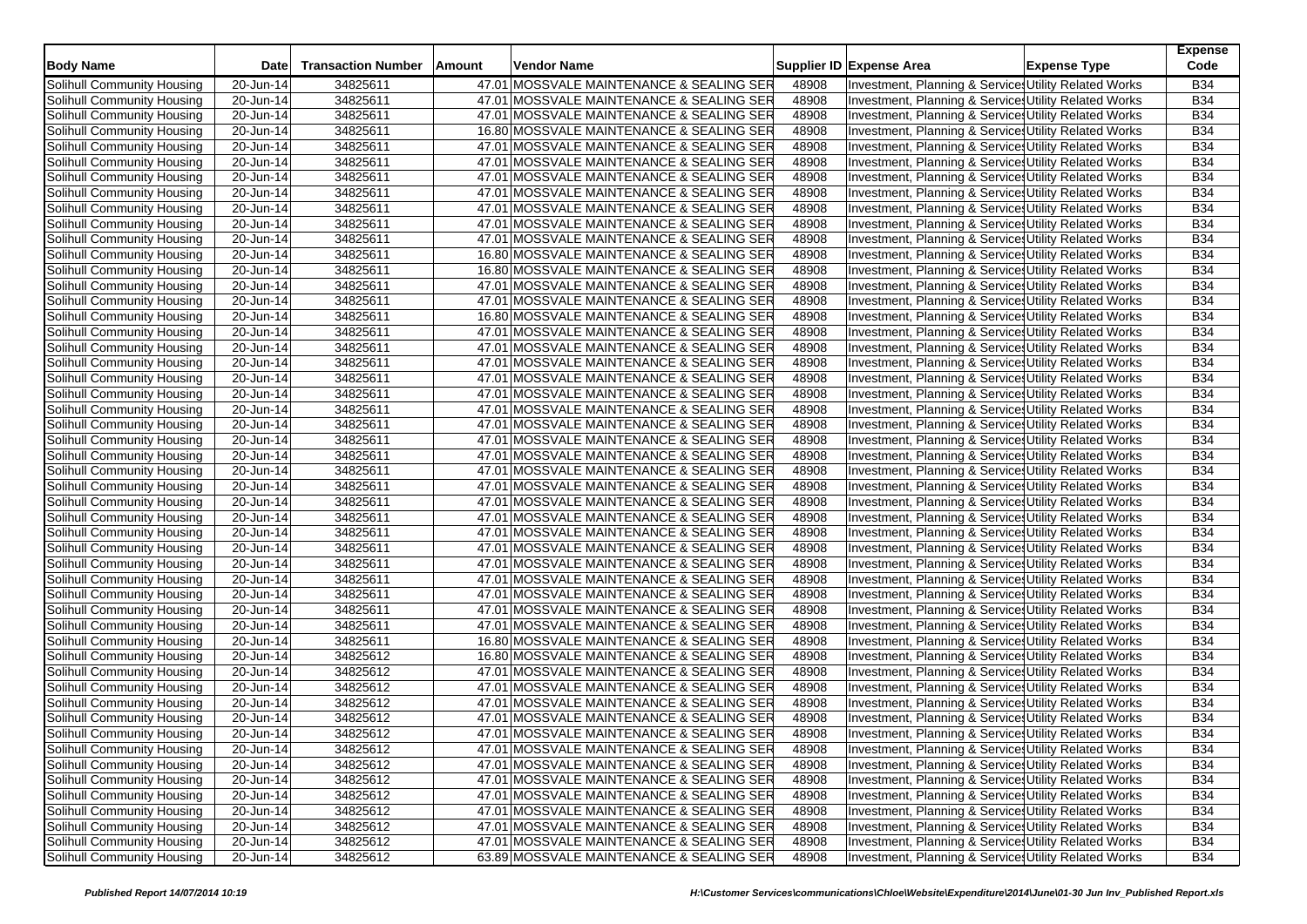| <b>Body Name</b>           | <b>Date</b>             | <b>Transaction Number</b> | Amount | Vendor Name                               |         | Supplier ID Expense Area                              | <b>Expense Type</b>        | <b>Expense</b><br>Code |
|----------------------------|-------------------------|---------------------------|--------|-------------------------------------------|---------|-------------------------------------------------------|----------------------------|------------------------|
| Solihull Community Housing | 20-Jun-14               | 34825612                  |        | 47.01 MOSSVALE MAINTENANCE & SEALING SER  | 48908   | Investment, Planning & Service: Utility Related Works |                            | <b>B34</b>             |
| Solihull Community Housing | 20-Jun-14               | 34825612                  |        | 47.01 MOSSVALE MAINTENANCE & SEALING SER  | 48908   | Investment, Planning & Service, Utility Related Works |                            | <b>B34</b>             |
| Solihull Community Housing | 20-Jun-14               | 34825612                  |        | 47.01 MOSSVALE MAINTENANCE & SEALING SER  | 48908   | Investment, Planning & Services Utility Related Works |                            | <b>B34</b>             |
| Solihull Community Housing | 20-Jun-14               | 34825612                  |        | 47.01 MOSSVALE MAINTENANCE & SEALING SER  | 48908   | Investment, Planning & Service: Utility Related Works |                            | <b>B34</b>             |
| Solihull Community Housing | 20-Jun-14               | 34825612                  |        | 47.01 MOSSVALE MAINTENANCE & SEALING SER  | 48908   | Investment, Planning & Service: Utility Related Works |                            | <b>B34</b>             |
| Solihull Community Housing | 20-Jun-14               | 34825612                  |        | 47.01 MOSSVALE MAINTENANCE & SEALING SER  | 48908   | Investment, Planning & Services Utility Related Works |                            | <b>B34</b>             |
| Solihull Community Housing | 20-Jun-14               | 34825612                  |        | 47.01 MOSSVALE MAINTENANCE & SEALING SER  | 48908   | Investment, Planning & Service: Utility Related Works |                            | <b>B34</b>             |
| Solihull Community Housing | 20-Jun-14               | 34825612                  |        | 47.01 MOSSVALE MAINTENANCE & SEALING SER  | 48908   | Investment, Planning & Service: Utility Related Works |                            | <b>B34</b>             |
| Solihull Community Housing | 20-Jun-14               | 34825612                  |        | 16.80 MOSSVALE MAINTENANCE & SEALING SER  | 48908   | Investment, Planning & Services Utility Related Works |                            | <b>B34</b>             |
| Solihull Community Housing | 20-Jun-14               | 34825612                  |        | 47.01 MOSSVALE MAINTENANCE & SEALING SER  | 48908   | Investment, Planning & Services Utility Related Works |                            | <b>B34</b>             |
| Solihull Community Housing | 20-Jun-14               | 34825612                  |        | 47.01 MOSSVALE MAINTENANCE & SEALING SER  | 48908   | Investment, Planning & Service: Utility Related Works |                            | <b>B34</b>             |
| Solihull Community Housing | 20-Jun-14               | 34825612                  |        | 47.01 MOSSVALE MAINTENANCE & SEALING SER  | 48908   | Investment, Planning & Services Utility Related Works |                            | <b>B34</b>             |
| Solihull Community Housing | 20-Jun-14               | 34825612                  |        | 47.01 MOSSVALE MAINTENANCE & SEALING SER  | 48908   | Investment, Planning & Service: Utility Related Works |                            | <b>B34</b>             |
| Solihull Community Housing | 20-Jun-14               | 34825612                  |        | 47.01 MOSSVALE MAINTENANCE & SEALING SER  | 48908   | Investment, Planning & Service, Utility Related Works |                            | <b>B34</b>             |
| Solihull Community Housing | 20-Jun-14               | 34825612                  |        | 47.01 MOSSVALE MAINTENANCE & SEALING SER  | 48908   | Investment, Planning & Service, Utility Related Works |                            | <b>B34</b>             |
| Solihull Community Housing | 20-Jun-14               | 34825612                  |        | 47.01 MOSSVALE MAINTENANCE & SEALING SER  | 48908   | Investment, Planning & Service: Utility Related Works |                            | <b>B34</b>             |
| Solihull Community Housing | 20-Jun-14               | 34825612                  |        | 16.80 MOSSVALE MAINTENANCE & SEALING SER  | 48908   | Investment, Planning & Services Utility Related Works |                            | <b>B34</b>             |
| Solihull Community Housing | 20-Jun-14               | 34825612                  |        | 47.01 MOSSVALE MAINTENANCE & SEALING SER  | 48908   | Investment, Planning & Service, Utility Related Works |                            | <b>B34</b>             |
| Solihull Community Housing | 20-Jun-14               | 34825612                  |        | 47.01 MOSSVALE MAINTENANCE & SEALING SER  | 48908   | Investment, Planning & Service: Utility Related Works |                            | <b>B34</b>             |
| Solihull Community Housing | 20-Jun-14               | 34825612                  |        | 16.80 MOSSVALE MAINTENANCE & SEALING SER  | 48908   | Investment, Planning & Service: Utility Related Works |                            | <b>B34</b>             |
| Solihull Community Housing | 20-Jun-14               | 34825612                  |        | 47.01 MOSSVALE MAINTENANCE & SEALING SER  | 48908   | Investment, Planning & Service, Utility Related Works |                            | <b>B34</b>             |
| Solihull Community Housing | $\overline{2}0$ -Jun-14 | 34825612                  |        | 47.01 MOSSVALE MAINTENANCE & SEALING SER  | 48908   | Investment, Planning & Service: Utility Related Works |                            | <b>B34</b>             |
| Solihull Community Housing | 20-Jun-14               | 34825612                  |        | 47.01 MOSSVALE MAINTENANCE & SEALING SER  | 48908   | Investment, Planning & Services Utility Related Works |                            | <b>B34</b>             |
| Solihull Community Housing | 20-Jun-14               | 34825612                  |        | 47.01 MOSSVALE MAINTENANCE & SEALING SER  | 48908   | Investment, Planning & Service: Utility Related Works |                            | <b>B34</b>             |
| Solihull Community Housing | 20-Jun-14               | 34825612                  |        | 47.01 MOSSVALE MAINTENANCE & SEALING SER  | 48908   | Investment, Planning & Service: Utility Related Works |                            | <b>B34</b>             |
| Solihull Community Housing | 20-Jun-14               | 34825612                  |        | 47.01 MOSSVALE MAINTENANCE & SEALING SER  | 48908   | Investment, Planning & Service Utility Related Works  |                            | <b>B34</b>             |
| Solihull Community Housing | 20-Jun-14               | 34825612                  |        | 47.01 MOSSVALE MAINTENANCE & SEALING SER  | 48908   | Investment, Planning & Service, Utility Related Works |                            | <b>B34</b>             |
| Solihull Community Housing | 20-Jun-14               | 34825612                  |        | 47.01 MOSSVALE MAINTENANCE & SEALING SER  | 48908   | Investment, Planning & Service: Utility Related Works |                            | <b>B34</b>             |
| Solihull Community Housing | 20-Jun-14               | 34825612                  |        | 47.01 MOSSVALE MAINTENANCE & SEALING SER  | 48908   | Investment, Planning & Service: Utility Related Works |                            | <b>B34</b>             |
| Solihull Community Housing | 20-Jun-14               | 34825612                  |        | 47.01 MOSSVALE MAINTENANCE & SEALING SER  | 48908   | Investment, Planning & Service, Utility Related Works |                            | <b>B34</b>             |
| Solihull Community Housing | 20-Jun-14               | 34825612                  |        | 47.01 MOSSVALE MAINTENANCE & SEALING SER  | 48908   | Investment, Planning & Services Utility Related Works |                            | <b>B34</b>             |
| Solihull Community Housing | 20-Jun-14               | 34825612                  |        | 47.01 MOSSVALE MAINTENANCE & SEALING SER  | 48908   | Investment, Planning & Service: Utility Related Works |                            | B34                    |
| Solihull Community Housing | 20-Jun-14               | 34825612                  |        | 47.01 MOSSVALE MAINTENANCE & SEALING SER  | 48908   | Investment, Planning & Service, Utility Related Works |                            | <b>B34</b>             |
| Solihull Community Housing | 20-Jun-14               | 34825612                  |        | 47.01 MOSSVALE MAINTENANCE & SEALING SER  | 48908   | Investment, Planning & Service: Utility Related Works |                            | <b>B34</b>             |
| Solihull Community Housing | 20-Jun-14               | 34827646                  |        | 359.81 MOSSVALE MAINTENANCE & SEALING SER | 48908   | Investment, Planning & Services Utility Related Works |                            | <b>B34</b>             |
| Solihull Community Housing | 20-Jun-14               | 34827648                  |        | 244.14 MOSSVALE MAINTENANCE & SEALING SER | 48908   | Investment, Planning & Service, Utility Related Works |                            | <b>B34</b>             |
| Solihull Community Housing | 20-Jun-14               | 34827651                  |        | 219.16 MOSSVALE MAINTENANCE & SEALING SER | 48908   | Investment, Planning & Service Utility Related Works  |                            | <b>B34</b>             |
| Solihull Community Housing | 20-Jun-14               | 34827652                  |        | 219.16 MOSSVALE MAINTENANCE & SEALING SER | 48908   | Investment, Planning & Service: Utility Related Works |                            | B34                    |
| Solihull Community Housing | 20-Jun-14               | 34827654                  |        | 219.16 MOSSVALE MAINTENANCE & SEALING SER | 48908   | Investment, Planning & Service: Utility Related Works |                            | <b>B34</b>             |
| Solihull Community Housing | 20-Jun-14               | 34827670                  |        | 219.16 MOSSVALE MAINTENANCE & SEALING SER | 48908   | Investment, Planning & Service, Utility Related Works |                            | <b>B34</b>             |
| Solihull Community Housing | 20-Jun-14               | 34827672                  |        | 219.16 MOSSVALE MAINTENANCE & SEALING SER | 48908   | Investment, Planning & Service: Utility Related Works |                            | <b>B34</b>             |
| Solihull Community Housing | 20-Jun-14               | 34827643                  |        | 237.71 MOSSVALE MAINTENANCE & SEALING SER | 48908   | Investment, Planning & Service Utility Related Works  |                            | <b>B34</b>             |
| Solihull Community Housing | 02-Jun-14               | 32206548                  |        | 15000.00 REDACTED PERSONAL DATA           | 3883687 | Capital                                               | Contractor Payments        | B70                    |
| Solihull Community Housing | 04-Jun-14               | 32706547                  |        | 500.00 REDACTED PERSONAL DATA             | 5790687 | <b>Housing Management</b>                             | <b>Tenant Expenses</b>     | D61                    |
| Solihull Community Housing | 26-Jun-14               | 34958551                  |        | 20000.00 REDACTED PERSONAL DATA           | 5943686 | Capital                                               | Contractor Payments        | <b>B70</b>             |
| Solihull Community Housing | 04-Jun-14               | 32708547                  |        | 250.00 REDACTED PERSONAL DATA             | 5790686 | <b>Housing Management</b>                             | <b>Tenant Expenses</b>     | D61                    |
| Solihull Community Housing | 13-Jun-14               | 34379565                  |        | 805.20 MTD SCAFFOLDING LTD                | 233945  | <b>MST</b>                                            | <b>External Structures</b> | <b>B33</b>             |
| Solihull Community Housing | 13-Jun-14               | 34379566                  |        | 633.91 MTD SCAFFOLDING LTD                | 233945  | <b>MST</b>                                            | <b>External Structures</b> | <b>B33</b>             |
| Solihull Community Housing | $\overline{1}$ 3-Jun-14 | 34379567                  |        | 402.60 MTD SCAFFOLDING LTD                | 233945  | <b>MST</b>                                            | <b>External Structures</b> | <b>B33</b>             |
| Solihull Community Housing | 13-Jun-14               | 34379568                  |        | 550.46 MTD SCAFFOLDING LTD                | 233945  | <b>MST</b>                                            | <b>External Structures</b> | <b>B33</b>             |
| Solihull Community Housing | $13 - Jun-14$           | 34379569                  |        | 367.32 MTD SCAFFOLDING LTD                | 233945  | <b>MST</b>                                            | <b>External Structures</b> | <b>B33</b>             |
|                            |                         |                           |        |                                           |         |                                                       |                            |                        |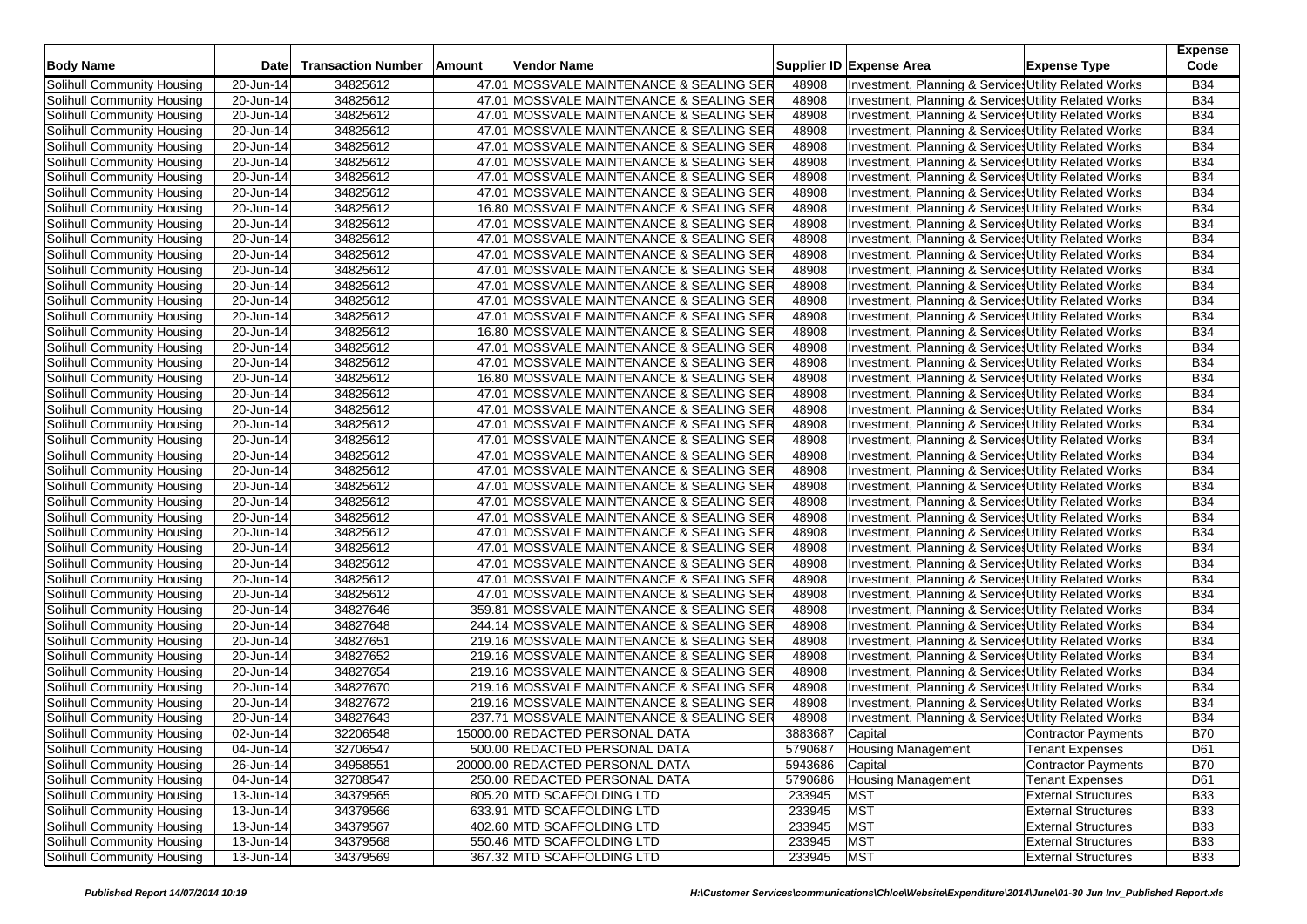| <b>Body Name</b>                  | <b>Date</b>             | <b>Transaction Number</b> | Amount | <b>Vendor Name</b>                           |         | Supplier ID Expense Area                              | <b>Expense Type</b>         | <b>Expense</b><br>Code |
|-----------------------------------|-------------------------|---------------------------|--------|----------------------------------------------|---------|-------------------------------------------------------|-----------------------------|------------------------|
| Solihull Community Housing        | 13-Jun-14               | 34379570                  |        | 367.32 MTD SCAFFOLDING LTD                   | 233945  | <b>MST</b>                                            | <b>External Structures</b>  | <b>B33</b>             |
| Solihull Community Housing        | 13-Jun-14               | 34379571                  |        | 379.08 MTD SCAFFOLDING LTD                   | 233945  | <b>MST</b>                                            | <b>External Structures</b>  | <b>B33</b>             |
| Solihull Community Housing        | 13-Jun-14               | 34379574                  |        | 367.32 MTD SCAFFOLDING LTD                   | 233945  | <b>MST</b>                                            | <b>External Structures</b>  | <b>B33</b>             |
| Solihull Community Housing        | $\overline{1}$ 3-Jun-14 | 34379575                  |        | 866.10 MTD SCAFFOLDING LTD                   | 233945  | <b>MST</b>                                            | <b>External Structures</b>  | <b>B33</b>             |
| Solihull Community Housing        | $\overline{1}3$ -Jun-14 | 34379576                  |        | 384.00 MTD SCAFFOLDING LTD                   | 233945  | <b>MST</b>                                            | <b>External Structures</b>  | <b>B33</b>             |
| Solihull Community Housing        | 13-Jun-14               | 34379577                  |        | 367.32 MTD SCAFFOLDING LTD                   | 233945  | <b>MST</b>                                            | <b>External Structures</b>  | <b>B33</b>             |
| Solihull Community Housing        | $\overline{1}$ 3-Jun-14 | 34379578                  |        | 426.12 MTD SCAFFOLDING LTD                   | 233945  | <b>MST</b>                                            | <b>External Structures</b>  | <b>B33</b>             |
| Solihull Community Housing        | 13-Jun-14               | 34379579                  |        | 396.30 MTD SCAFFOLDING LTD                   | 233945  | <b>MST</b>                                            | <b>External Structures</b>  | <b>B33</b>             |
| Solihull Community Housing        | 17-Jun-14               | 34816702                  |        | 396.30 MTD SCAFFOLDING LTD                   | 233945  | <b>MST</b>                                            | <b>External Structures</b>  | <b>B33</b>             |
| Solihull Community Housing        | 12-Jun-14               | 34084547                  |        | 229.78 NEOPOST FINANCE LTD                   | 115406  | Finance                                               | Postages                    | D <sub>21</sub>        |
| Solihull Community Housing        | 26-Jun-14               | 34968552                  |        | 320.00 NEOPOST FINANCE LTD                   | 115406  | Finance                                               | Postages                    | D <sub>21</sub>        |
| Solihull Community Housing        | 18-Jun-14               | 34818325                  |        | 3500.00 NEOPOST LTD                          | 6967    | Finance                                               | Postages                    | D <sub>21</sub>        |
| Solihull Community Housing        | 18-Jun-14               | 34818325                  |        | 15.00 NEOPOST LTD                            | 6967    | Finance                                               | Postages                    | D <sub>21</sub>        |
| Solihull Community Housing        | 05-Jun-14               | 33150550                  |        | 817.50 NIYAA PEOPLE                          | 1651616 | Capital                                               | <b>Contractor Payments</b>  | <b>B70</b>             |
| Solihull Community Housing        | 12-Jun-14               | 34096547                  |        | 953.70 NIYAA PEOPLE                          | 1651616 | Capital                                               | Contractor Payments         | <b>B70</b>             |
| Solihull Community Housing        | 05-Jun-14               | 33152547                  |        | 732.00 NIYAA PEOPLE                          | 1651616 | Investment, Planning & Service: Agency Staff          |                             | A60                    |
| Solihull Community Housing        | 12-Jun-14               | 34085548                  |        | 888.00 NIYAA PEOPLE                          | 1651616 | Investment, Planning & Service: Agency Staff          |                             | A60                    |
| Solihull Community Housing        | 24-Jun-14               | 34872636                  |        | 906.00 NIYAA PEOPLE                          | 1651616 | Investment, Planning & Service: Agency Staff          |                             | A60                    |
| Solihull Community Housing        | 04-Jun-14               | 32688567                  |        | 398.40 NOVUS PROPERTY SOLUTIONS              | 3522686 | <b>MST</b>                                            | <b>Internal Works</b>       | <b>B31</b>             |
| Solihull Community Housing        | 05-Jun-14               | 32963592                  |        | 317.60 NOVUS PROPERTY SOLUTIONS              | 3522686 | <b>MST</b>                                            | <b>Internal Works</b>       | <b>B31</b>             |
| Solihull Community Housing        | 10-Jun-14               | 33556651                  |        | 883.43 NOVUS PROPERTY SOLUTIONS              | 3522686 | <b>MST</b>                                            | Voids                       | <b>B38</b>             |
| Solihull Community Housing        | $\overline{10}$ -Jun-14 | 33556652                  |        | 1435.49 NOVUS PROPERTY SOLUTIONS             | 3522686 | <b>MST</b>                                            | Voids                       | <b>B38</b>             |
| Solihull Community Housing        | 10-Jun-14               | 33556654                  |        | 334.20 NOVUS PROPERTY SOLUTIONS              | 3522686 | <b>MST</b>                                            | <b>Internal Works</b>       | <b>B31</b>             |
| Solihull Community Housing        | 10-Jun-14               | 33556664                  |        | 262.02 NOVUS PROPERTY SOLUTIONS              | 3522686 | <b>MST</b>                                            | <b>Internal Works</b>       | <b>B31</b>             |
| Solihull Community Housing        | $\overline{10}$ -Jun-14 | 33556666                  |        | 1693.55 NOVUS PROPERTY SOLUTIONS             | 3522686 | <b>MST</b>                                            | <b>Internal Works</b>       | <b>B31</b>             |
| Solihull Community Housing        | 10-Jun-14               | 33556667                  |        | 351.26 NOVUS PROPERTY SOLUTIONS              | 3522686 | <b>MST</b>                                            | <b>Internal Works</b>       | <b>B31</b>             |
| Solihull Community Housing        | $\overline{10}$ -Jun-14 | 33556671                  |        | 249.00 NOVUS PROPERTY SOLUTIONS              | 3522686 | <b>MST</b>                                            | <b>Internal Works</b>       | <b>B31</b>             |
| Solihull Community Housing        | $\overline{10}$ -Jun-14 | 33556673                  |        | 282.20 NOVUS PROPERTY SOLUTIONS              | 3522686 | <b>MST</b>                                            | <b>Internal Works</b>       | <b>B31</b>             |
| Solihull Community Housing        | 12-Jun-14               | 34098547                  |        | 210.72 NOVUS PROPERTY SOLUTIONS              | 3522686 | <b>MST</b>                                            | <b>Internal Works</b>       | <b>B31</b>             |
| Solihull Community Housing        | 13-Jun-14               | 34379594                  |        | 222.32 NOVUS PROPERTY SOLUTIONS              | 3522686 | <b>MST</b>                                            | <b>Internal Works</b>       | <b>B31</b>             |
| Solihull Community Housing        | 13-Jun-14               | 34379595                  |        | 1521.53 NOVUS PROPERTY SOLUTIONS             | 3522686 | <b>MST</b>                                            | <b>Internal Works</b>       | <b>B31</b>             |
| Solihull Community Housing        | 17-Jun-14               | 34816632                  |        | 668.25 NOVUS PROPERTY SOLUTIONS              | 3522686 | Capital                                               | <b>Contractor Payments</b>  | <b>B70</b>             |
| Solihull Community Housing        | $\overline{18}$ -Jun-14 | 34816999                  |        | 943.24 NOVUS PROPERTY SOLUTIONS              | 3522686 | <b>MST</b>                                            | Voids                       | <b>B38</b>             |
| Solihull Community Housing        | 18-Jun-14               | 34817003                  |        | 625.75 NOVUS PROPERTY SOLUTIONS              | 3522686 | <b>MST</b>                                            | <b>Internal Works</b>       | <b>B31</b>             |
| Solihull Community Housing        | 18-Jun-14               | 34819128                  |        | 42920.45 NOVUS PROPERTY SOLUTIONS            | 3522686 | Capital                                               | <b>Contractor Payments</b>  | <b>B70</b>             |
| <b>Solihull Community Housing</b> | 04-Jun-14               | 32752548                  |        | 403.28 NPOWER BUSINESS & SOCIAL HOUSING I    | 2846690 | <b>MST</b>                                            | Voids                       | <b>B38</b>             |
| Solihull Community Housing        | 04-Jun-14               | 32755547                  |        | 464.38 NPOWER BUSINESS & SOCIAL HOUSING L    | 2846690 | <b>MST</b>                                            | Voids                       | <b>B38</b>             |
| Solihull Community Housing        | 04-Jun-14               | 32757548                  |        | 397.60 NPOWER BUSINESS & SOCIAL HOUSING L'   | 2846690 | <b>MST</b>                                            | Voids                       | <b>B38</b>             |
| Solihull Community Housing        | 04-Jun-14               | 32688562                  |        | 334.46 NPOWER BUSINESS & SOCIAL HOUSING L'   | 2846690 | Investment, Planning & Service Utility Related Works  |                             | <b>B34</b>             |
| Solihull Community Housing        | 04-Jun-14               | 32730547                  |        | 1927.20 NPOWER BUSINESS & SOCIAL HOUSING L   | 2846690 | Investment, Planning & Service: Utility Related Works |                             | <b>B34</b>             |
| Solihull Community Housing        | 05-Jun-14               | 32963567                  |        | 348.27 NPOWER BUSINESS & SOCIAL HOUSING L'   | 2846690 | Investment, Planning & Service Utility Related Works  |                             | <b>B34</b>             |
| Solihull Community Housing        | 05-Jun-14               | 32963568                  |        | 226.07 NPOWER BUSINESS & SOCIAL HOUSING L'   | 2846690 | Investment, Planning & Service Utility Related Works  |                             | <b>B34</b>             |
| <b>Solihull Community Housing</b> | 05-Jun-14               | 32963570                  |        | 280.14 NPOWER BUSINESS & SOCIAL HOUSING LT   | 2846690 | <b>MST</b>                                            | <b>Other Building costs</b> | <b>B39</b>             |
| Solihull Community Housing        | 05-Jun-14               | 32963572                  |        | 334.47 NPOWER BUSINESS & SOCIAL HOUSING LT   | 2846690 | Investment, Planning & Service, Utility Related Works |                             | <b>B34</b>             |
| Solihull Community Housing        | 05-Jun-14               | 32963574                  |        | 235.24 NPOWER BUSINESS & SOCIAL HOUSING LT   | 2846690 | Investment, Planning & Service: Utility Related Works |                             | <b>B34</b>             |
| Solihull Community Housing        | 05-Jun-14               | 32963578                  |        | 614.71 NPOWER BUSINESS & SOCIAL HOUSING LT   | 2846690 | Investment, Planning & Service: Utility Related Works |                             | <b>B34</b>             |
| Solihull Community Housing        | $\overline{05}$ -Jun-14 | 32963580                  |        | 560.19 NPOWER BUSINESS & SOCIAL HOUSING LT   | 2846690 | Investment, Planning & Service Utility Related Works  |                             | <b>B34</b>             |
| Solihull Community Housing        | 05-Jun-14               | 33154547                  |        | 2627.70 NPOWER BUSINESS & SOCIAL HOUSING LT  | 2846690 | Investment, Planning & Services Utility Related Works |                             | <b>B34</b>             |
| Solihull Community Housing        | 10-Jun-14               | 33556647                  |        | 309.39 NPOWER BUSINESS & SOCIAL HOUSING LT   | 2846690 | Investment, Planning & Service: Utility Related Works |                             | <b>B34</b>             |
| Solihull Community Housing        | 11-Jun-14               | 33799548                  |        | 48208.05 NPOWER BUSINESS & SOCIAL HOUSING LT | 2846690 | Investment, Planning & Service Utility Related Works  |                             | <b>B34</b>             |
| Solihull Community Housing        | 12-Jun-14               | 34105547                  |        | 407.03 NPOWER BUSINESS & SOCIAL HOUSING L1   | 2846690 | <b>MST</b>                                            | Internal Works              | <b>B31</b>             |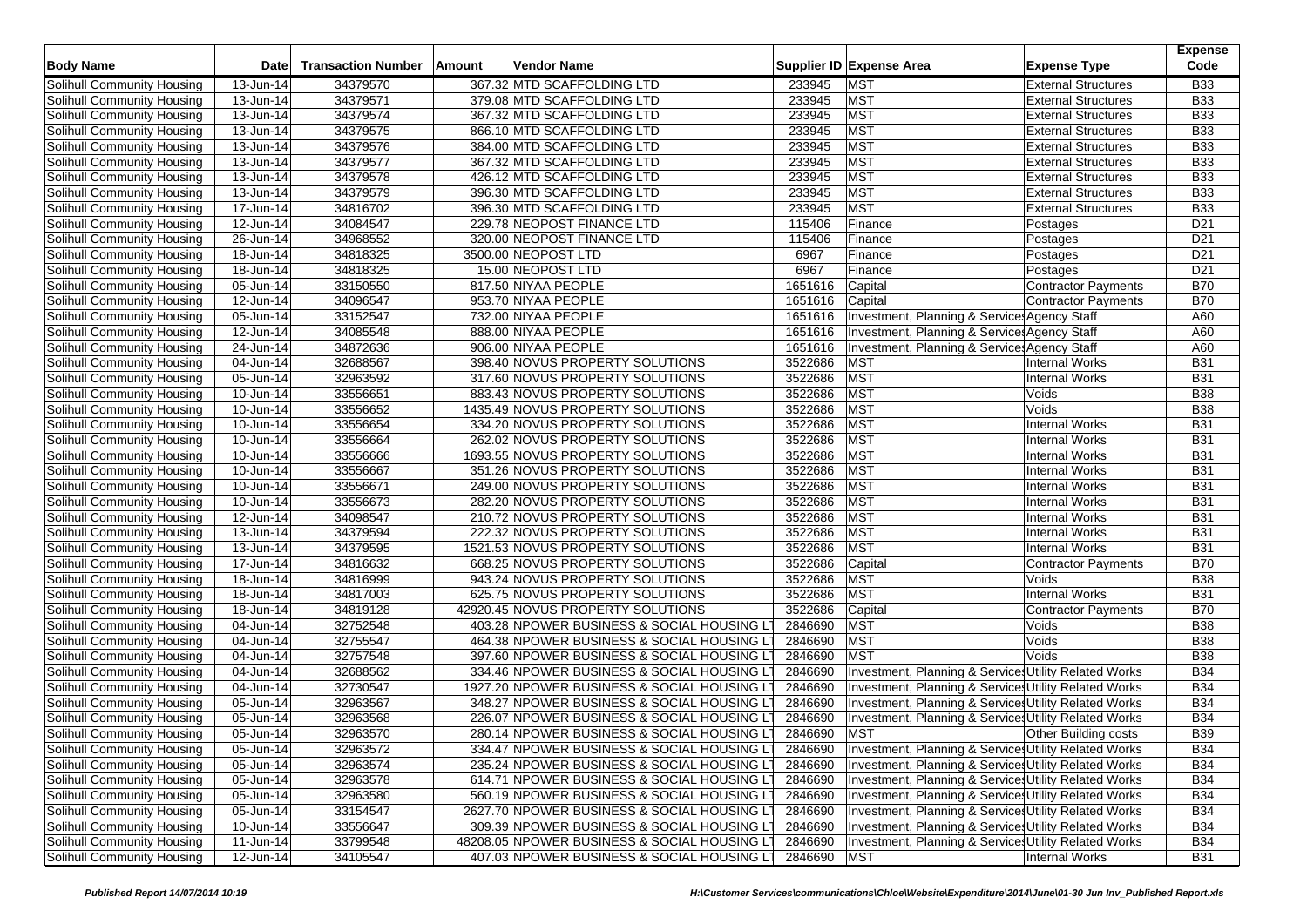| 2511.20 NPOWER BUSINESS & SOCIAL HOUSING LT<br>Investment, Planning & Services Utility Related Works<br>Solihull Community Housing<br>17-Jun-14<br>34816634<br>2846690<br>34816637<br>2846690<br>Solihull Community Housing<br>17-Jun-14<br>3433.19 NPOWER BUSINESS & SOCIAL HOUSING LT<br>Investment, Planning & Service: Utility Related Works<br>34816639<br>2846690<br>Solihull Community Housing<br>17-Jun-14<br>48208.05 NPOWER BUSINESS & SOCIAL HOUSING LT<br>Investment, Planning & Services Utility Related Works<br>281.66 NPOWER BUSINESS & SOCIAL HOUSING LT<br>2846690<br>Investment, Planning & Services Utility Related Works<br>Solihull Community Housing<br>18-Jun-14<br>34821558<br>2846690<br>34820312<br>229.68 NPOWER BUSINESS & SOCIAL HOUSING L'<br>Solihull Community Housing<br>18-Jun-14<br>Capital<br><b>Contractor Payments</b><br>34872642<br>2846690<br><b>MST</b><br>Solihull Community Housing<br>24-Jun-14<br>258.24 NPOWER BUSINESS & SOCIAL HOUSING LT<br>Voids<br><b>MST</b><br>34872644<br>255.60 NPOWER BUSINESS & SOCIAL HOUSING LT<br>2846690<br>Voids<br>Solihull Community Housing<br>24-Jun-14<br>34872646<br>2846690<br>Investment, Planning & Services Utility Related Works<br>Solihull Community Housing<br>24-Jun-14<br>2628.00 NPOWER BUSINESS & SOCIAL HOUSING L'<br>34872647<br>2846690<br>Investment, Planning & Service Utility Related Works<br>Solihull Community Housing<br>24-Jun-14<br>3708.40 NPOWER BUSINESS & SOCIAL HOUSING LT<br>34872648<br>2846690<br>Investment, Planning & Services Utility Related Works<br>Solihull Community Housing<br>24-Jun-14<br>584.00 NPOWER BUSINESS & SOCIAL HOUSING LT<br>34901557<br>569.69 NPOWER BUSINESS & SOCIAL HOUSING L'<br>2846690<br>Solihull Community Housing<br>$\overline{2}5$ -Jun-14<br>Investment, Planning & Services Utility Related Works | <b>B34</b><br><b>B34</b><br><b>B34</b><br><b>B34</b><br><b>B70</b><br><b>B38</b><br><b>B38</b><br><b>B34</b><br><b>B34</b><br><b>B34</b><br><b>B34</b><br><b>B34</b> |
|----------------------------------------------------------------------------------------------------------------------------------------------------------------------------------------------------------------------------------------------------------------------------------------------------------------------------------------------------------------------------------------------------------------------------------------------------------------------------------------------------------------------------------------------------------------------------------------------------------------------------------------------------------------------------------------------------------------------------------------------------------------------------------------------------------------------------------------------------------------------------------------------------------------------------------------------------------------------------------------------------------------------------------------------------------------------------------------------------------------------------------------------------------------------------------------------------------------------------------------------------------------------------------------------------------------------------------------------------------------------------------------------------------------------------------------------------------------------------------------------------------------------------------------------------------------------------------------------------------------------------------------------------------------------------------------------------------------------------------------------------------------------------------------------------------------------------------------------------------------|----------------------------------------------------------------------------------------------------------------------------------------------------------------------|
|                                                                                                                                                                                                                                                                                                                                                                                                                                                                                                                                                                                                                                                                                                                                                                                                                                                                                                                                                                                                                                                                                                                                                                                                                                                                                                                                                                                                                                                                                                                                                                                                                                                                                                                                                                                                                                                                |                                                                                                                                                                      |
|                                                                                                                                                                                                                                                                                                                                                                                                                                                                                                                                                                                                                                                                                                                                                                                                                                                                                                                                                                                                                                                                                                                                                                                                                                                                                                                                                                                                                                                                                                                                                                                                                                                                                                                                                                                                                                                                |                                                                                                                                                                      |
|                                                                                                                                                                                                                                                                                                                                                                                                                                                                                                                                                                                                                                                                                                                                                                                                                                                                                                                                                                                                                                                                                                                                                                                                                                                                                                                                                                                                                                                                                                                                                                                                                                                                                                                                                                                                                                                                |                                                                                                                                                                      |
|                                                                                                                                                                                                                                                                                                                                                                                                                                                                                                                                                                                                                                                                                                                                                                                                                                                                                                                                                                                                                                                                                                                                                                                                                                                                                                                                                                                                                                                                                                                                                                                                                                                                                                                                                                                                                                                                |                                                                                                                                                                      |
|                                                                                                                                                                                                                                                                                                                                                                                                                                                                                                                                                                                                                                                                                                                                                                                                                                                                                                                                                                                                                                                                                                                                                                                                                                                                                                                                                                                                                                                                                                                                                                                                                                                                                                                                                                                                                                                                |                                                                                                                                                                      |
|                                                                                                                                                                                                                                                                                                                                                                                                                                                                                                                                                                                                                                                                                                                                                                                                                                                                                                                                                                                                                                                                                                                                                                                                                                                                                                                                                                                                                                                                                                                                                                                                                                                                                                                                                                                                                                                                |                                                                                                                                                                      |
|                                                                                                                                                                                                                                                                                                                                                                                                                                                                                                                                                                                                                                                                                                                                                                                                                                                                                                                                                                                                                                                                                                                                                                                                                                                                                                                                                                                                                                                                                                                                                                                                                                                                                                                                                                                                                                                                |                                                                                                                                                                      |
|                                                                                                                                                                                                                                                                                                                                                                                                                                                                                                                                                                                                                                                                                                                                                                                                                                                                                                                                                                                                                                                                                                                                                                                                                                                                                                                                                                                                                                                                                                                                                                                                                                                                                                                                                                                                                                                                |                                                                                                                                                                      |
|                                                                                                                                                                                                                                                                                                                                                                                                                                                                                                                                                                                                                                                                                                                                                                                                                                                                                                                                                                                                                                                                                                                                                                                                                                                                                                                                                                                                                                                                                                                                                                                                                                                                                                                                                                                                                                                                |                                                                                                                                                                      |
|                                                                                                                                                                                                                                                                                                                                                                                                                                                                                                                                                                                                                                                                                                                                                                                                                                                                                                                                                                                                                                                                                                                                                                                                                                                                                                                                                                                                                                                                                                                                                                                                                                                                                                                                                                                                                                                                |                                                                                                                                                                      |
|                                                                                                                                                                                                                                                                                                                                                                                                                                                                                                                                                                                                                                                                                                                                                                                                                                                                                                                                                                                                                                                                                                                                                                                                                                                                                                                                                                                                                                                                                                                                                                                                                                                                                                                                                                                                                                                                |                                                                                                                                                                      |
| 34901558<br>334.45 NPOWER BUSINESS & SOCIAL HOUSING LT<br>2846690<br>Solihull Community Housing<br>25-Jun-14<br>Investment, Planning & Services Utility Related Works                                                                                                                                                                                                                                                                                                                                                                                                                                                                                                                                                                                                                                                                                                                                                                                                                                                                                                                                                                                                                                                                                                                                                                                                                                                                                                                                                                                                                                                                                                                                                                                                                                                                                          |                                                                                                                                                                      |
| 34901564<br>241.74 NPOWER BUSINESS & SOCIAL HOUSING LT<br>2846690<br>Solihull Community Housing<br>25-Jun-14<br>Investment, Planning & Services Utility Related Works                                                                                                                                                                                                                                                                                                                                                                                                                                                                                                                                                                                                                                                                                                                                                                                                                                                                                                                                                                                                                                                                                                                                                                                                                                                                                                                                                                                                                                                                                                                                                                                                                                                                                          | <b>B34</b>                                                                                                                                                           |
| 32207547<br>15000.00 REDACTED PERSONAL DATA<br>4363686<br>Solihull Community Housing<br>02-Jun-14<br>Capital<br>Contractor Payments                                                                                                                                                                                                                                                                                                                                                                                                                                                                                                                                                                                                                                                                                                                                                                                                                                                                                                                                                                                                                                                                                                                                                                                                                                                                                                                                                                                                                                                                                                                                                                                                                                                                                                                            | <b>B70</b>                                                                                                                                                           |
| 33718549<br>5136686<br>Capital<br>Solihull Community Housing<br>10-Jun-14<br>3041.34 OAKLEAF COMMERCIAL SERVICES LTD<br><b>Contractor Payments</b>                                                                                                                                                                                                                                                                                                                                                                                                                                                                                                                                                                                                                                                                                                                                                                                                                                                                                                                                                                                                                                                                                                                                                                                                                                                                                                                                                                                                                                                                                                                                                                                                                                                                                                             | <b>B70</b>                                                                                                                                                           |
| 33719549<br>3220.15 OAKLEAF COMMERCIAL SERVICES LTD<br>5136686<br>Solihull Community Housing<br>10-Jun-14<br>Capital<br><b>Contractor Payments</b>                                                                                                                                                                                                                                                                                                                                                                                                                                                                                                                                                                                                                                                                                                                                                                                                                                                                                                                                                                                                                                                                                                                                                                                                                                                                                                                                                                                                                                                                                                                                                                                                                                                                                                             | <b>B70</b>                                                                                                                                                           |
| 33719552<br>3404.22 OAKLEAF COMMERCIAL SERVICES LTD<br>5136686<br>Solihull Community Housing<br>10-Jun-14<br>Capital<br>Contractor Payments                                                                                                                                                                                                                                                                                                                                                                                                                                                                                                                                                                                                                                                                                                                                                                                                                                                                                                                                                                                                                                                                                                                                                                                                                                                                                                                                                                                                                                                                                                                                                                                                                                                                                                                    | <b>B70</b>                                                                                                                                                           |
| 33721547<br>Solihull Community Housing<br>10-Jun-14<br>2683.46 OAKLEAF COMMERCIAL SERVICES LTD<br>5136686<br>Capital<br><b>Contractor Payments</b>                                                                                                                                                                                                                                                                                                                                                                                                                                                                                                                                                                                                                                                                                                                                                                                                                                                                                                                                                                                                                                                                                                                                                                                                                                                                                                                                                                                                                                                                                                                                                                                                                                                                                                             | <b>B70</b>                                                                                                                                                           |
| 33721550<br>2807.68 OAKLEAF COMMERCIAL SERVICES LTD<br>5136686<br>Solihull Community Housing<br>$\overline{10}$ -Jun-14<br>Capital<br>Contractor Payments                                                                                                                                                                                                                                                                                                                                                                                                                                                                                                                                                                                                                                                                                                                                                                                                                                                                                                                                                                                                                                                                                                                                                                                                                                                                                                                                                                                                                                                                                                                                                                                                                                                                                                      | <b>B70</b>                                                                                                                                                           |
| 34117547<br>5136686<br>Solihull Community Housing<br>12-Jun-14<br>2860.36 OAKLEAF COMMERCIAL SERVICES LTD<br>Capital<br>Contractor Payments                                                                                                                                                                                                                                                                                                                                                                                                                                                                                                                                                                                                                                                                                                                                                                                                                                                                                                                                                                                                                                                                                                                                                                                                                                                                                                                                                                                                                                                                                                                                                                                                                                                                                                                    | <b>B70</b>                                                                                                                                                           |
| Solihull Community Housing<br>17-Jun-14<br>34816629<br>6000.00 OCEAN MEDIA GROUP LTD<br>181618<br><b>Central Administration</b><br><b>Recruitment Advertising</b>                                                                                                                                                                                                                                                                                                                                                                                                                                                                                                                                                                                                                                                                                                                                                                                                                                                                                                                                                                                                                                                                                                                                                                                                                                                                                                                                                                                                                                                                                                                                                                                                                                                                                              | A71                                                                                                                                                                  |
| 2385686<br>Solihull Community Housing<br>32963552<br>1460.48 OPENVIEW SECURITY SOLUTIONS LTD<br>Investment, Planning & Services Utility Related Works<br>$\overline{0}$ 5-Jun-14                                                                                                                                                                                                                                                                                                                                                                                                                                                                                                                                                                                                                                                                                                                                                                                                                                                                                                                                                                                                                                                                                                                                                                                                                                                                                                                                                                                                                                                                                                                                                                                                                                                                               | <b>B34</b>                                                                                                                                                           |
| 32963557<br>2385686<br>ICT - General<br>Solihull Community Housing<br>05-Jun-14<br>602.41 OPENVIEW SECURITY SOLUTIONS LTD<br>Capital                                                                                                                                                                                                                                                                                                                                                                                                                                                                                                                                                                                                                                                                                                                                                                                                                                                                                                                                                                                                                                                                                                                                                                                                                                                                                                                                                                                                                                                                                                                                                                                                                                                                                                                           | D30                                                                                                                                                                  |
| 34379580<br>1244.00 OPENVIEW SECURITY SOLUTIONS LTD<br>2385686<br>Investment, Planning & Services Utility Related Works<br>Solihull Community Housing<br>13-Jun-14                                                                                                                                                                                                                                                                                                                                                                                                                                                                                                                                                                                                                                                                                                                                                                                                                                                                                                                                                                                                                                                                                                                                                                                                                                                                                                                                                                                                                                                                                                                                                                                                                                                                                             | <b>B34</b>                                                                                                                                                           |
| 34816963<br>324.34 OPENVIEW SECURITY SOLUTIONS LTD<br>2385686<br>Solihull Community Housing<br>$\overline{18}$ -Jun-14<br>Investment, Planning & Services Utility Related Works                                                                                                                                                                                                                                                                                                                                                                                                                                                                                                                                                                                                                                                                                                                                                                                                                                                                                                                                                                                                                                                                                                                                                                                                                                                                                                                                                                                                                                                                                                                                                                                                                                                                                | <b>B34</b>                                                                                                                                                           |
| 34816965<br>2385686<br>Solihull Community Housing<br>18-Jun-14<br>666.34 OPENVIEW SECURITY SOLUTIONS LTD<br>Investment, Planning & Services Utility Related Works                                                                                                                                                                                                                                                                                                                                                                                                                                                                                                                                                                                                                                                                                                                                                                                                                                                                                                                                                                                                                                                                                                                                                                                                                                                                                                                                                                                                                                                                                                                                                                                                                                                                                              | <b>B34</b>                                                                                                                                                           |
| 34816966<br>2385686<br>Solihull Community Housing<br>18-Jun-14<br>1460.48 OPENVIEW SECURITY SOLUTIONS LTD<br>Investment, Planning & Services Utility Related Works                                                                                                                                                                                                                                                                                                                                                                                                                                                                                                                                                                                                                                                                                                                                                                                                                                                                                                                                                                                                                                                                                                                                                                                                                                                                                                                                                                                                                                                                                                                                                                                                                                                                                             | <b>B34</b>                                                                                                                                                           |
| 34816975<br>1460.48 OPENVIEW SECURITY SOLUTIONS LTD<br>2385686<br>Investment, Planning & Services Utility Related Works<br>Solihull Community Housing<br>$18 - Jun-14$                                                                                                                                                                                                                                                                                                                                                                                                                                                                                                                                                                                                                                                                                                                                                                                                                                                                                                                                                                                                                                                                                                                                                                                                                                                                                                                                                                                                                                                                                                                                                                                                                                                                                         | <b>B34</b>                                                                                                                                                           |
| 34816977<br>2385686<br>18-Jun-14<br>682.07 OPENVIEW SECURITY SOLUTIONS LTD<br>Capital<br>ICT - General<br>Solihull Community Housing                                                                                                                                                                                                                                                                                                                                                                                                                                                                                                                                                                                                                                                                                                                                                                                                                                                                                                                                                                                                                                                                                                                                                                                                                                                                                                                                                                                                                                                                                                                                                                                                                                                                                                                           | D30                                                                                                                                                                  |
| 33753547<br>546.28 PENNINGTON CHOICE LTD<br>227134<br>Solihull Community Housing<br>10-Jun-14<br>Investment, Planning & Service: Other Fees and Charges                                                                                                                                                                                                                                                                                                                                                                                                                                                                                                                                                                                                                                                                                                                                                                                                                                                                                                                                                                                                                                                                                                                                                                                                                                                                                                                                                                                                                                                                                                                                                                                                                                                                                                        | D <sub>59</sub>                                                                                                                                                      |
| 33754547<br>298.45 PHS GROUP PLC<br>82208<br>Other Premises Costs<br>Solihull Community Housing<br>$\overline{10}$ -Jun-14<br>Finance                                                                                                                                                                                                                                                                                                                                                                                                                                                                                                                                                                                                                                                                                                                                                                                                                                                                                                                                                                                                                                                                                                                                                                                                                                                                                                                                                                                                                                                                                                                                                                                                                                                                                                                          | <b>B90</b>                                                                                                                                                           |
| 34180547<br>Solihull Community Housing<br>12-Jun-14<br>907.04 PHS GROUP PLC<br>82208<br>Finance<br><b>Other Premises Costs</b>                                                                                                                                                                                                                                                                                                                                                                                                                                                                                                                                                                                                                                                                                                                                                                                                                                                                                                                                                                                                                                                                                                                                                                                                                                                                                                                                                                                                                                                                                                                                                                                                                                                                                                                                 | <b>B90</b>                                                                                                                                                           |
| 82208<br>34184547<br>330.40 PHS GROUP PLC<br>Solihull Community Housing<br>12-Jun-14<br>Finance<br><b>Other Premises Costs</b>                                                                                                                                                                                                                                                                                                                                                                                                                                                                                                                                                                                                                                                                                                                                                                                                                                                                                                                                                                                                                                                                                                                                                                                                                                                                                                                                                                                                                                                                                                                                                                                                                                                                                                                                 | <b>B90</b>                                                                                                                                                           |
| 280244<br>Solihull Community Housing<br>12-Jun-14<br>34186547<br>390.00 PINNACLE HOUSING LTD<br><b>Balance Sheet</b><br>Creditors                                                                                                                                                                                                                                                                                                                                                                                                                                                                                                                                                                                                                                                                                                                                                                                                                                                                                                                                                                                                                                                                                                                                                                                                                                                                                                                                                                                                                                                                                                                                                                                                                                                                                                                              | <b>S08</b>                                                                                                                                                           |
| 34188547<br>390.00 PINNACLE HOUSING LTD<br>Solihull Community Housing<br>12-Jun-14<br>280244<br><b>Balance Sheet</b><br>Creditors                                                                                                                                                                                                                                                                                                                                                                                                                                                                                                                                                                                                                                                                                                                                                                                                                                                                                                                                                                                                                                                                                                                                                                                                                                                                                                                                                                                                                                                                                                                                                                                                                                                                                                                              | <b>S08</b>                                                                                                                                                           |
| 34482547<br>1962.52 PINNACLE HOUSING LTD<br>280244<br>Solihull Community Housing<br>13-Jun-14<br><b>Balance Sheet</b><br>Creditors                                                                                                                                                                                                                                                                                                                                                                                                                                                                                                                                                                                                                                                                                                                                                                                                                                                                                                                                                                                                                                                                                                                                                                                                                                                                                                                                                                                                                                                                                                                                                                                                                                                                                                                             | S08                                                                                                                                                                  |
| 280244<br><b>Balance Sheet</b><br>Solihull Community Housing<br>13-Jun-14<br>34483547<br>57464.02 PINNACLE HOUSING LTD<br>Creditors                                                                                                                                                                                                                                                                                                                                                                                                                                                                                                                                                                                                                                                                                                                                                                                                                                                                                                                                                                                                                                                                                                                                                                                                                                                                                                                                                                                                                                                                                                                                                                                                                                                                                                                            | <b>S08</b>                                                                                                                                                           |
| 7281.91 PINNACLE HOUSING LTD<br><b>Balance Sheet</b><br>Solihull Community Housing<br>13-Jun-14<br>34484547<br>280244<br>Creditors                                                                                                                                                                                                                                                                                                                                                                                                                                                                                                                                                                                                                                                                                                                                                                                                                                                                                                                                                                                                                                                                                                                                                                                                                                                                                                                                                                                                                                                                                                                                                                                                                                                                                                                             | <b>S08</b>                                                                                                                                                           |
| 3790.02 PINNACLE HOUSING LTD<br>280244<br>Solihull Community Housing<br>26-Jun-14<br>34968553<br>Finance<br>Cleaning                                                                                                                                                                                                                                                                                                                                                                                                                                                                                                                                                                                                                                                                                                                                                                                                                                                                                                                                                                                                                                                                                                                                                                                                                                                                                                                                                                                                                                                                                                                                                                                                                                                                                                                                           | <b>B50</b>                                                                                                                                                           |
| Investment, Planning & Services Utility Related Works<br>Solihull Community Housing<br>$\overline{0}$ 4-Jun-14<br>32758547<br>2303.45 QUALITY GAS AUDIT SERVICES LTD<br>118053                                                                                                                                                                                                                                                                                                                                                                                                                                                                                                                                                                                                                                                                                                                                                                                                                                                                                                                                                                                                                                                                                                                                                                                                                                                                                                                                                                                                                                                                                                                                                                                                                                                                                 | <b>B34</b>                                                                                                                                                           |
| 33556677<br>7412<br>Solihull Community Housing<br>258.00 R J EVANS KNOWLES & PARTNERS<br>Capital<br><b>Contractor Payments</b><br>10-Jun-14                                                                                                                                                                                                                                                                                                                                                                                                                                                                                                                                                                                                                                                                                                                                                                                                                                                                                                                                                                                                                                                                                                                                                                                                                                                                                                                                                                                                                                                                                                                                                                                                                                                                                                                    | <b>B70</b>                                                                                                                                                           |
| 7412<br>34817013<br>408.00 R J EVANS KNOWLES & PARTNERS<br>Capital<br>Solihull Community Housing<br>18-Jun-14<br><b>Contractor Payments</b>                                                                                                                                                                                                                                                                                                                                                                                                                                                                                                                                                                                                                                                                                                                                                                                                                                                                                                                                                                                                                                                                                                                                                                                                                                                                                                                                                                                                                                                                                                                                                                                                                                                                                                                    | <b>B70</b>                                                                                                                                                           |
| 7412<br>Solihull Community Housing<br>34817005<br>600.00 R J EVANS KNOWLES & PARTNERS<br>Capital<br>Contractor Payments<br>18-Jun-14                                                                                                                                                                                                                                                                                                                                                                                                                                                                                                                                                                                                                                                                                                                                                                                                                                                                                                                                                                                                                                                                                                                                                                                                                                                                                                                                                                                                                                                                                                                                                                                                                                                                                                                           | <b>B70</b>                                                                                                                                                           |
| Solihull Community Housing<br>1825.00 R J EVANS KNOWLES & PARTNERS<br>Capital<br>Contractor Payments<br>18-Jun-14<br>34817006<br>7412                                                                                                                                                                                                                                                                                                                                                                                                                                                                                                                                                                                                                                                                                                                                                                                                                                                                                                                                                                                                                                                                                                                                                                                                                                                                                                                                                                                                                                                                                                                                                                                                                                                                                                                          | <b>B70</b>                                                                                                                                                           |
| Solihull Community Housing<br>18-Jun-14<br>34817007<br>325.00 R J EVANS KNOWLES & PARTNERS<br>Contractor Payments<br>7412<br>Capital                                                                                                                                                                                                                                                                                                                                                                                                                                                                                                                                                                                                                                                                                                                                                                                                                                                                                                                                                                                                                                                                                                                                                                                                                                                                                                                                                                                                                                                                                                                                                                                                                                                                                                                           | <b>B70</b>                                                                                                                                                           |
| Solihull Community Housing<br>18-Jun-14<br>34817008<br>245.00 R J EVANS KNOWLES & PARTNERS<br>Capital<br><b>Contractor Payments</b><br>7412                                                                                                                                                                                                                                                                                                                                                                                                                                                                                                                                                                                                                                                                                                                                                                                                                                                                                                                                                                                                                                                                                                                                                                                                                                                                                                                                                                                                                                                                                                                                                                                                                                                                                                                    | <b>B70</b>                                                                                                                                                           |
| Solihull Community Housing<br>18-Jun-14<br>34817009<br>617.00 R J EVANS KNOWLES & PARTNERS<br>7412<br>Capital<br><b>Contractor Payments</b>                                                                                                                                                                                                                                                                                                                                                                                                                                                                                                                                                                                                                                                                                                                                                                                                                                                                                                                                                                                                                                                                                                                                                                                                                                                                                                                                                                                                                                                                                                                                                                                                                                                                                                                    | <b>B70</b>                                                                                                                                                           |
| Solihull Community Housing<br>34817010<br><b>Contractor Payments</b><br>18-Jun-14<br>798.00 R J EVANS KNOWLES & PARTNERS<br>7412<br>Capital                                                                                                                                                                                                                                                                                                                                                                                                                                                                                                                                                                                                                                                                                                                                                                                                                                                                                                                                                                                                                                                                                                                                                                                                                                                                                                                                                                                                                                                                                                                                                                                                                                                                                                                    | <b>B70</b>                                                                                                                                                           |
| Solihull Community Housing<br>04-Jun-14<br>32760548<br>299.00 RANDSTAD EMPLOYMENT BUREAU LTD<br>54515<br>Finance<br><b>Agency Staff</b>                                                                                                                                                                                                                                                                                                                                                                                                                                                                                                                                                                                                                                                                                                                                                                                                                                                                                                                                                                                                                                                                                                                                                                                                                                                                                                                                                                                                                                                                                                                                                                                                                                                                                                                        | A60                                                                                                                                                                  |
| Solihull Community Housing<br>32760548<br>126.50 RANDSTAD EMPLOYMENT BUREAU LTD<br>Pay: APT & C<br>04-Jun-14<br>54515<br>Finance                                                                                                                                                                                                                                                                                                                                                                                                                                                                                                                                                                                                                                                                                                                                                                                                                                                                                                                                                                                                                                                                                                                                                                                                                                                                                                                                                                                                                                                                                                                                                                                                                                                                                                                               | A10                                                                                                                                                                  |
| Pay: APT & C<br>Solihull Community Housing<br>04-Jun-14<br>32762547<br>425.50 RANDSTAD EMPLOYMENT BUREAU LTD<br>54515<br>Finance                                                                                                                                                                                                                                                                                                                                                                                                                                                                                                                                                                                                                                                                                                                                                                                                                                                                                                                                                                                                                                                                                                                                                                                                                                                                                                                                                                                                                                                                                                                                                                                                                                                                                                                               | A10                                                                                                                                                                  |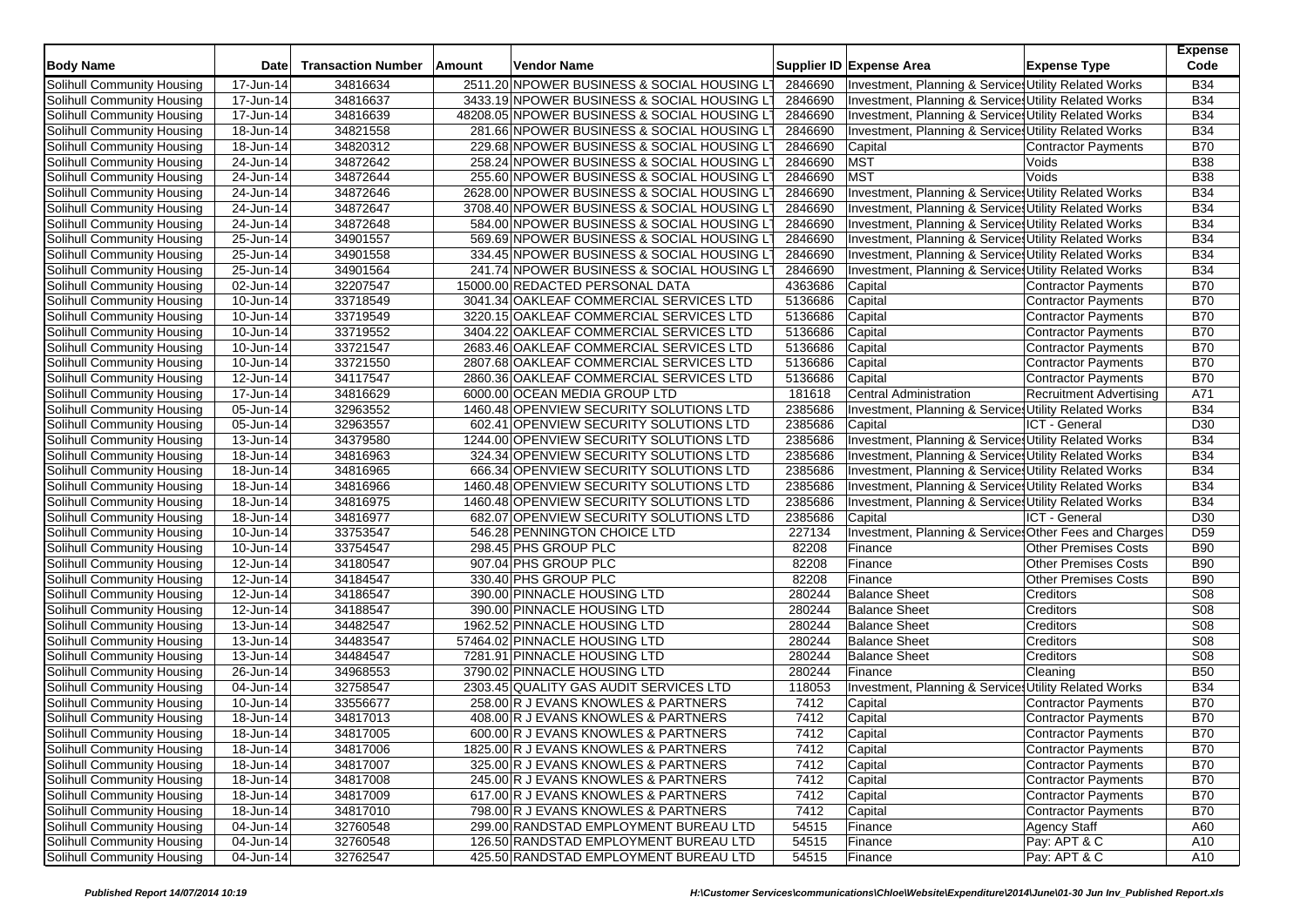| <b>Body Name</b>           | <b>Date</b>             | <b>Transaction Number</b> | Amount      | <b>Vendor Name</b>                          |         | Supplier ID Expense Area                              | <b>Expense Type</b>             | <b>Expense</b><br>Code |
|----------------------------|-------------------------|---------------------------|-------------|---------------------------------------------|---------|-------------------------------------------------------|---------------------------------|------------------------|
| Solihull Community Housing | 11-Jun-14               | 33758553                  |             | 339.25 RANDSTAD EMPLOYMENT BUREAU LTD       | 54515   | Finance                                               | Pay: APT & C                    | A10                    |
| Solihull Community Housing | 13-Jun-14               | 34485547                  |             | 419.75 RANDSTAD EMPLOYMENT BUREAU LTD       | 54515   | <b>Housing Management</b>                             | <b>Agency Staff</b>             | A60                    |
| Solihull Community Housing | 13-Jun-14               | 34485548                  |             | 425.50 RANDSTAD EMPLOYMENT BUREAU LTD       | 54515   | <b>Housing Management</b>                             | <b>Agency Staff</b>             | A60                    |
| Solihull Community Housing | 18-Jun-14               | 34819129                  |             | 425.50 RANDSTAD EMPLOYMENT BUREAU LTD       | 54515   | Finance                                               | Pay: APT & C                    | A10                    |
| Solihull Community Housing | 26-Jun-14               | 34968555                  |             | 425.50 RANDSTAD EMPLOYMENT BUREAU LTD       | 54515   | Finance                                               | Pay: APT & C                    | A10                    |
| Solihull Community Housing | 11-Jun-14               | 33758547                  |             | 250.00 RAPIDE COMMUNICATION LIMITED         | 219590  | <b>MST</b>                                            | Telephones                      | D40                    |
| Solihull Community Housing | 11-Jun-14               | 33758547                  |             | 41.02 RAPIDE COMMUNICATION LIMITED          | 219590  | <b>MST</b>                                            | Telephones                      | D40                    |
| Solihull Community Housing | 11-Jun-14               | 33763547                  | 240.84 REED |                                             | 260459  | <b>Customer Services</b>                              | <b>Agency Staff</b>             | A60                    |
| Solihull Community Housing | 11-Jun-14               | 33765547                  | 227.46 REED |                                             | 260459  | <b>Customer Services</b>                              | <b>Agency Staff</b>             | A60                    |
| Solihull Community Housing | 11-Jun-14               | 33766547                  | 321.12 REED |                                             | 260459  | <b>Customer Services</b>                              | <b>Agency Staff</b>             | A60                    |
| Solihull Community Housing | 17-Jun-14               | 34816654                  | 240.84 REED |                                             | 260459  | <b>Customer Services</b>                              | <b>Agency Staff</b>             | A60                    |
| Solihull Community Housing | 24-Jun-14               | 34872655                  | 307.74 REED |                                             | 260459  | <b>Customer Services</b>                              | <b>Agency Staff</b>             | A60                    |
| Solihull Community Housing | 18-Jun-14               | 34819130                  |             | 360.00 RESOURCE PRINT SOLUTIONS             | 1030596 | <b>Customer Services</b>                              | Printing                        | D80                    |
| Solihull Community Housing | 18-Jun-14               | 34819131                  |             | 6642.00 RESOURCE PRINT SOLUTIONS            | 1030596 | <b>Customer Services</b>                              | Printing                        | D80                    |
| Solihull Community Housing | 11-Jun-14               | 33767547                  |             | 888.00 RESOURCING GROUP                     | 131156  | Investment, Planning & Service: Agency Staff          |                                 | A60                    |
| Solihull Community Housing | 11-Jun-14               | 33767548                  |             | 888.00 RESOURCING GROUP                     | 131156  | Investment, Planning & Service: Agency Staff          |                                 | A60                    |
| Solihull Community Housing | 12-Jun-14               | 34197547                  |             | 888.00 RESOURCING GROUP                     | 131156  | Investment, Planning & Service: Agency Staff          |                                 | A60                    |
| Solihull Community Housing | 24-Jun-14               | 34872656                  |             | 62.10 RESOURCING GROUP                      | 131156  | Investment, Planning & Service: Agency Staff          |                                 | A60                    |
| Solihull Community Housing | 24-Jun-14               | 34872656                  |             | 825.90 RESOURCING GROUP                     | 131156  | Investment, Planning & Service: Agency Staff          |                                 | A60                    |
| Solihull Community Housing | 24-Jun-14               | 34872657                  |             | 888.00 RESOURCING GROUP                     | 131156  | Investment, Planning & Service: Agency Staff          |                                 | A60                    |
| Solihull Community Housing | 26-Jun-14               | 34968558                  |             | 817.25 RESOURCING GROUP                     | 131156  | Investment, Planning & Service: Agency Staff          |                                 | A60                    |
| Solihull Community Housing | 26-Jun-14               | 34968561                  |             | 812.00 RESOURCING GROUP                     | 131156  | Investment, Planning & Services Agency Staff          |                                 | A60                    |
| Solihull Community Housing | 18-Jun-14               | 34819729                  |             | 1272.97 RICOH UK LTD                        | 54723   | Finance                                               | <b>ICT Consumables</b>          | D33                    |
| Solihull Community Housing | 24-Jun-14               | 34889558                  |             | 360.43 RICOH UK LTD                         | 54723   | <b>MST</b>                                            | <b>Office Expenses</b>          | D <sub>20</sub>        |
| Solihull Community Housing | 26-Jun-14               | 34968563                  |             | 384.65 RICOH UK LTD                         | 54723   | Finance                                               | <b>ICT Consumables</b>          | D33                    |
| Solihull Community Housing | 26-Jun-14               | 34968565                  |             | 497.04 RICOH UK LTD                         | 54723   | Finance                                               | <b>ICT Consumables</b>          | D33                    |
| Solihull Community Housing | 05-Jun-14               | 33158547                  |             | 1519.12 SCCI ALPHATRACK LTD                 | 2490687 | Investment, Planning & Services Utility Related Works |                                 | <b>B34</b>             |
| Solihull Community Housing | 05-Jun-14               | 33159547                  |             | 1519.12 SCCI ALPHATRACK LTD                 | 2490687 | Investment, Planning & Services Utility Related Works |                                 | <b>B34</b>             |
| Solihull Community Housing | 05-Jun-14               | 33124547                  |             | 287.07 SEVERN TRENT WATER LTD               | 7745    | Finance                                               | Water                           | <b>B12</b>             |
| Solihull Community Housing | 17-Jun-14               | 34816657                  |             | 350.00 SL & CO SOLICITORS LTD               | 3475692 | Central Administration                                | Other Fees and Charges          | D <sub>59</sub>        |
| Solihull Community Housing | 24-Jun-14               | 34889561                  |             | 490.00 SMITHYS HOTEL UK LTD                 | 4075686 | <b>Housing Management</b>                             | <b>B&amp;B</b> Accommodation    | <b>B23</b>             |
| Solihull Community Housing | 24-Jun-14               | 34889564                  |             | 1155.00 SMITHYS HOTEL UK LTD                | 4075686 | <b>Housing Management</b>                             | <b>B&amp;B Accommodation</b>    | <b>B23</b>             |
| Solihull Community Housing | 24-Jun-14               | 34889564                  |             | 1405.00 SMITHYS HOTEL UK LTD                | 4075686 | <b>Housing Management</b>                             | <b>B&amp;B Accommodation</b>    | <b>B23</b>             |
| Solihull Community Housing | 24-Jun-14               | 34889566                  |             | 490.00 SMITHYS HOTEL UK LTD                 | 4075686 | Housing Management                                    | <b>B&amp;B Accommodation</b>    | <b>B23</b>             |
| Solihull Community Housing | 24-Jun-14               | 34889579                  |             | 675.00 SMITHYS HOTEL UK LTD                 | 4075686 | <b>Housing Management</b>                             | <b>B&amp;B</b> Accommodation    | <b>B23</b>             |
| Solihull Community Housing | 24-Jun-14               | 34889580                  |             | 1725.00 SMITHYS HOTEL UK LTD                | 4075686 | <b>Housing Management</b>                             | <b>B&amp;B</b> Accommodation    | <b>B23</b>             |
| Solihull Community Housing | 24-Jun-14               | 34889582                  |             | 490.00 SMITHYS HOTEL UK LTD                 | 4075686 | <b>Housing Management</b>                             | <b>B&amp;B Accommodation</b>    | <b>B23</b>             |
| Solihull Community Housing | 24-Jun-14               | 34889584                  |             | 490.00 SMITHYS HOTEL UK LTD                 | 4075686 | <b>Housing Management</b>                             | <b>B&amp;B</b> Accommodation    | <b>B23</b>             |
| Solihull Community Housing | 24-Jun-14               | 34889586                  |             | 490.00 SMITHYS HOTEL UK LTD                 | 4075686 | <b>Housing Management</b>                             | <b>B&amp;B Accommodation</b>    | <b>B23</b>             |
| Solihull Community Housing | 24-Jun-14               | 34889588                  |             | 735.00 SMITHYS HOTEL UK LTD                 | 4075686 | <b>Housing Management</b>                             | <b>B&amp;B Accommodation</b>    | <b>B23</b>             |
| Solihull Community Housing | 24-Jun-14               | 34889590                  |             | 245.00 SMITHYS HOTEL UK LTD                 | 4075686 | <b>Housing Management</b>                             | <b>B&amp;B Accommodation</b>    | <b>B23</b>             |
| Solihull Community Housing | 09-Jun-14               | 33466547                  |             | 560.00 SOCIAL LANDLORDS CRIME & NUISANCE G  | 86051   | <b>Housing Management</b>                             | <b>Professional Fees</b>        | D <sub>50</sub>        |
| Solihull Community Housing | 09-Jun-14               | 33399547                  |             | 5.50 SOLIHULL COMMUNITY HOUSING             | 102685  | <b>Housing Management</b>                             | Other Supplies And Servi        | D90                    |
| Solihull Community Housing | 09-Jun-14               | 33399547                  |             | 0.83 SOLIHULL COMMUNITY HOUSING             | 102685  | <b>Housing Management</b>                             | <b>Officer Expenses</b>         | D60                    |
| Solihull Community Housing | $\overline{09}$ -Jun-14 | 33399547                  |             | 309.00 SOLIHULL COMMUNITY HOUSING           | 102685  | Housing Management                                    | Electricity                     | <b>B11</b>             |
| Solihull Community Housing | 16-Jun-14               | 34595548                  |             | 283.00 SOLIHULL COMMUNITY HOUSING           | 102685  | <b>Housing Management</b>                             | Electricity                     | <b>B11</b>             |
| Solihull Community Housing | 02-Jun-14               | 32252547                  |             | 114978.74 SOLIHULL METROPOLITAN BOROUGH COU | 9466    | <b>Balance Sheet</b>                                  | Creditor: Solihull MBC          | <b>S09</b>             |
| Solihull Community Housing | 02-Jun-14               | 32252547                  |             | 118.47 SOLIHULL METROPOLITAN BOROUGH COU    | 9466    | <b>Balance Sheet</b>                                  | Creditor: Solihull MBC          | S09                    |
| Solihull Community Housing | 02-Jun-14               | 32285547                  |             | 378682.90 SOLIHULL METROPOLITAN BOROUGH COU | 9466    | <b>Balance Sheet</b>                                  | Creditor: Solihull MBC          | S <sub>09</sub>        |
| Solihull Community Housing | $\overline{02}$ -Jun-14 | 32285547                  |             | 46965.01 SOLIHULL METROPOLITAN BOROUGH COU  | 9466    | <b>Balance Sheet</b>                                  | Creditor: Solihull MBC          | <b>S09</b>             |
| Solihull Community Housing | 11-Jun-14               | 33792547                  |             | 5000.00 SOLIHULL METROPOLITAN BOROUGH COU   | 9466    | <b>Housing Management</b>                             | <b>Grants and Subscriptions</b> | D92                    |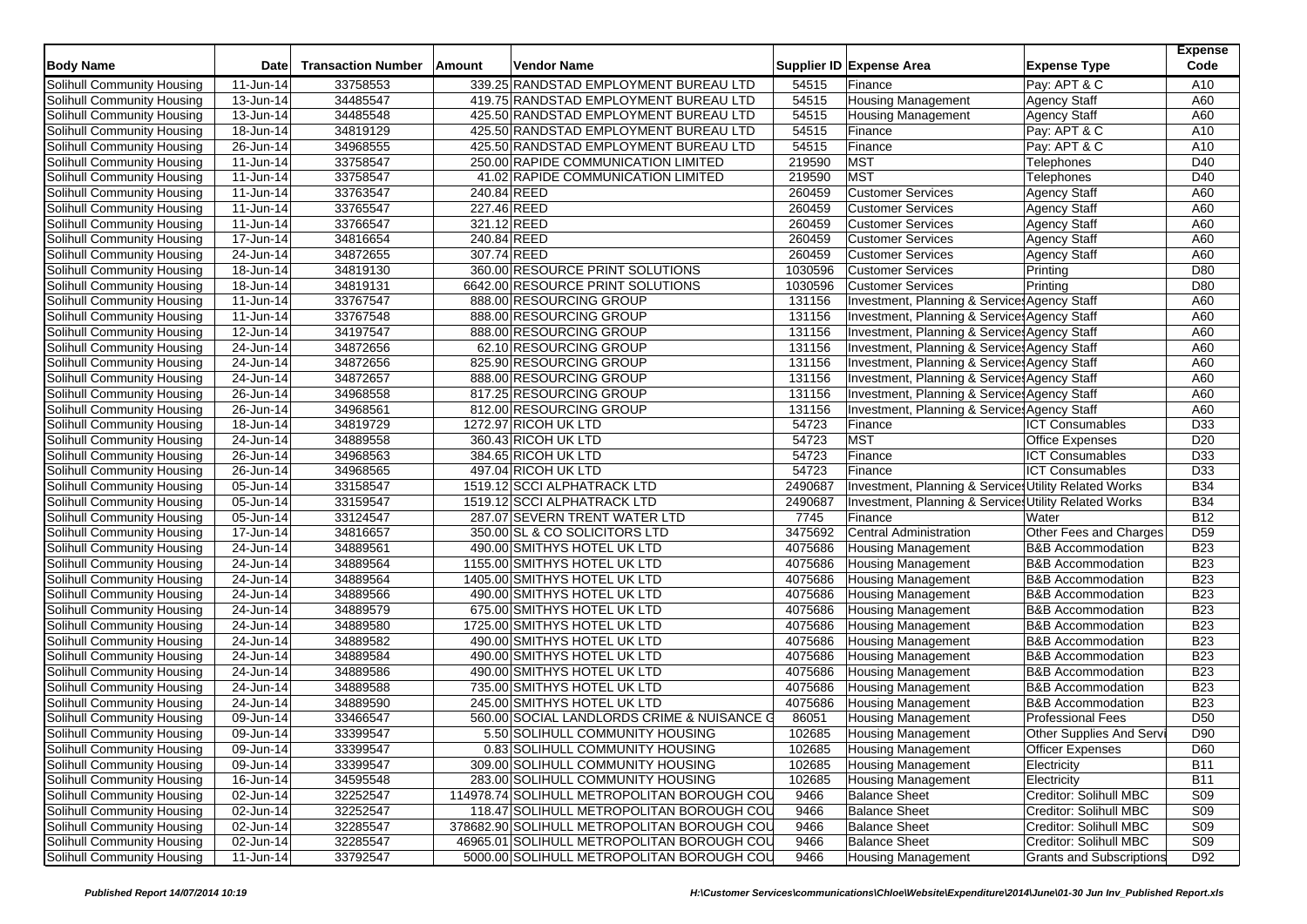|                            | <b>Date</b>             | <b>Transaction Number</b> | Amount | Vendor Name                              |                 |                               |                            | <b>Expense</b><br>Code |
|----------------------------|-------------------------|---------------------------|--------|------------------------------------------|-----------------|-------------------------------|----------------------------|------------------------|
| <b>Body Name</b>           |                         |                           |        |                                          |                 | Supplier ID Expense Area      | <b>Expense Type</b>        |                        |
| Solihull Community Housing | 04-Jun-14               | 32688569                  |        | 415.57 SOLIHULL ROOFING SERVCES LTD      | 5361688         | <b>MST</b>                    | <b>External Structures</b> | <b>B33</b>             |
| Solihull Community Housing | 04-Jun-14               | 32688568                  |        | 662.41 SOLIHULL ROOFING SERVCES LTD      | 5361688         | <b>MST</b>                    | <b>External Structures</b> | <b>B33</b>             |
| Solihull Community Housing | 05-Jun-14               | 32963595                  |        | 412.63 SOLIHULL ROOFING SERVCES LTD      | 5361688         | <b>MST</b>                    | <b>External Structures</b> | <b>B33</b>             |
| Solihull Community Housing | 05-Jun-14               | 32963597                  |        | 549.67 SOLIHULL ROOFING SERVCES LTD      | 5361688         | <b>MST</b>                    | <b>External Structures</b> | <b>B33</b>             |
| Solihull Community Housing | 05-Jun-14               | 32963598                  |        | 730.80 SOLIHULL ROOFING SERVCES LTD      | 5361688         | <b>MST</b>                    | <b>External Structures</b> | <b>B33</b>             |
| Solihull Community Housing | 05-Jun-14               | 32963600                  |        | 213.00 SOLIHULL ROOFING SERVCES LTD      | 5361688         | <b>MST</b>                    | <b>External Structures</b> | <b>B33</b>             |
| Solihull Community Housing | 05-Jun-14               | 32963602                  |        | 261.02 SOLIHULL ROOFING SERVCES LTD      | 5361688         | <b>MST</b>                    | <b>External Structures</b> | <b>B33</b>             |
| Solihull Community Housing | 05-Jun-14               | 32963603                  |        | 790.05 SOLIHULL ROOFING SERVCES LTD      | 5361688         | <b>MST</b>                    | <b>External Structures</b> | <b>B33</b>             |
| Solihull Community Housing | 05-Jun-14               | 32963607                  |        | 732.12 SOLIHULL ROOFING SERVCES LTD      | 5361688         | <b>MST</b>                    | <b>External Structures</b> | <b>B33</b>             |
| Solihull Community Housing | 04-Jun-14               | 32680547                  |        | 18990.93 SOUTHERN ELECTRIC PLC           | 76903           | <b>Balance Sheet</b>          | Creditors                  | S08                    |
| Solihull Community Housing | $\overline{0}$ 4-Jun-14 | 32681548                  |        | 39081.92 SOUTHERN ELECTRIC PLC           | 76903           | <b>Balance Sheet</b>          | Creditors                  | <b>S08</b>             |
| Solihull Community Housing | 24-Jun-14               | 34889599                  |        | 8746.50 TERRY GROUP LTD                  | 26453           | Capital                       | <b>Contractor Payments</b> | <b>B70</b>             |
| Solihull Community Housing | 11-Jun-14               | 33787548                  |        | 790.00 THE KNIGHT PARTNERSHIP            | 213344          | Capital                       | Contractor Payments        | <b>B70</b>             |
| Solihull Community Housing | 11-Jun-14               | 33787548                  |        | 2765.00 THE KNIGHT PARTNERSHIP           | 213344          | Capital                       | Misc Charges               | H <sub>21</sub>        |
| Solihull Community Housing | 17-Jun-14               | 34816613                  |        | 115996.97 THOMAS VALE CONSTRUCTION       | 4649686         | Capital                       | <b>Contractor Payments</b> | <b>B70</b>             |
| Solihull Community Housing | $\overline{1}$ 3-Jun-14 | 34491547                  |        | 621.33 TOP HAT N TAIL LTD                | 8343            | <b>Housing Management</b>     | Materials                  | D13                    |
| Solihull Community Housing | 04-Jun-14               | 32670547                  |        | 1483.04 TOTAL GAS & POWER LTD            | 687955          | <b>Balance Sheet</b>          | Creditors                  | S08                    |
| Solihull Community Housing | 04-Jun-14               | 32671547                  |        | 3789.22 TOTAL GAS & POWER LTD            | 687955          | <b>Balance Sheet</b>          | Creditors                  | S08                    |
| Solihull Community Housing | $\overline{26}$ -Jun-14 | 34957547                  |        | 893.04 TOTAL GAS & POWER LTD             | 687955          | <b>Balance Sheet</b>          | Creditors                  | S08                    |
| Solihull Community Housing | 26-Jun-14               | 34957548                  |        | 2242.05 TOTAL GAS & POWER LTD            | 687955          | <b>Balance Sheet</b>          | Creditors                  | <b>S08</b>             |
| Solihull Community Housing | 02-Jun-14               | 32296547                  |        | 3550.10 TROWERS & HAMLINS                | 60731           | <b>Central Administration</b> | Other Fees and Charges     | D <sub>59</sub>        |
| Solihull Community Housing | $10 - Jun-14$           | 33556680                  |        | 11798.44 TYRER BUILDING CONTRACTORS      | 104269          | Capital                       | Contractor Payments        | <b>B70</b>             |
| Solihull Community Housing | 10-Jun-14               | 33556681                  |        | 6281.86 TYRER BUILDING CONTRACTORS       | 104269          | Capital                       | <b>Contractor Payments</b> | <b>B70</b>             |
| Solihull Community Housing | 18-Jun-14               | 34817023                  |        | 1085.28 TYRER BUILDING CONTRACTORS       | 104269          | <b>MST</b>                    | <b>Internal Works</b>      | <b>B31</b>             |
| Solihull Community Housing | $\overline{18}$ -Jun-14 | 34817024                  |        | 2264.70 TYRER BUILDING CONTRACTORS       | 104269          | <b>MST</b>                    | <b>Internal Works</b>      | <b>B31</b>             |
| Solihull Community Housing | 17-Jun-14               | 34816709                  |        | 20925.12 TYRER BUILDING CONTRACTORS      | 104269          | Capital                       | <b>Contractor Payments</b> | <b>B70</b>             |
| Solihull Community Housing | 18-Jun-14               | 34817025                  |        | 864.42 TYRER BUILDING CONTRACTORS        | 104269          | <b>MST</b>                    | <b>Internal Works</b>      | <b>B31</b>             |
| Solihull Community Housing | $\overline{18}$ -Jun-14 | 34817026                  |        | 1493.73 TYRER BUILDING CONTRACTORS       | 104269          | <b>MST</b>                    | <b>Internal Works</b>      | <b>B31</b>             |
| Solihull Community Housing | 18-Jun-14               | 34817027                  |        | 972.76 TYRER BUILDING CONTRACTORS        | 104269          | <b>MST</b>                    | <b>Internal Works</b>      | <b>B31</b>             |
| Solihull Community Housing | 18-Jun-14               | 34821567                  |        | 3016.92 TYRER BUILDING CONTRACTORS       | 104269          | <b>MST</b>                    | <b>Internal Works</b>      | <b>B31</b>             |
| Solihull Community Housing | $\overline{18}$ -Jun-14 | 34821568                  |        | 1366.46 TYRER BUILDING CONTRACTORS       | 104269          | <b>MST</b>                    | <b>Internal Works</b>      | <b>B31</b>             |
| Solihull Community Housing | 04-Jun-14               | 32763549                  |        | 862.50 VENNGROUP RECRUITMENT SOLUTIONS   | 120630          | <b>MST</b>                    | <b>Agency Staff</b>        | A60                    |
| Solihull Community Housing | 04-Jun-14               | 32763552                  |        | 851.00 VENNGROUP RECRUITMENT SOLUTIONS   | 120630          | <b>MST</b>                    | <b>Agency Staff</b>        | A60                    |
| Solihull Community Housing | 11-Jun-14               | 33768547                  |        | 444.74 VENNGROUP RECRUITMENT SOLUTIONS   | 120630          | <b>MST</b>                    | <b>Agency Staff</b>        | A60                    |
| Solihull Community Housing | 11-Jun-14               | 33769547                  |        | 805.00 VENNGROUP RECRUITMENT SOLUTIONS   | 120630          | <b>MST</b>                    | <b>Agency Staff</b>        | A60                    |
| Solihull Community Housing | 11-Jun-14               | 33771547                  |        | 255.43 VENNGROUP RECRUITMENT SOLUTIONS   | 120630          | <b>MST</b>                    | <b>Agency Staff</b>        | A60                    |
| Solihull Community Housing | 18-Jun-14               | 34820260                  |        | 851.00 VENNGROUP RECRUITMENT SOLUTIONS   | 120630          | <b>MST</b>                    | <b>Agency Staff</b>        | A60                    |
| Solihull Community Housing | 24-Jun-14               | 34889617                  |        | 456.76 VENNGROUP RECRUITMENT SOLUTIONS   | 120630          | <b>MST</b>                    | <b>Agency Staff</b>        | A60                    |
| Solihull Community Housing | 24-Jun-14               | 34889621                  |        | 828.00 VENNGROUP RECRUITMENT SOLUTIONS   | 120630          | <b>MST</b>                    | <b>Agency Staff</b>        | A60                    |
| Solihull Community Housing | 17-Jun-14               | 34816661                  |        | 15638.16 VINSHIRE PLUMBING & HEATING LTD | 2601688         | Capital                       | <b>Contractor Payments</b> | <b>B70</b>             |
| Solihull Community Housing | 17-Jun-14               | 34816664                  |        | 11740.11 VINSHIRE PLUMBING & HEATING LTD | 2601688         | Capital                       | <b>Contractor Payments</b> | <b>B70</b>             |
| Solihull Community Housing | 17-Jun-14               | 34816666                  |        | 10413.11 VINSHIRE PLUMBING & HEATING LTD | 2601688         | Capital                       | <b>Contractor Payments</b> | <b>B70</b>             |
| Solihull Community Housing | 17-Jun-14               | 34816668                  |        | 27961.10 VINSHIRE PLUMBING & HEATING LTD | 2601688         | Capital                       | <b>Contractor Payments</b> | <b>B70</b>             |
| Solihull Community Housing | 12-Jun-14               | 34216547                  |        | 2811.88 WALKER COTTER                    | 3562686 Capital |                               | Contractor Payments        | <b>B70</b>             |
| Solihull Community Housing | 04-Jun-14               | 32763559                  |        | 1599.07 WARRIOR DOORS                    | 2084858         | Capital                       | <b>Contractor Payments</b> | <b>B70</b>             |
| Solihull Community Housing | 04-Jun-14               | 32765548                  |        | 541.50 WARRIOR DOORS                     | 2084858         | Capital                       | <b>Contractor Payments</b> | <b>B70</b>             |
| Solihull Community Housing | 11-Jun-14               | 33798547                  |        | 236000.16 WATES CONSTRUCTION LTD         | 272406          | Capital                       | <b>Contractor Payments</b> | <b>B70</b>             |
| Solihull Community Housing | 13-Jun-14               | 34492547                  |        | 8959.00 WESSEX LIFT CO LTD               | 177799          | Capital                       | Contractor Payments        | <b>B70</b>             |
| Solihull Community Housing | 18-Jun-14               | 34820261                  |        | 375.00 WESSEX LIFT CO LTD                | 177799          | Capital                       | <b>Contractor Payments</b> | <b>B70</b>             |
| Solihull Community Housing | 04-Jun-14               | 32688548                  |        | 446.55 WOODHULL ROOFING LTD              | 221070          | <b>MST</b>                    | <b>External Structures</b> | <b>B33</b>             |
| Solihull Community Housing | $10$ -Jun-14            | 33556556                  |        | 606.97 WOODHULL ROOFING LTD              | 221070          | <b>MST</b>                    | <b>External Structures</b> | <b>B33</b>             |
|                            |                         |                           |        |                                          |                 |                               |                            |                        |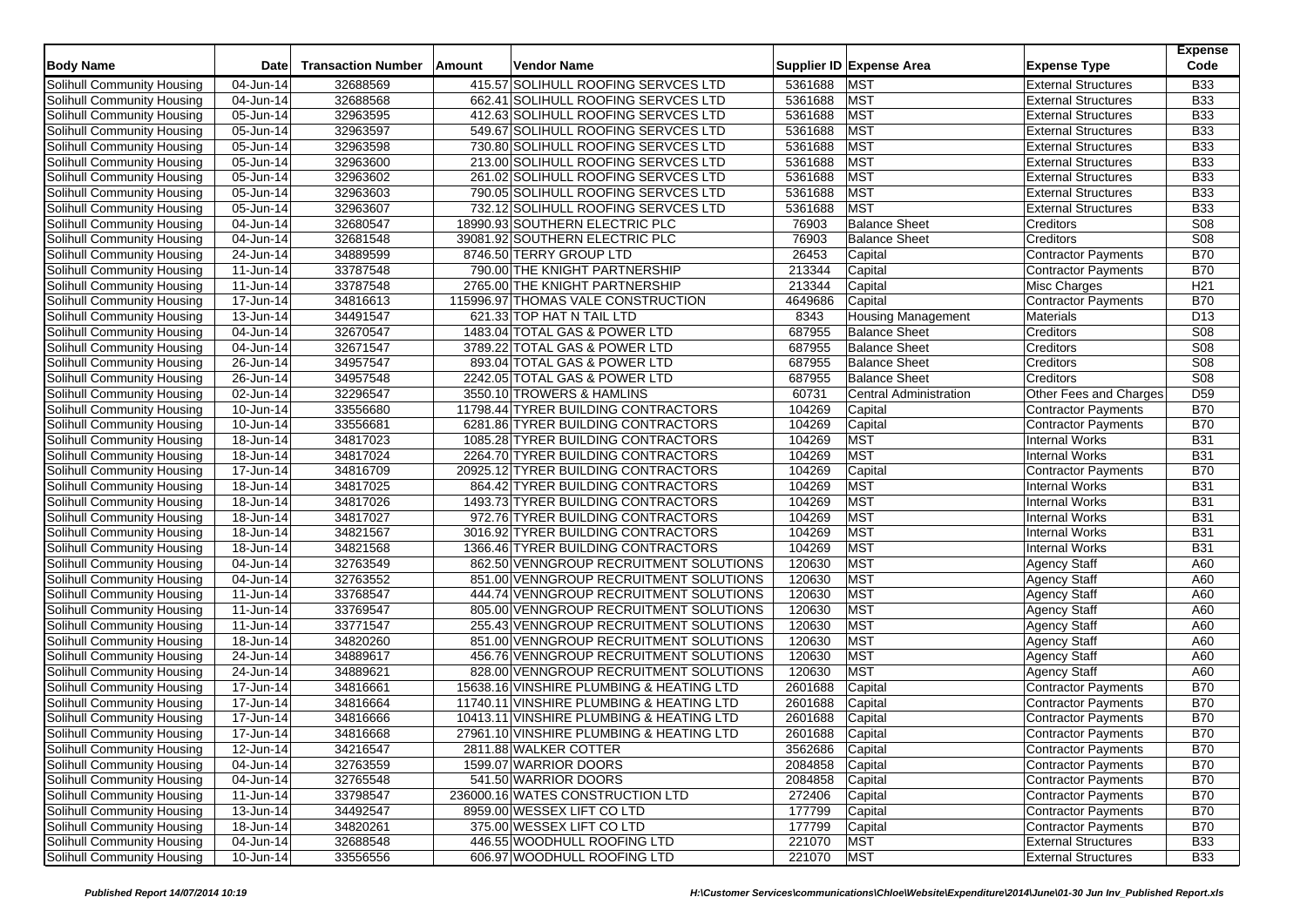| <b>Body Name</b>                                         | <b>Date</b>             | <b>Transaction Number</b> | <b>Amount</b> | <b>Vendor Name</b>                                                           |                    | Supplier ID Expense Area | <b>Expense Type</b>                               | <b>Expense</b><br>Code |
|----------------------------------------------------------|-------------------------|---------------------------|---------------|------------------------------------------------------------------------------|--------------------|--------------------------|---------------------------------------------------|------------------------|
| Solihull Community Housing                               | 10-Jun-14               | 33556557                  |               | 597.19 WOODHULL ROOFING LTD                                                  | 221070             | <b>MST</b>               | <b>External Structures</b>                        | <b>B33</b>             |
| Solihull Community Housing                               | 10-Jun-14               | 33556558                  |               | 637.86 WOODHULL ROOFING LTD                                                  | 221070             | <b>MST</b>               | <b>External Structures</b>                        | <b>B33</b>             |
| Solihull Community Housing                               | 10-Jun-14               | 33556559                  |               | 511.38 WOODHULL ROOFING LTD                                                  | 221070             | <b>MST</b>               | <b>External Structures</b>                        | <b>B33</b>             |
| Solihull Community Housing                               | 10-Jun-14               | 33556560                  |               | 488.97 WOODHULL ROOFING LTD                                                  | 221070             | <b>MST</b>               | <b>External Structures</b>                        | <b>B33</b>             |
| Solihull Community Housing                               | $\overline{10}$ -Jun-14 | 33556561                  |               | 787.53 WOODHULL ROOFING LTD                                                  | 221070             | <b>MST</b>               | <b>External Structures</b>                        | <b>B33</b>             |
| Solihull Community Housing                               | 10-Jun-14               | 33556562                  |               | 868.97 WOODHULL ROOFING LTD                                                  | 221070             | <b>MST</b>               | <b>External Structures</b>                        | <b>B33</b>             |
| Solihull Community Housing                               | 10-Jun-14               | 33556563                  |               | 727.38 WOODHULL ROOFING LTD                                                  | 221070             | <b>MST</b>               | <b>External Structures</b>                        | <b>B33</b>             |
| Solihull Community Housing                               | 10-Jun-14               | 33556564                  |               | 452.94 WOODHULL ROOFING LTD                                                  | 221070             | <b>MST</b>               | <b>External Structures</b>                        | <b>B33</b>             |
| Solihull Community Housing                               | 13-Jun-14               | 34379552                  |               | 392.02 WOODHULL ROOFING LTD                                                  | 221070             | <b>MST</b>               | <b>Internal Works</b>                             | <b>B31</b>             |
| Solihull Community Housing                               | 13-Jun-14               | 34379553                  |               | 275.24 WOODHULL ROOFING LTD                                                  | 221070             | <b>MST</b>               | <b>External Structures</b>                        | <b>B33</b>             |
| Solihull Community Housing                               | 13-Jun-14               | 34379554                  |               | 270.14 WOODHULL ROOFING LTD                                                  | 221070             | <b>MST</b>               | <b>External Structures</b>                        | <b>B33</b>             |
| Solihull Community Housing                               | $\overline{1}$ 3-Jun-14 | 34379557                  |               | 522.27 WOODHULL ROOFING LTD                                                  | 221070             | <b>MST</b>               | <b>External Structures</b>                        | <b>B33</b>             |
| Solihull Community Housing                               | 13-Jun-14               | 34379558                  |               | 230.00 WOODHULL ROOFING LTD                                                  | 221070             | <b>MST</b>               | <b>External Structures</b>                        | <b>B33</b>             |
| Solihull Community Housing                               | 13-Jun-14               | 34379559                  |               | 233.00 WOODHULL ROOFING LTD                                                  | 221070             | <b>MST</b>               | <b>External Structures</b>                        | <b>B33</b>             |
| Solihull Community Housing                               | 13-Jun-14               | 34379561                  |               | 236.04 WOODHULL ROOFING LTD                                                  | 221070             | <b>MST</b>               | <b>External Structures</b>                        | <b>B33</b>             |
| Solihull Community Housing                               | 13-Jun-14               | 34379563                  |               | 408.04 WOODHULL ROOFING LTD                                                  | 221070             | <b>MST</b>               | <b>External Structures</b>                        | <b>B33</b>             |
| Solihull Community Housing                               | 18-Jun-14               | 34816919                  |               | 421.75 WOODHULL ROOFING LTD                                                  | 221070             | <b>MST</b>               | <b>External Structures</b>                        | <b>B33</b>             |
| Solihull Community Housing                               | 18-Jun-14               | 34816920                  |               | 904.23 WOODHULL ROOFING LTD                                                  | 221070             | <b>MST</b>               | <b>External Structures</b>                        | <b>B33</b>             |
| Solihull Community Housing                               | 18-Jun-14               | 34816921                  |               | 861.14 WOODHULL ROOFING LTD                                                  | 221070             | <b>MST</b>               | <b>External Structures</b>                        | <b>B33</b>             |
| Solihull Community Housing                               | 18-Jun-14               | 34816923                  |               | 847.80 WOODHULL ROOFING LTD                                                  | 221070             | <b>MST</b>               | <b>External Structures</b>                        | <b>B33</b>             |
| Solihull Community Housing                               | 18-Jun-14               | 34816925                  |               | 216.60 WOODHULL ROOFING LTD                                                  | 221070             | <b>MST</b>               | <b>External Structures</b>                        | <b>B33</b>             |
| Solihull Community Housing                               | $\overline{18}$ -Jun-14 | 34816928                  |               | 360.89 WOODHULL ROOFING LTD                                                  | 221070             | <b>MST</b>               | <b>External Structures</b>                        | <b>B33</b>             |
| Solihull Community Housing                               | 18-Jun-14               | 34816929                  |               | 358.30 WOODHULL ROOFING LTD                                                  | 221070             | <b>MST</b>               | <b>External Structures</b>                        | <b>B33</b>             |
| Solihull Community Housing                               | 18-Jun-14               | 34816930                  |               | 462.95 WOODHULL ROOFING LTD                                                  | 221070             | <b>MST</b>               | Voids                                             | <b>B38</b>             |
| Solihull Community Housing                               | $18 - Jun-14$           | 34821560                  |               | 384.70 WOODHULL ROOFING LTD                                                  | 221070             | <b>MST</b>               | <b>External Structures</b>                        | <b>B33</b>             |
| Solihull Community Housing                               | 05-Jun-14               | 33164547                  |               | 437.58 WORKMATES BUILDING TRADES LTD                                         | 2185688            | <b>MST</b>               | <b>Agency Staff</b>                               | A60                    |
| Solihull Community Housing                               | 11-Jun-14               | 33772547                  |               | 312.50 WORKMATES BUILDING TRADES LTD                                         | 2185688            | <b>MST</b>               | <b>Agency Staff</b>                               | A60                    |
| Solihull Community Housing                               | 11-Jun-14               | 33778547                  |               | 422.10 WORKMATES BUILDING TRADES LTD                                         | 2185688            | <b>MST</b>               | <b>Agency Staff</b>                               | A60                    |
| Solihull Community Housing                               | 11-Jun-14               | 33779549                  |               | 322.88 WORKMATES BUILDING TRADES LTD                                         | 2185688            | <b>MST</b>               | <b>Agency Staff</b>                               | A60                    |
| Solihull Community Housing                               | 12-Jun-14               | 34218547                  |               | 368.75 WORKMATES BUILDING TRADES LTD                                         | 2185688            | <b>MST</b>               | <b>Agency Staff</b>                               | A60                    |
| Solihull Community Housing                               | 12-Jun-14               | 34218547                  |               | 125.43 WORKMATES BUILDING TRADES LTD                                         | 2185688            | <b>MST</b>               | <b>Agency Staff</b>                               | A60                    |
| Solihull Community Housing                               | 11-Jun-14               | 33778547                  |               | 457.25 WORKMATES BUILDING TRADES LTD                                         | 2185688            | Capital                  | <b>Contractor Payments</b>                        | <b>B70</b>             |
| Solihull Community Housing                               | $\overline{11}$ -Jun-14 | 33772547                  |               | 518.00 WORKMATES BUILDING TRADES LTD                                         | 2185688            | <b>MST</b>               | <b>Agency Staff</b>                               | A60                    |
| Solihull Community Housing                               | 11-Jun-14               | 33772547                  |               | 125.43 WORKMATES BUILDING TRADES LTD                                         | 2185688            | <b>MST</b>               | <b>Agency Staff</b>                               | A60                    |
|                                                          | 12-Jun-14               | 34218547                  |               | 413.00 WORKMATES BUILDING TRADES LTD                                         | 2185688            | <b>MST</b>               | <b>Agency Staff</b>                               | A60                    |
| Solihull Community Housing<br>Solihull Community Housing | 11-Jun-14               | 33772547                  |               | 156.79 WORKMATES BUILDING TRADES LTD                                         | 2185688            | Capital                  | <b>Contractor Payments</b>                        | <b>B70</b>             |
| Solihull Community Housing                               | 11-Jun-14               | 33772547                  |               | 219.50 WORKMATES BUILDING TRADES LTD                                         | 2185688            | Capital                  | <b>Contractor Payments</b>                        | <b>B70</b>             |
| Solihull Community Housing                               | 12-Jun-14               | 34218547                  |               | 156.79 WORKMATES BUILDING TRADES LTD                                         | 2185688            | Capital                  | Contractor Payments                               | <b>B70</b>             |
| Solihull Community Housing                               | 12-Jun-14               | 34218547                  |               | 219.50 WORKMATES BUILDING TRADES LTD                                         | 2185688            | Capital                  |                                                   | <b>B70</b>             |
| Solihull Community Housing                               |                         | 33772547                  |               | 125.43 WORKMATES BUILDING TRADES LTD                                         | 2185688            | <b>MST</b>               | <b>Contractor Payments</b><br><b>Agency Staff</b> | A60                    |
|                                                          | 11-Jun-14<br>11-Jun-14  | 33772547                  |               | 518.00 WORKMATES BUILDING TRADES LTD                                         | 2185688            | <b>MST</b>               |                                                   | A60                    |
| Solihull Community Housing<br>Solihull Community Housing | 12-Jun-14               | 34218547                  |               | 413.00 WORKMATES BUILDING TRADES LTD                                         | 2185688            | <b>MST</b>               | <b>Agency Staff</b>                               | A60                    |
| <b>Solihull Community Housing</b>                        | 12-Jun-14               | 34218547                  |               | 125.43 WORKMATES BUILDING TRADES LTD                                         | 2185688            | <b>MST</b>               | <b>Agency Staff</b><br><b>Agency Staff</b>        | A60                    |
| Solihull Community Housing                               |                         |                           |               |                                                                              | 2185688 MST        |                          | <b>Agency Staff</b>                               |                        |
|                                                          | 11-Jun-14               | 33778547<br>34889624      |               | 427.75 WORKMATES BUILDING TRADES LTD<br>525.00 WORKMATES BUILDING TRADES LTD | 2185688            |                          |                                                   | A60<br>A60             |
| Solihull Community Housing                               | 24-Jun-14               |                           |               |                                                                              |                    | <b>MST</b>               | <b>Agency Staff</b>                               |                        |
| Solihull Community Housing                               | 24-Jun-14               | 34889626                  |               | 413.00 WORKMATES BUILDING TRADES LTD                                         | 2185688            | <b>MST</b>               | <b>Agency Staff</b>                               | A60                    |
| Solihull Community Housing                               | 24-Jun-14               | 34889627                  |               | 156.79 WORKMATES BUILDING TRADES LTD                                         | 2185688<br>2185688 | Capital                  | <b>Contractor Payments</b>                        | <b>B70</b>             |
| Solihull Community Housing                               | 24-Jun-14               | 34889627                  |               | 219.50 WORKMATES BUILDING TRADES LTD                                         |                    | Capital                  | <b>Contractor Payments</b>                        | <b>B70</b>             |
| Solihull Community Housing                               | 24-Jun-14               | 34889630                  |               | 368.75 WORKMATES BUILDING TRADES LTD                                         | 2185688            | <b>MST</b>               | <b>Agency Staff</b>                               | A60                    |
| Solihull Community Housing                               | 24-Jun-14               | 34889633                  |               | 520.10 WORKMATES BUILDING TRADES LTD                                         | 2185688            | <b>MST</b>               | <b>Agency Staff</b>                               | A60                    |
| Solihull Community Housing                               | 24-Jun-14               | 34889624                  |               | 573.50 WORKMATES BUILDING TRADES LTD                                         | 2185688            | Capital                  | <b>Contractor Payments</b>                        | <b>B70</b>             |